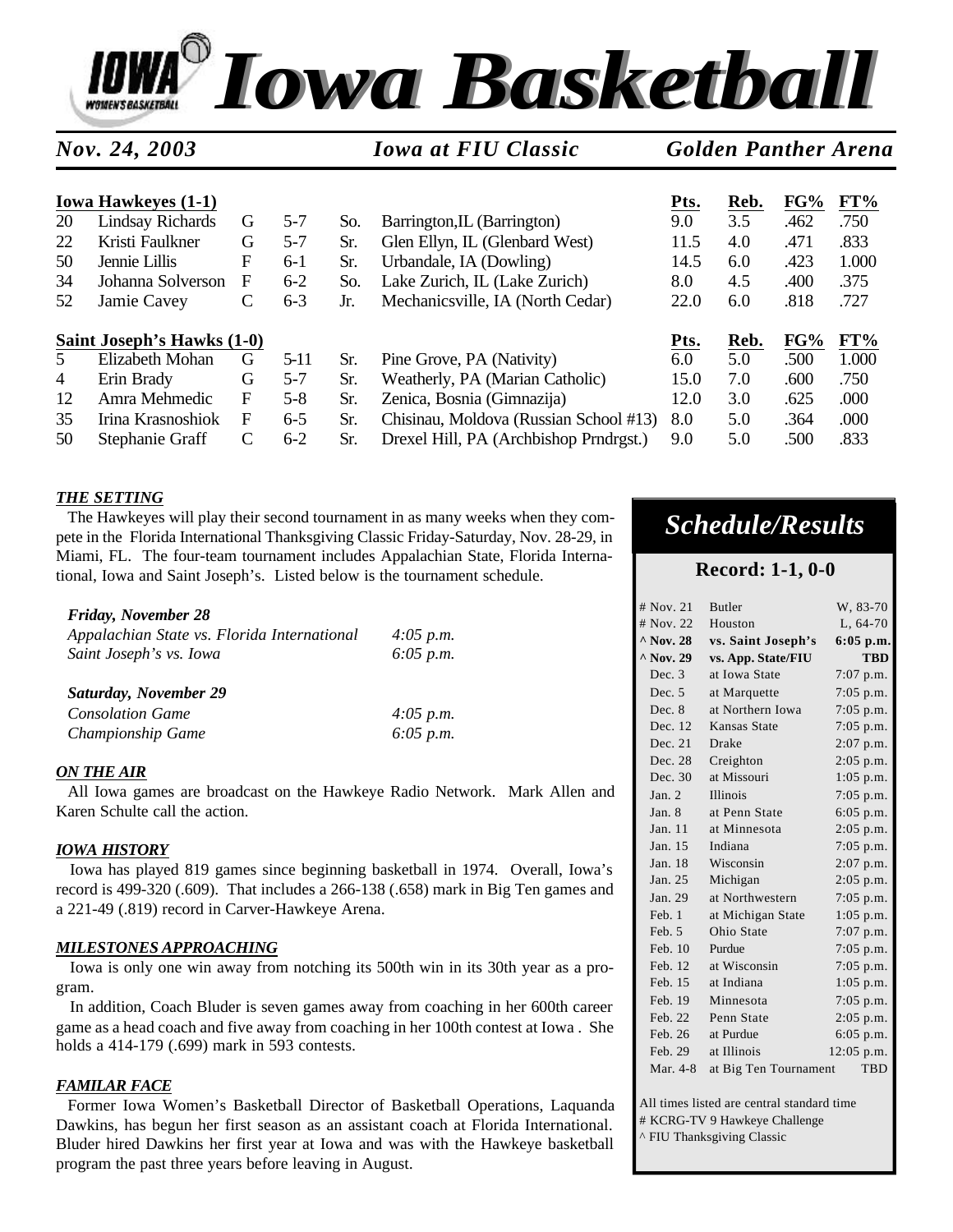## *Coach Lisa Bluder*

Lisa Bluder (pronounced BLUE-dir) enters her fourth season as the head coach at the University of Iowa and her 20th season as a college head coach. Bluder, 41, has a career record of 414-179 (.699), including a 58-37 (.611) record at Iowa, a 187-106 (.638) record in 10 seasons (1990-2000) at Drake and a six-year mark (1984-90) of 169-36 (.824) at St. Ambrose. In her first season with the



Hawkeyes, Bluder transformed a struggling program into a 21 game winner. Iowa finished second in the Big Ten, won the conference tournament and advanced to the second round of the NCAA Tournament. Bluder became Iowa's third coach to be named Big Ten Coach of the Year. She was also honored as the College Coach of the Year by the Women's Basketball News Service and was named the WBCA District 6 Coach of the Year. Iowa's 2001-02 squad finished fourth in the Big Ten and advanced to the second round of the NCAA Tournament for the second consecutive year.

Last year, Bluder guided the Hawkeyes to its first-ever WNIT appearance. Iowa, which had nine underclassmen on its roster, advanced to the quarterfinals before falling to Creighton.

In her 10 years at Drake, Bluder brought great success and tradition to the Bulldog program and established herself as one of the top coaches in the country. She led Drake to five 20-plus win seasons in the last six years, including five post-season appearances. She guided the Bulldogs to eight Missouri Valley Conference Tournament appearances, reaching the semifinals six times and winning the tournament four times. Bluder was also named the Conference Coach of the Year three times as Drake.

Bluder began her coaching career at St. Ambrose, where she coached six successful seasons building the Bees into a NAIA powerhouse. During her tenure at St. Ambrose, Bluder guided the Bees to four straight national tournaments, including two consecutive Final Four appearances. The 1990 St. Ambrose team was ranked No. 1 and Bluder was named the NAIA Converse Coach of the Year.

A graduate of Linn-Mar High School in Marion, IA, Bluder was a three-year starter at Northern Iowa. She graduated from UNI in 1983 with a bachelor's degree in marketing.

Bluder and her husband David have two daughters, Hannah (6) and Emma (3) and one son, David (1).

Bluder has never faced Saint Joseph's or Hawks Coach Cindy Griffin.

#### *JENNIE LILLIS NAMED PRESEASON ALL-BIG TEN*

For the second consecutive year, senior Jennie Lillis was named to the Preseason All-Big Ten team at the annual Big Ten Conference Media Day held Oct. 26 in Rosemont, IL. The three-time captain was the only player to be ranked in the top ten in scoring, rebounding, steals and blocks in the Big Ten last year.

*IOWA CAPTAINS*

Iowa captains for the season include seniors Kristi Faulkner, Jennie Lillis and Becca McCann.

#### *SEASON TICKETS*

Hawkeye fans can purchase a season ticket package for only \$70 for the 2003-04 season. Senior citizens and faculty/staff can purchase season tickets for \$56, while the price for students is \$35. There is also a "Family Pack" for \$145 that includes admission for two adults and two youths. Tickets can be purchased online by logging on to www.hawkeyesports.com or by calling 1-800-IA-HAWKS. Fans may also order tickets in person at the UI Ticket Office.

#### *GROUP TICKETS*

Groups of 20-39 can purchase tickets for \$5, while groups of 40 or more can buy tickets for \$3. Tickets must be purchased in advance. There are no group sales on gameday.

#### *IOWA CAPTURES SECOND IN HAWKEYE CHALLENGE*

For the first time in seven years, Iowa did not win its annual tournament. The Hawkeyes won their first round contest over Butler (83-60), but lost to Houston (70-64) in the championship game last weekend. The Cougars snapped Iowa's 11 game tournament winning streak.

Iowa had four starters score in double figures to lead the Hawkeyes to a 23-point season-opening win. Junior Jamie Cavey scored a career-high 26 points to pace the Hawkeyes. Senior Jennie Lillis contributed 15 points and a team-high seven rebounds, while sophomores Lindsay Richards and Johanna Solverson each tallied 10 points each.

Iowa collected 28 assists to only 10 turnovers and shot 52 percent (35-67) from the field. The victory improved Iowa's record to 4-0 in season openers under Coach Bluder.

A superior effort by tournament MVP Chandi Jones lifted Houston past the Hawkeyes in the championship game. The nation's leading scorer last year, scored 25 of her game-high 34 points in the second half to propel the Cougars to victory.

Cavey led Iowa with 18 points and six rebounds. Lillis scored all of her 14 points in the second half, while senior Kristi Faulkner added 16 points and five rebounds in Iowa's first loss of the season.

Houston converted 28 Iowa turnovers into 29 points.

#### *TWO HAWKEYES NAMED TO ALL-TOURNAMENT TEAM*

Junior Jamie Cavey and senior Jennie Lillis were named to the KCRG-TV9 Hawkeye Challenge All-Tournament Team. It marked the third time Lillis earned the accolade, including being named the MVP last year. Cavey's honor marked the first time that she was named to the Hawkeye Challenge all-Tournament squad in her three years with the Black and Gold.

#### *RAINING THREES*

Iowa has sank at least one three-pointer in 150 consecutive games. It is a streak that has occurred over a span of six seasons. The last time the Hawkeyes did not drain a threepointer was against Purdue in the Big Ten Tournament on March 1, 1998.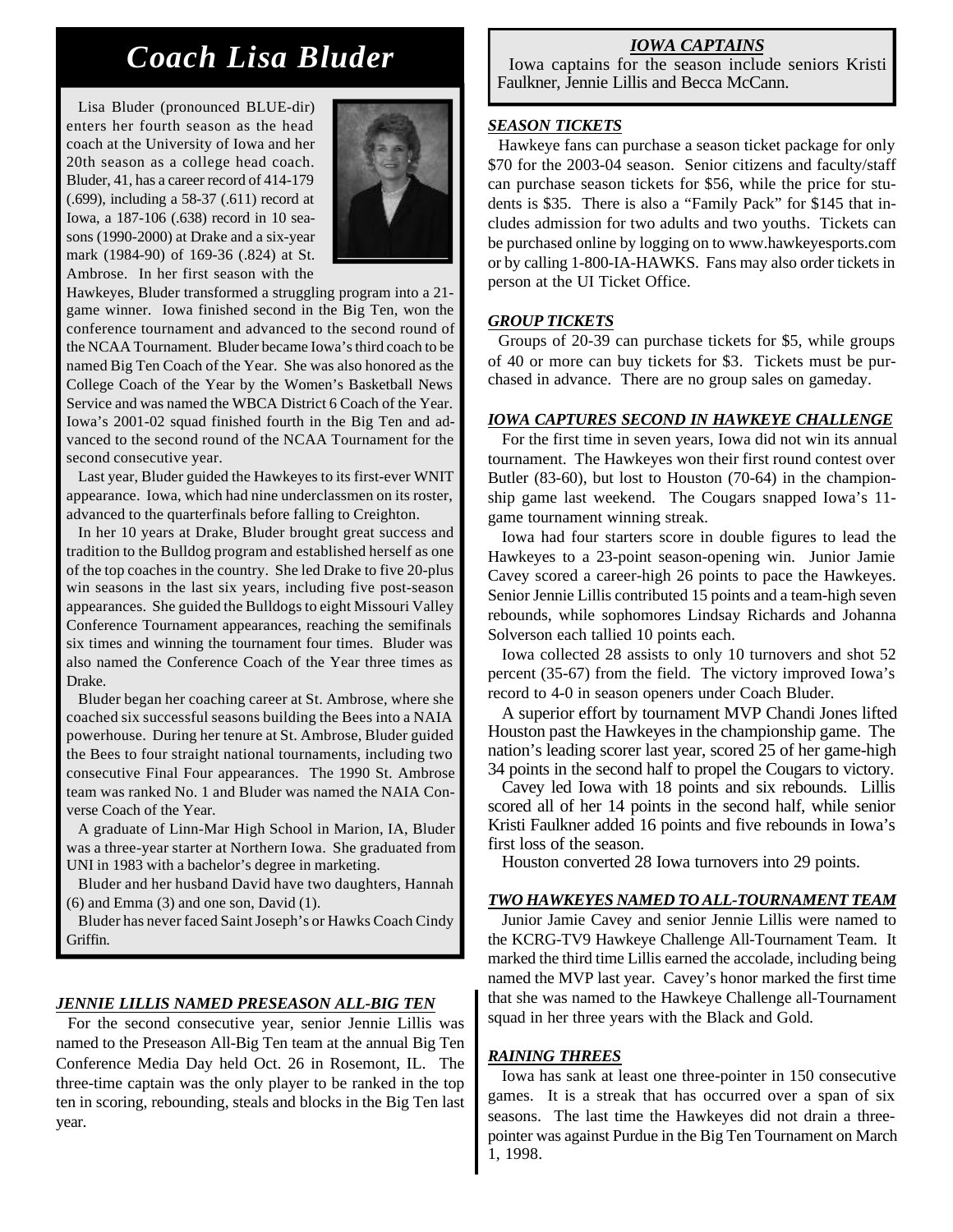#### *SCOUTING SAINT JOSEPH'S*

Saint Joseph's opened its season with a 62-44 home victory over Drexel on Nov. 22. The Hawks out-rebounded Drexel (36-26) and forced 19 turnovers in the defensive battle. Senior Erin Brady led Saint Joseph's scoring a game-high 15 points and collecting a team-high seven rebounds. Senior Amra Mehmedic posted 12 points and dished out three assists.

Saint Joseph's returns seven letterwinners, including two starters from last year's squad that advanced to the WNIT First Round. In their first game against Drexel, the Hawks started five seniors.

Saint Joseph's is coached by Cindy Griffin, who is in her sixth season as a college head coach and her third with the Hawks. She has posted an overall record of 92-52 (.639) and 44-19 (.699) during her tenure at Saint Joseph's.

#### *SCOUTING APPALACHIAN STATE*

Appalachian State (ASU) will play its first game of the 2003- 04 season Tuesday at South Carolina before heading south to Miami.

The Mountaineers return five letterwinners, including four starters from a team that was 9-19 and tied for sixth in the Southern Conference a year ago. ASU's top two weapons are sophomore Kiki Conyers, who averaged 9.8 ppg and 4.1 rpg, and junior Lindsay Smith, who averaged 10.1 ppg and 3.3 rpg last year.

Adrienne Shuler enters her second year as a collegiate coach, both with the Mountaineers.

#### *SCOUTING FLORIDA INTERNATIONAL*

Florida International (FIU) enters this weekend's tournament with an 0-2 record. FIU lost two games in the Spartan Classic played on the campus of Michigan State last weekend. The Panthers lost their first round game to Temple in overtime (81- 76). FIU let a six-point halftime lead slip away as Temple tied the contest in the final seconds on a free throw and went on to win the first round game. FIU was led by Deniz Boz and Milena Tomova, who both scored 17 points each.

FIU lost the consolation game to Davidson (62-55). The Panthers made three more field goals than Davidson, but were beat at the charity stripe. Davidson out-scored the Panthers 22-8 at the free throw line to capture third place in the Spartan Classic. Tomova led the Panthers, posting a double-double (15 points, 10 rebounds).

Its 14-player roster, includes eight student-athletes from overseas, five from the state of Florida and one from Ohio.

FIU is coached by Cindy Russo, who is in her 27th season as a college head coach and her 25th with the Panthers. She has posted an overall record of 546-212 (.720) and 506-190 (.727) during her tenure at FIU.

#### *ALL-TIME SERIES RECORDS*

Iowa is 2-1 against Saint Joseph's, 1-0 vs. Appalachian State and have never faced Florida International. The Hawkeyes defeated Saint Joseph's in 1989 (76-57) and in 1995 (66-49), but lost in 1984 (61-60). All three games were played on neutral floors in holiday tournaments. The Hawkeyes defeated Appalachian State in 1995 (68-66) in the Carolinas Holiday Beach Bash.

## *Iowa Quick Facts*

Location: Iowa City, IA **Founded:** 1847 **Enrollment:** 29,697 **President:** David Skorton Athletic Director: Bob Bowlsby **Conference:** Big Ten **Home Arena:** Carver-Hawkeye (15,500) **All-Time Record:** 499-320 (.609) **All-Time Big Ten Record:** 266-138 (.658) **NCAA Appearances:** 14 **NCAA Tournament Record:** 16-14 **WNIT Appearances:** 1 **WNIT Record:** 2-1 **Head Coach:** Lisa Bluder **Record At Iowa:** 58-37, .611 (3 years) **Career Record:** 414-179, .699 (19 years) **Big Ten Record:** 39-25, .609 (3 years) **Associate Head Coach:** Jan Jensen (Drake) **Assistant Coaches:** Jenni Fitzgerald (Drake) Michael Morgan (Iowa) **Dir. of BBBall Operations:** Shannon Gage (SMS) **Trainer:** Jennie Hartgrave **Sports Information:** Matthew Weitzel **Sports Info. Telephone:** 319-335-9411

**Sports Info. FAX:** 319-335-9417

#### *COMMON OPPONENTS*

Saint Joseph's will play one other Big Ten opponent this year: Penn State (1/29). FIU will make its second trip to a Big Ten campus when it competes in the Roger L. White Invitational at Northwestern (12/5-6).

**Internet Address:** www.hawkeyesports.com

#### *HAWKEYES TRAVEL TO FLORIDA*

The last time the Iowa women's basketball team traveled to the state of Florida was in 1997. The Hawkeyes lost to Vanderbilt (60-54) in the Honda Elite Four Classic in Lakeland.

Iowa has played on Florida International's campus before. The Hawkeyes competed in the 1993 FIU Fun and Sun Holiday Classic, but never played the Panthers. Iowa defeated Bucknell (97-39) in the first round game, fell to Colorado (72- 70) in the semifinals and bounced Eastern Kentucky (67-63) in the consolation game.

Iowa's football team played in the 2003 Orange Bowl last January in Miami and is hoping for a return trip to the state of Florida this January for a New Year's Day bowl game in either Orlando or Tampa.

#### *THE NAME GAME*

Iowa has two players with the first name Lindsay (Geoffroy and Richards). The Hawkeyes also have two Jennie's on its team. Senior forward Jennie Lillis and athletic trainer Jennie Hartgrave.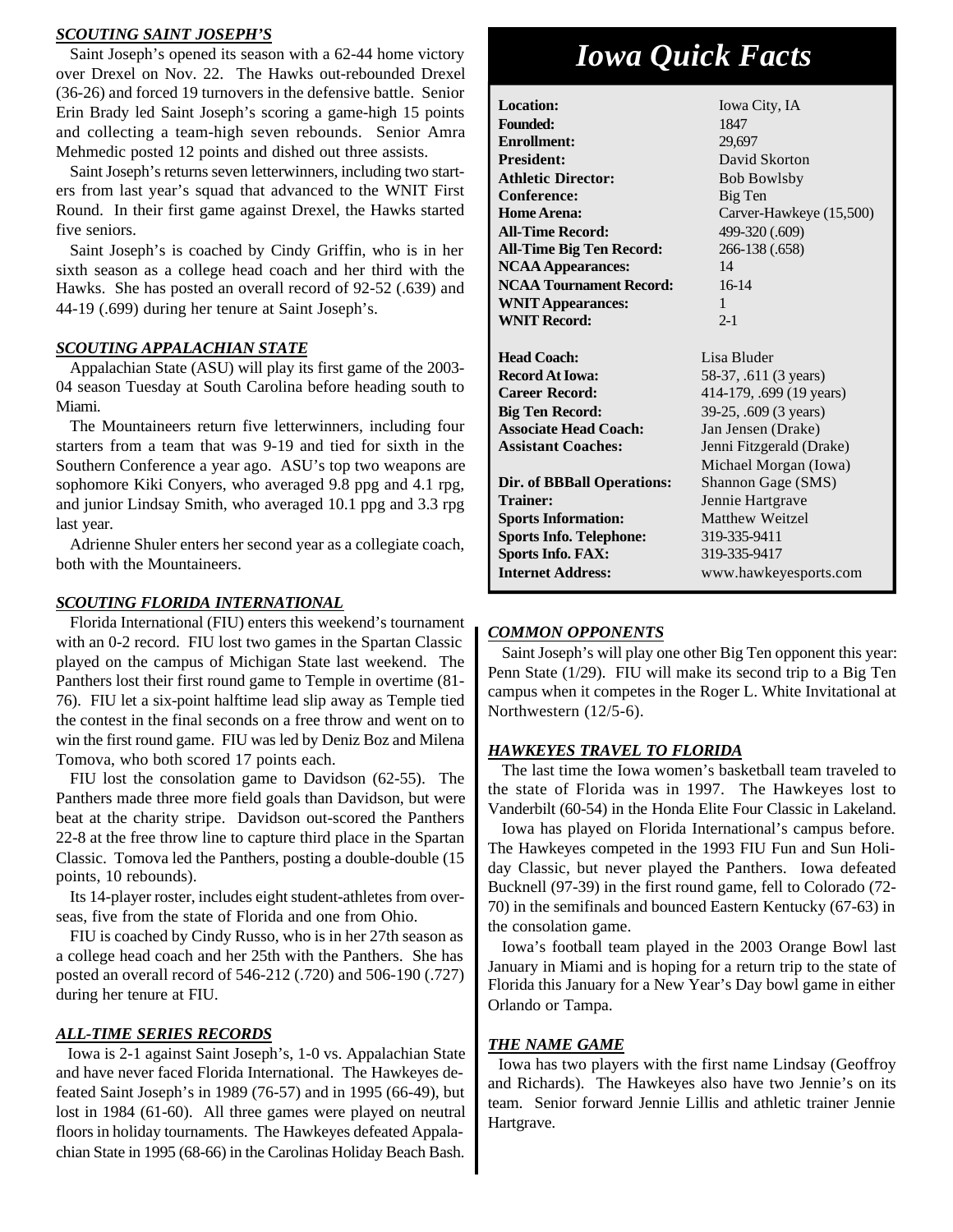## *2003-04 Big Ten Standings*

|                                    |                | <b>Big Ten</b> |            |                | <b>All Games</b> |            |  |  |  |
|------------------------------------|----------------|----------------|------------|----------------|------------------|------------|--|--|--|
|                                    | W              | L              | <b>PCT</b> | W              | $\mathbf{L}$     | <b>PCT</b> |  |  |  |
| Indiana                            | $\theta$       | $\Omega$       | .000       | $\overline{2}$ | $\theta$         | 1.000      |  |  |  |
| Michigan State                     | $\theta$       | $\theta$       | .000       | $\overline{c}$ | $\theta$         | 1.000      |  |  |  |
| Minnesota                          | $\Omega$       | $\theta$       | .000       | $\overline{c}$ | $\theta$         | 1.000      |  |  |  |
| Ohio State                         | $\theta$       | $\theta$       | .000       | $\overline{2}$ | $\theta$         | 1.000      |  |  |  |
| <b>Illinois</b>                    | $\theta$       | $\Omega$       | .000       | 1              | $\Omega$         | 1.000      |  |  |  |
| Penn State                         | $\theta$       | $\theta$       | .000       | $\mathbf{1}$   | $\theta$         | 1.000      |  |  |  |
| Michigan                           | $\overline{0}$ | $\overline{0}$ | .000       | 3              | $\mathbf{1}$     | .750       |  |  |  |
| <b>IOWA</b>                        | $\bf{0}$       | $\bf{0}$       | .000       | 1              | $\mathbf{1}$     | .500       |  |  |  |
| Northwestern                       | $\theta$       | $\theta$       | .000       | $\mathbf{1}$   | $\mathbf{1}$     | .500       |  |  |  |
| Purdue                             | $\Omega$       | $\theta$       | .000       | $\mathbf{1}$   | $\mathbf{1}$     | .500       |  |  |  |
| Wisconsin                          | $\theta$       | $\Omega$       | .000       | $\overline{0}$ | $\mathbf{1}$     | .000       |  |  |  |
| <b>Friday, November 28</b>         |                |                |            |                |                  |            |  |  |  |
| Wake Forest vs. Purdue             |                |                |            |                | 4 p.m.           |            |  |  |  |
| Texas Tech vs. Michigan            |                |                |            |                | 5 p.m.           |            |  |  |  |
| Eastern Michigan at Michigan State |                |                |            |                | 6 p.m.           |            |  |  |  |
| Saint Joseph's vs. Iowa            |                |                |            |                | 6 p.m.           |            |  |  |  |
| Illinois at UC-Santa Barbara       |                |                |            |                | 9 p.m.           |            |  |  |  |
| Texas A&M vs. Minnesota            |                |                |            |                | <b>TBD</b>       |            |  |  |  |
| Mississippi State vs. Indiana      |                |                |            |                | <b>TBD</b>       |            |  |  |  |
| George Washington vs. Penn State   |                |                |            |                | <b>TBD</b>       |            |  |  |  |
| <b>TBD</b> at Wisconsin            |                |                |            |                | <b>TBD</b>       |            |  |  |  |
| <b>Saturday, November 29</b>       |                |                |            |                |                  |            |  |  |  |
| Purdue at Central Florida          |                |                |            |                | 4 p.m.           |            |  |  |  |
| TBD vs. Minnesota                  |                |                |            |                | <b>TBD</b>       |            |  |  |  |
| TBD vs. Penn State                 |                |                |            |                | <b>TBD</b>       |            |  |  |  |
| TBD vs. Iowa                       |                |                |            |                | <b>TBD</b>       |            |  |  |  |
| TBD vs. Michigan                   |                |                |            |                | <b>TBD</b>       |            |  |  |  |
| TBD vs. Wisconsin<br><b>TBD</b>    |                |                |            |                |                  |            |  |  |  |
| <b>Sunday, November 30</b>         |                |                |            |                |                  |            |  |  |  |
| Illinois at UCLA<br>6 p.m.         |                |                |            |                |                  |            |  |  |  |
| 1.77                               |                |                |            |                |                  |            |  |  |  |

*All times listed are central standard time*

#### *LILLIS NAMED TO WADE TROPHY WATCH LIST*

Senior forward Jennie Lillis is one of 35 players named to the 2004 State Farm Wade Trophy Watch List. This prestigious award is presented to the nation's top player.

Lillis, who is a three-time captain, was an all-Big Ten first team selection last year by the media and a second team choice by the media her sophomore season. Lillis was also named to the preseason all-Big Ten squad for the second straight year.

Garnered as "The Mother of Modern Women's Collegiate Basketball," Lily Margaret Wade pioneered an unprecedented dynasty in women's basketball, which led to the growth and popularity of the sport during the 1970s.

Highlighting the 2004 list is last year's recipient, Connecticut senior Diana Taurasi. Lillis is one of five Big Ten players named to the list. Other league players include Penn State senior Kelly Mazzante, Purdue senior Shereka Wright, Minnesota senior Lindsay Whalen and junior Janel McCarville.

#### *CENTER OF ATTENTION*

For the fourth consecutive season, Iowa started its season with a new starting center. Junior Jamie Cavey has solidified herself as Iowa's starting center in preseason practice.

Since Coach Bluder began coaching the Hawkeyes in 2000 Iowa has had a different center start the season. Randi Peterson was Iowa's starter in 2000-01, followed by Beatrice Bullock (2001-02) and Tracy Schrupp (2002-03). Peterson, Bullock and Schrupp were all seniors. Cavey is the first junior starting center Coach Bluder has coached at Iowa.

#### *CAVEY PACES HAWKEYES*

Jamie Cavey was a force in the post for Iowa last weekend. Cavey averaged 22.0 ppg, 6.0 rpg and 2.0 apg in the two games. The native of Mechanicsville, IA, shot 81.8 percent (18-22) from the field and 72.7 percent (8-11) from the free throw line.

Cavey posted career highs in points (26), field goals made (11) and attempted (13) and assists (4) vs. the Bulldogs. She tallied 18 points and six rebounds vs. Houston, and might have produced better numbers if not for early foul trouble in the second half that kept her on the bench.

#### *REMMERDE INJURED*

Hawkeye freshman Deb Remmerde suffered a stress fracture in her left foot during a practice in early November. Coach Bluder is hoping to have Remmerde back by Iowa's game at Iowa State on Dec. 3.

The native of Rock Valley, IA, is the Iowa High School alltime scoring leader. She holds career state records for free throw and three-point percentage. Remmerde was named Iowa's Miss Basketball her senior year and was the Class 1A State Tournament MVP.

#### *RICHARDS RETURNS TO DIRECT HAWKEYE OFFENSE*

Sophomore Lindsay Richards returned to the Hawkeye lineup last weekend as Iowa's starting point guard. Richards sustained a season-ending knee injury in Iowa's home win over Denver on Dec 12 last year. The native of Barrington, IL, underwent successful surgery on Dec. 19 to repair a torn anterior cruciate ligament in her right knee.

In her first regular season action since the injury, Richards averaged 9.0 ppg, 3.5 rpg and 5.0 apg in two games. Against Butler, she scored 10 points, tied a career high with seven assists and only turned the ball over once. She registered eight points and three rebounds and assists vs. Houston.

#### *ONE AND THE BONUS*

Jennie Lillis has attempted at least one free throw in 89-of-95 games she has played during her three-year career. She is on pace to break both the school's career free throws made and attempted records. Lillis has made 322 free throws and has attempted 435. The two-time all-Big Ten performer is 10 free throws attempted and 68 free throws made from breaking both records.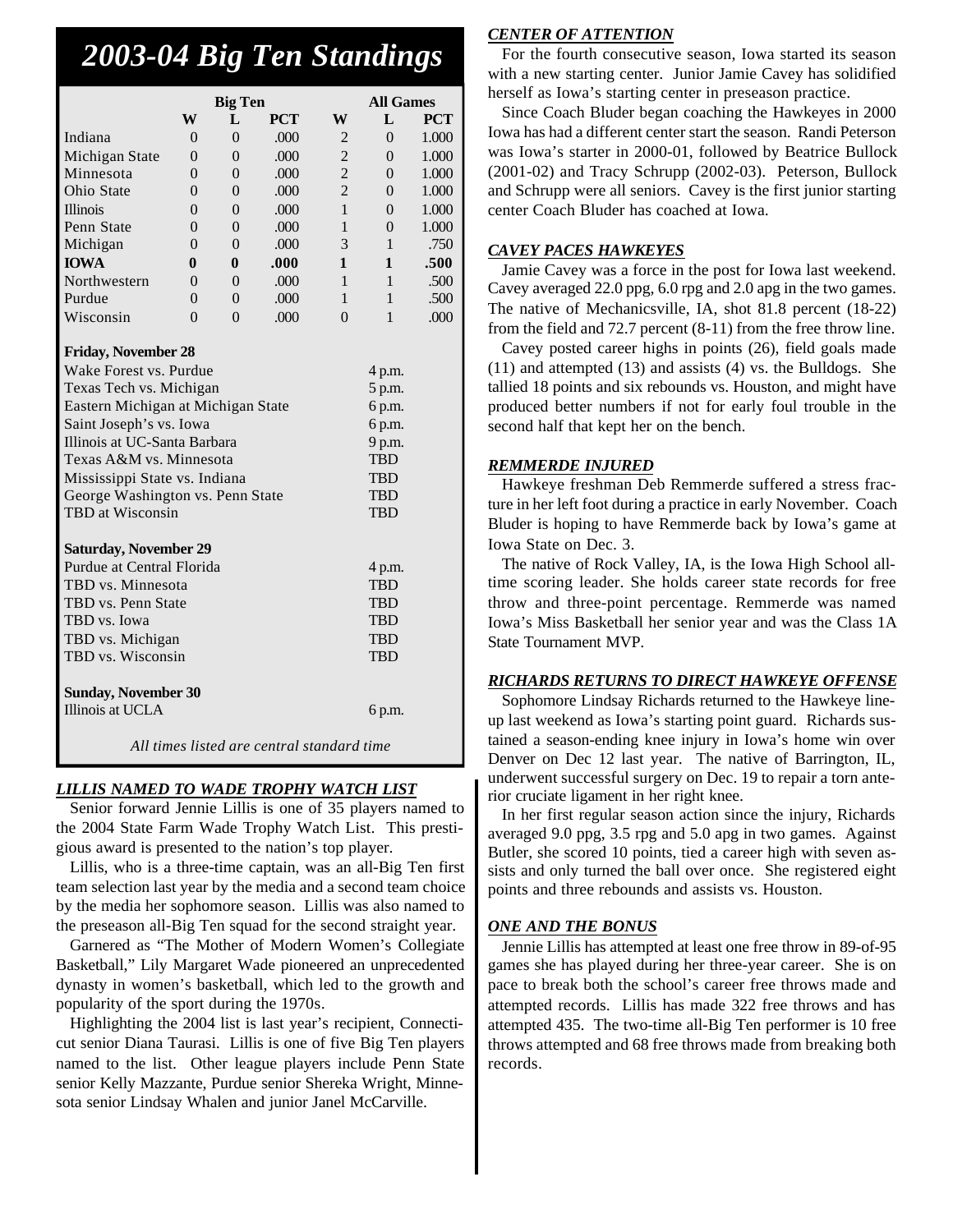## *2003-04 Iowa Roster*

| No.                                                                                                                                                                                           | <b>Name</b>          | Yr. | Ht.     | Pos.          | Hometown (High School)           |  |  |  |  |
|-----------------------------------------------------------------------------------------------------------------------------------------------------------------------------------------------|----------------------|-----|---------|---------------|----------------------------------|--|--|--|--|
| 10                                                                                                                                                                                            | Crystal Smith        | So. | $5 - 6$ | G             | Haughton, LA (Haughton)          |  |  |  |  |
| 12                                                                                                                                                                                            | Jenna Armstrong      | Jr. | $5-9$   | G             | Stockton, MO (Stockton)          |  |  |  |  |
| 14                                                                                                                                                                                            | Lindsay Geoffroy     | Jr. | $6 - 5$ | $\mathcal{C}$ | Los Alamitos, CA (Los Alamitos)  |  |  |  |  |
| 20                                                                                                                                                                                            | Lindsay Richards     | So. | $5 - 7$ | G             | Barrington, IL (Barrington)      |  |  |  |  |
| 22                                                                                                                                                                                            | Kristi Faulkner      | Sr. | $5 - 7$ | G             | Glen Ellyn, IL (Glenbard West)   |  |  |  |  |
| 33                                                                                                                                                                                            | Deb Remmerde         | Fr. | $5-9$   | G             | Rock Valley, IA (Rock Valley)    |  |  |  |  |
| 34                                                                                                                                                                                            | Johanna Solverson    | So. | $6 - 2$ | F             | Lake Zurich, IL (Lake Zurich)    |  |  |  |  |
| 42                                                                                                                                                                                            | <b>Tiffany Reedy</b> | So. | $6-0$   | $\mathbf F$   | Dysart, IA (Union)               |  |  |  |  |
| 45                                                                                                                                                                                            | Morgan Kasperek      | So. | $6 - 2$ | F             | Hinsdale, IL (Hinsdale Central)  |  |  |  |  |
| 50                                                                                                                                                                                            | Jennie Lillis        | Sr. | $6 - 1$ | $\mathbf F$   | Urbandale, IA (Dowling)          |  |  |  |  |
| 52                                                                                                                                                                                            | Jamie Cavey          | Jr. | $6 - 3$ | $\mathcal{C}$ | Mechanicsville, IA (North Cedar) |  |  |  |  |
| 54                                                                                                                                                                                            | Becca McCann         | Sr. | $6-0$   | F             | Saginaw, MI (Freeland)           |  |  |  |  |
| <b>Head Coach: Lisa Bluder</b><br><b>Associate Head Coach: Jan Jensen</b><br><b>Assistant Coaches:</b> Jenni Fitzgerald and Michael Morgan<br>Director of Basketball Operations: Shannon Gage |                      |     |         |               |                                  |  |  |  |  |

#### *JENNIE LILLIS CONTINUES TO RISE*

Senior Jennie Lillis has been Iowa's leader on and off the court the last couple years. The native of Urbandale, IA, averaged 14.8 ppg, 6.0 rpg and 2.6 apg her sophomore season and 16.3 ppg and 7.2 rpg last season. She has started all but one game in her career and currently has 1,328 career points, which is eighth-best on Iowa's career scoring chart. She also has collected 659 rebounds, which is ninth-best all-time. Lillis is on pace to finish her career in the top-five in career rebounding and top 10 in career scoring. Lillis, who was a WBCA Region 6 All-American Honorable Mention last year, was the only Big Ten athlete ranked in the top 10 in the conference in scoring, rebounding, blocks and steals. She scored 20 points or more 10 times and posted double figures in 29 of Iowa's 33 games.

Lillis started the 2003-04 season strong, scoring 15 points and grabbing a team-high seven rebounds vs. Houston and collecting 14 points and five rebounds vs. Houston. The 14 points she scored vs. Houston moved her into eighth on Iowa's career scoring list past Amy Herrig (1995-99), who was at the game doing color commentary for the Hawkeyes on local television.

Lillis is only eight points from moving into seventh in career scoring and 33 rebounds from sliding into the No. 8 position in career rebounds.

#### **Iowa Career Scoring**

| 1. | Cindy Haugejorde (1976-80)  2,059    |  |
|----|--------------------------------------|--|
| 2. | Lindsey Meder (1998-02)  1,906       |  |
|    | 3. Michelle Edwards (1984-88)  1,821 |  |
|    | 4. Franthea Price (1986-90)  1,742   |  |
|    | 5. Toni Foster (1989-93)  1,606      |  |
|    | 6. Tangela Smith (1994-98)  1,598    |  |
|    | 7. Lisa Becker (1983-87)  1,335      |  |
|    | 8. Jennie Lillis (2000-)  1,328      |  |

#### **Iowa Career Rebounding**

| 1. Cindy Haugejorde (1976-80)  998 |  |
|------------------------------------|--|
|                                    |  |

- 3. Tangela Smith (1994-98) ................ 859
- 4. Lisa Long (1983-87) ....................... 848
- 5. AmyHerrig (1995-99) ..................... 789
- 6. Randi Peterson (1997-01) ............... 745
- 7. Franthea Price (1986-90) ............... 726 8. Lisa Becker (1983-87) .................... 691
- **9. Jennie Lillis (2000-) .................... 659**

#### *CHANDI JONES TIES CHA RECORD*

Houston's Chandi Jones, the KCRG-TV9 Hawkeye Challenge MVP, tied the Carver-Hawkeye Arena record for women in field goal attempts (29). She tied Iowa's Franthea Price, who set the record vs. Howard on 11/25/89.

#### *IN THE RANKINGS*

Iowa's preseason non-conference strength of schedule ranking is 63rd, according to the WBCA. The Hawkeyes' overall strength of schedule, including conference games, is 29th. All 11 Big Ten teams rank in the top 60 in overall strength of schedule. Penn State ranks first among Big Ten teams (No. 5), followed by Illinois (No. 8) and Purdue (No. 11).

Five of Iowa's opponents are ranked in the preseason ESPN/ *USA Today* poll. Kansas State (No. 5), Penn State (No. 8), Purdue (No. 9), Minnesota (No. 13) and Ohio State (No. 15).

#### *ATTRACTIVE HOME GAMES*

Iowa opened its 13-game regular season home schedule with the annual KCRG-TV 9 Hawkeye Challenge last weekend. Besides eight exciting Big Ten Conference home games, Iowa hosts Big 12 power Kansas State (Dec. 12), in-state rival Drake (Dec. 21) and last year's Missouri Valley Conference co-champions Creighton Bluejays (Dec. 28).

The Hawkeyes play every Big Ten school twice except Northwestern, Michigan, Michigan State and Ohio State. Iowa will play the Buckeyes and Wolverines at home, while it will visit the Wildcats and Spartans.

#### *POSTSEASON HONORS*

Jennie Lillis was a first team all-Big Ten selection by the media and a second team choice by the coaches last season. She was also a WBCA Region 6 All-America Honorable Mention. Kristi Faulkner was named to the all-Big Ten third team by both the media and coaches, while Johanna Solverson was named to the all-Big Ten Freshman Team.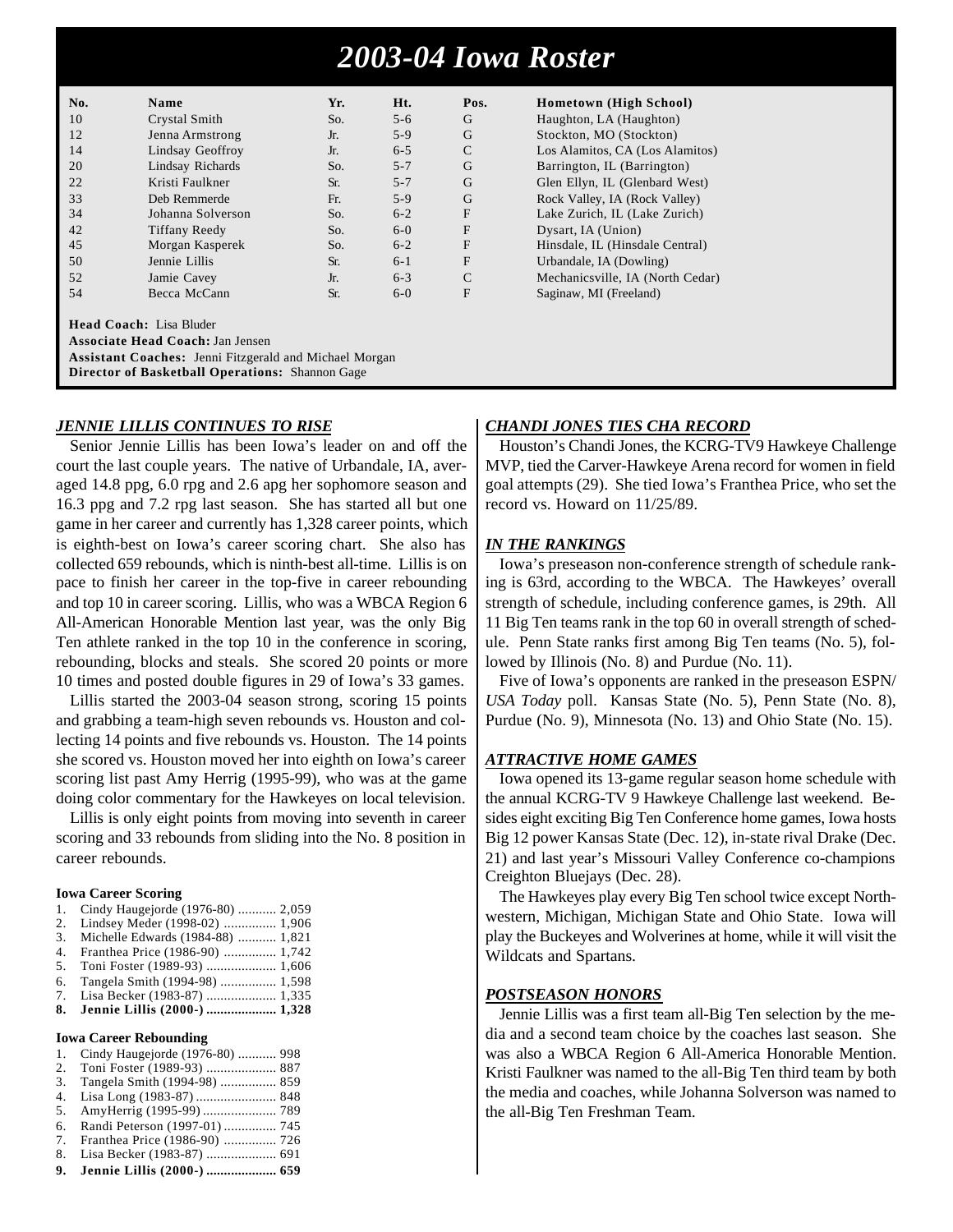## *Iowa Signs Four*

Head Coach Lisa Bluder received National Letters of Intent from Abby Emmert, Krista Vande Venter, Stacy Schlapkohl and Jeneé Graham to attend the University of Iowa.

Vande Venter, a native of Osseo, MN, is a 6-2 power forward who led her conference in scoring and rebounding last year. Vande Venter is a three-time all-conference selection and has been a starter since her freshman season. Vande Venter is a twotime Osseo High School team captain. As a junior, she was named to the Pre-season Star Tribune Top 20 and *Minnesota Basketball News* Top 10. She was also an Associated Press allstate honorable mention, second team all-metro and Minnesota Girls Basketball Coaches all-state first team pick. Vande Venter scored her 1,000<sup>th</sup> career point last year.

Schlapkohl, a native of Durant, IA, is a 6-3 forward/center that holds the Durant High School record for career rebounds, rebounds per game, field goal percentage and points in a single season and tied the school record for points in a game. She is a two-time captain and an all-state, all-conference and all-district selection.

Graham, a 5-10 guard from Bolingbrook, IL, has started on the varsity squad since her freshman year. Graham averaged 10.0 ppg, 9.0 rpg and 3.0 spg her freshman year and 13.5 ppg, 8.5 rpg and 4.5 spg her sophomore season. Graham sat out her junior year after suffering a torn ACL at a summer camp in 2002. She was named all-Conference SICA North, second team all-area and all-state honorable mention by the *Champaign News-Gazette* her sophomore year. Graham was also named to the Plainfield all-tournament team. She was named to the Top 10 all-Area Freshman Team and was all-conference honorable mention her freshman season.

Emmert, a 5-9 point guard from Winterset, IA, is a three-time all-conference selection and is the Winterset High School career leader in scoring and assists. Emmert was a first team Iowa Girl's Coaches Association (IGCA) all-state, second team Iowa Newspaper Association (INA) all-state and a third team *Des Moines Register* all-state selection her junior year when she averaged 19.2 ppg and 5.0 apg. As a sophomore, Emmert was a second team IGCA all-state and a second team INA all-state choice. She has been a starter since her freshman season.

#### *500 CLUB*

Jennie Lillis and Kristi Faulkner became the first and only Iowa duo to collect 500 points or more in the same season. Faulkner (539) and Lillis (537) joined Cindy Haugejorde, Michelle Edwards, Lindsey Meder, Franthea Price, Tangela Smith and Amy Herrig as the only Hawkeyes to record 500 points or more in a single season.

#### *HAWKEYES CAPTURED "STATE TITLE"*

Iowa's three victories over Northern Iowa (98-68), Iowa State (64-39) and Drake (72-52) gave it the mythical state championship. The Hawkeyes boasted a 25.0 average margin of victory against the three in-state opponents. Iowa's victories snapped a four-game losing streak to Drake and a five-game losing skid to Iowa State.

#### *IOWA'S DYNAMIC DUO*

Iowa was the only Big Ten school to have two student-athletes ranked in the top five in scoring in both all games and conference-only contests. Kristi Faulkner ranked fourth and Jennie Lillis fifth in both all games and conference-only contests.

#### *HAWKEYES POST DOUBLE-DOUBLES*

Jennie Lillis posted a team-best nine double-doubles, which ranked as the second-most by a Big Ten athlete. She posted back-to-back double-doubles on four occasions. Kristi Faulkner registered her first career double-double in Iowa's victory over Missouri, while April Calhoun recorded a double-double against Denver.

#### *FAULKNER HAS CAREER YEAR*

After directing the Hawkeyes' offense her sophomore season, Faulkner was shifted to the shooting guard position and put up career numbers. A third team all-Big Ten selection last year, Faulkner ranked first on the team in scoring (16.3 ppg), three-pointers made (52) and attempted (156) and free throw percentage (145-165, .879) and second in assists (90) and third in rebounding (4.0 rpg). The 145 free throws made set a school record.

Faulkner scored in double figures 29 times, including scoring 20 points or more in 11 games. She posted career highs in points twice (29) and rebounds twice (8).

#### *HAWKEYES ON THE AIR*

Listen to all the Iowa women's basketball games on KXIC-AM 800 in Iowa City, WHO-AM 1040 in Des Moines and WMT-AM 600 in Cedar Rapids. Mark Allen returns for his third season as the play-by-play voice, while Karen Schulte enters her fourth season handling the color commentary.

#### *IOWA INFORMATION ON THE WEB*

Statistics and play-by-play accounts of all Iowa home games will be available live on the internet. The statistical program allows viewers to read the play-by-play action just moments after it takes place, and to view all individual and team statistics while the game is in progress.

The program can be accessed through www.hawkeyesports.com and then clicking on the Gametracker link.

#### *NUTHIN' BUT NET*

Catch all the University of Iowa women's basketball games over the Internet at www.hawkeyesports.com. Fans can listen to live or replay previously played games. Just click on the "Multimedia" link near the top of the page.

#### *PLAYER AND STAFF HEADSHOTS*

Media can download color headshots of the Iowa Hawkeye players and coaching staff at:

http://women.hawkeyebasketball.com.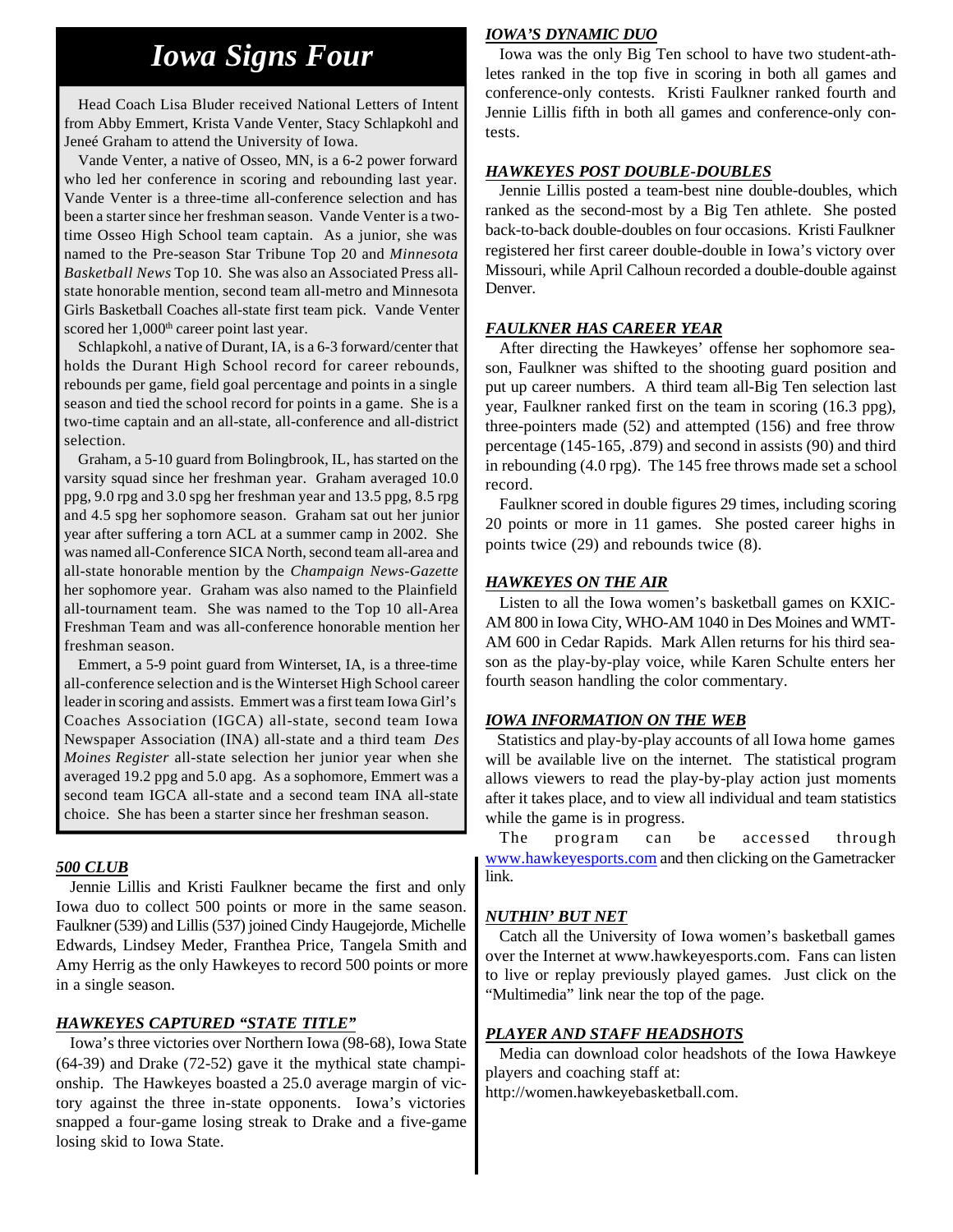#### *"HAWK TALK WITH LISA BLUDER"*

Catch "Hawk Talk with Lisa Bluder", the radio call-in program Monday nights featuring Iowa Hawkeye women's head coach Lisa Bluder, on KXIC-AM 800 in Iowa, WHO-AM 1040 in Des Moines and WMT-AM 600 in Cedar Rapids from 6-7 p.m. The show is broadcast live from the Chili's Restaurant in Coralville. Fans can call toll-free at (800) 332-5401 or locally at (319) 365-0600.

#### *"THE LISA BLUDER TV SHOW"*

"The Lisa Bluder Show" returns for its second season. Fans can watch the show once a month on KCRG-TV 9. The show includes interviews with Coach Bluder and players and feature stories. Below is a list of the dates and times.

Saturday, December 20 - 5 p.m. Saturday, January 24 - 5 p.m. Saturday, February 21 - 5 p.m. Saturday, March 20 - 5 p.m.

#### *LISA BLUDER WEEKLY PRESS CONFERENCES*

Head Coach Lisa Bluder will hold her weekly press conferences at 11:30 a.m. in the Press Room on the ground floor of Carver-Hawkeye Arena. Players will be available for interviews following Bluder's press conference in the tunnel. Listed below are the tentative dates for the press conferences:

|           | <b>Dec.:</b> Tues., 2 Wed., 10 Wed., $17^*$ Sat., $27^*$    |  |
|-----------|-------------------------------------------------------------|--|
|           | <b>Jan.:</b> Tues., $6^*$ Wed., $14^*$ Thurs., 22 Tues., 27 |  |
|           | <b>Feb.:</b> Tues., $3$ Mon., $9$ Tues., $17$ Tues., $24$   |  |
| Mar.: TBD |                                                             |  |

*\* -- Press Conference time might change due to finals week and winter break practice schedule.*

#### *NEXT ACTION*

The Hawkeyes will play at in-state rival Iowa State on Wednesday, Dec. 3, and then travel to Marquette on Friday, Dec. 5.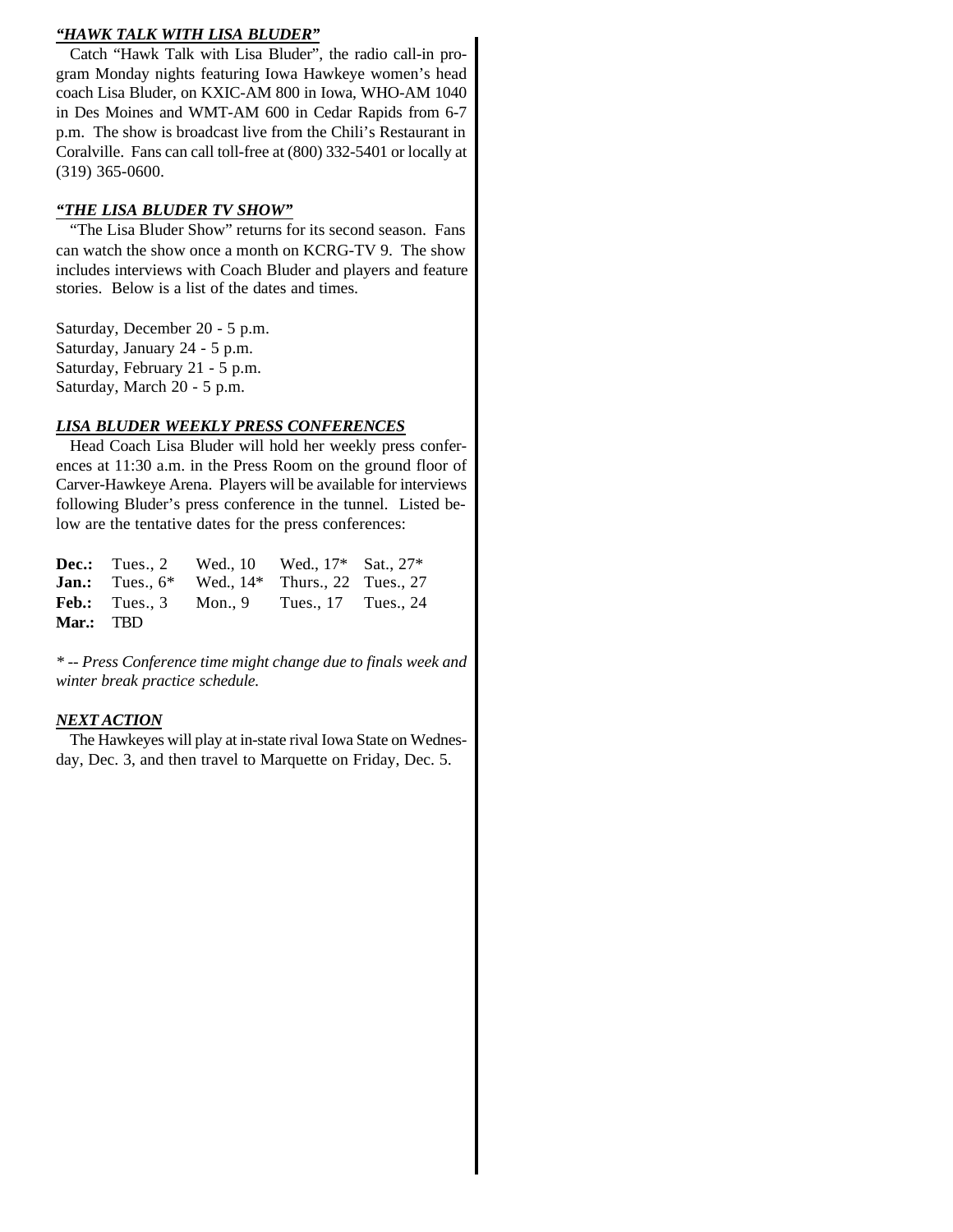#### **Iowa Hawkeye Basketball Iowa Combined Team Statistics (as of Nov 22, 2003) All games**

| RECORD:                                          |                                                                                             | OVERALL                   |          | HOME    |                  | <b>AWAY</b> |                                         |                |   | NEUTRAL            |   |                |              |                   |              |                |                        |               |
|--------------------------------------------------|---------------------------------------------------------------------------------------------|---------------------------|----------|---------|------------------|-------------|-----------------------------------------|----------------|---|--------------------|---|----------------|--------------|-------------------|--------------|----------------|------------------------|---------------|
| ALL GAMES                                        |                                                                                             | $(1-1)$                   |          | $(1-1)$ |                  | $(0-0)$     |                                         |                |   | $(0-0)$            |   |                |              |                   |              |                |                        |               |
| CONFERENCE                                       |                                                                                             | $(0-0)$                   |          | $(0-0)$ |                  | $(0-0)$     |                                         |                |   | $(0-0)$            |   |                |              |                   |              |                |                        |               |
|                                                  |                                                                                             |                           |          |         |                  |             |                                         |                |   |                    |   |                |              |                   |              |                |                        |               |
| NON-CONFERENCE                                   |                                                                                             | $(1-1)$                   |          | $(1-1)$ |                  | $(0-0)$     |                                         |                |   | $(0-0)$            |   |                |              |                   |              |                |                        |               |
|                                                  |                                                                                             | ---TOTAL---   ---3-PTS--- |          |         |                  |             | ----REBOUNDS----                        |                |   |                    |   |                |              |                   |              |                |                        |               |
| ## Player<br>-------<br>------------------------ | GP-GS Min--Avg FG-FGA Pct 3FG-FGA Pct FT-FTA Pct Off Def Tot Avg PF FO A TO Blk Stl Pts Avg |                           |          |         |                  |             |                                         |                |   |                    |   |                |              |                   |              |                |                        |               |
| 52 Cavey, Jamie $2-2$                            | 53 26.5 18-22                                                                               | .818                      | $0 - 0$  | .000    | 8-11             | .727        | 4                                       | 8              |   | 12 6.0             |   | 7 <sub>1</sub> | 4            | 2                 | 1            | 2              |                        | 44 22.0       |
| 50 Lillis, Jennie $2-2$                          | 64 32.0 11-26                                                                               | .423                      | $0 - 4$  | .000    | 7-7              | 1,000       | 3                                       | 9              |   | 12 6.0             |   | 6 <sub>1</sub> | 5            | 5                 | 0            | 4              |                        | 29 14.5       |
| 22 Faulkner, Kristi 2-2                          | 58 29.0                                                                                     | $8 - 17$<br>.471          | 2-5      | .400    | $5 - 6$          | .833        | 2                                       | 6              | 8 | 4.0                |   | $3 \quad 0$    | 5            | 6                 | 2            | 2              |                        | 23 11.5       |
| 20 Richards, Lindsay 2-2                         | 57 28.5                                                                                     | $6 - 13$<br>.462          | $3 - 4$  | .750    | $3 - 4$          | .750        | 2                                       | 5              |   | 7, 3.5             |   |                | 7 1 10       | 3                 | 1            | 0              | 18                     | 9.0           |
| 34 Solverson, Johanna. 2-2                       | 46 23.0                                                                                     | $6 - 15$<br>.400          | 3-8      | .375    | $1 - 2$          | .500        | 0                                       | 9              |   | 94.5               |   | 7 0            | 6            | 8                 | $\mathbf{2}$ | 5              |                        | 16 8.0        |
| 14 Geoffroy, Lindsay 1-0                         | $4 \t4.0$                                                                                   | $2 - 3$<br>.667           | $0 - 0$  | .000    | $0 - 2$          | .000        | 0                                       | $\mathbf{1}$   |   | $1 \t1.0$          |   | $0\quad 0$     | 0            | $\mathbf{1}$      | 0            | 0              |                        | 4, 4.0        |
| 54 McCann, Becca $2-0$                           | 31 15.5                                                                                     | .429<br>3-7               | 0-1      | .000    | $0 - 2$          | .000        | 3                                       | 3              |   | 6, 3.0             |   | $1 \quad 0$    | 7            | 4                 | 0            | 1              | 6                      | 3.0           |
| 10 Smith, Crystal 2-0                            | 33 16.5                                                                                     | .286<br>2-7               | 0-1      | .000    | $0 - 0$          | .000        | 0                                       | 2              |   | 2, 1.0             |   | $4\quad 0$     | 1            | 3                 | 0            | $\overline{2}$ |                        | 42.0          |
| 45 Kasperek, Morgan 2-0                          | 8 4.0                                                                                       | .250<br>$1 - 4$           | $0 - 0$  | .000    | $0 - 0$          | .000        | 3                                       | 0              |   | $3 \t1.5$          |   | $3 \quad 0$    | 0            | $\mathbf{2}$      | 0            | $\mathbf{1}$   |                        | 2, 1.0        |
| 42 Reedy, Tiffany 2-0                            | 26 13.0                                                                                     | $0 - 3$<br>.000           | $0 - 2$  | .000    | $1 - 2$          | .500        | 0                                       | $\overline{a}$ |   | 2, 1.0             |   | $1 \quad 0$    | $\mathbf{1}$ | 3                 | 1            | 1              |                        | $1 \t 0.5$    |
| 12 Armstrong, Jenna 2-0<br>$TEAM$                | 20 10.0                                                                                     | .000<br>$0 - 3$           | $0 - 3$  | .000    | $0 - 0$          | .000        | 1<br>4                                  | 4<br>7         |   | 52.5<br>11 5.5     | 0 | $1 \quad 0$    | 3            | $\mathbf{1}$<br>0 | 0            | 0              |                        | 0.0.0         |
| -----------------------------                    |                                                                                             |                           |          |         |                  |             |                                         |                |   |                    |   |                |              |                   |              |                |                        |               |
| $Total$ 2                                        | 400                                                                                         | 57-120.475                | $8 - 28$ |         | $.286$ $25 - 36$ | .694        | 22 56                                   |                |   | 78 39.0 40 3 42 38 |   |                |              |                   |              |                |                        | 7 18 147 73.5 |
| Opponents 2                                      | 400                                                                                         | 43-123<br>.350            | 9-34     |         | $.265$ 35-45     | .778        | 30 47                                   |                |   | 77 38.5 35 - 22 39 |   |                |              |                   |              |                |                        | 5 22 130 65.0 |
| TEAM STATISTICS                                  | <b>IOWA</b>                                                                                 | OPP                       |          | DATE    | ------------     |             | <b>OPPONENT</b><br>-------------------- |                |   |                    |   |                |              | W/L<br>$---$      |              | -----          | SCORE ATTEND<br>------ |               |
| $SCORING$                                        | 147                                                                                         | 130                       |          |         | 11/21/03         |             | <b>BUTLER</b>                           |                |   |                    |   |                | W            |                   |              | 83-60          |                        | 2680          |
| Points per game                                  | 73.5                                                                                        | 65.0                      |          |         | 11/22/03         |             | HOUSTON                                 |                |   |                    |   |                |              | Ъ                 |              | 64-70          |                        | 2767          |
| Scoring margin                                   | $+8.5$                                                                                      | $\overline{\phantom{a}}$  |          |         |                  |             |                                         |                |   |                    |   |                |              |                   |              |                |                        |               |
| FIELD GOALS-ATT                                  | 57-120                                                                                      | 43-123                    |          |         |                  |             |                                         |                |   |                    |   |                |              |                   |              |                |                        |               |
| Field goal $pt$                                  | .475                                                                                        | .350                      |          |         |                  |             |                                         |                |   |                    |   |                |              |                   |              |                |                        |               |
| 3 POINT FG-ATT                                   | $8 - 28$                                                                                    | $9 - 34$                  |          |         |                  |             |                                         |                |   |                    |   |                |              |                   |              |                |                        |               |
| $3$ -point FG pct                                | .286                                                                                        | .265                      |          |         |                  |             |                                         |                |   |                    |   |                |              |                   |              |                |                        |               |
| 3-pt FG made per game                            | 4.0                                                                                         | 4.5                       |          |         |                  |             |                                         |                |   |                    |   |                |              |                   |              |                |                        |               |
| FREE THROWS-ATT                                  | 25-36                                                                                       | $35 - 45$                 |          |         |                  |             |                                         |                |   |                    |   |                |              |                   |              |                |                        |               |
| Free throw pct                                   | .694                                                                                        | .778                      |          |         |                  |             |                                         |                |   |                    |   |                |              |                   |              |                |                        |               |
| $REBOUNDS$                                       | 78                                                                                          | 77                        |          |         |                  |             |                                         |                |   |                    |   |                |              |                   |              |                |                        |               |
| Rebounds per game                                | 39.0                                                                                        | 38.5                      |          |         |                  |             |                                         |                |   |                    |   |                |              |                   |              |                |                        |               |
| Rebounding margin                                | $+0.5$                                                                                      | $\overline{\phantom{a}}$  |          |         |                  |             |                                         |                |   |                    |   |                |              |                   |              |                |                        |               |
| ASSISTS                                          | 42                                                                                          | 22                        |          |         |                  |             |                                         |                |   |                    |   |                |              |                   |              |                |                        |               |
| Assists per game<br>TURNOVERS                    | 21.0<br>38                                                                                  | 11.0<br>39                |          |         |                  |             |                                         |                |   |                    |   |                |              |                   |              |                |                        |               |
| Turnovers per game                               | 19.0                                                                                        | 19.5                      |          |         |                  |             |                                         |                |   |                    |   |                |              |                   |              |                |                        |               |
| $Turnover margin$                                | $+0.5$                                                                                      | $\overline{\phantom{a}}$  |          |         |                  |             |                                         |                |   |                    |   |                |              |                   |              |                |                        |               |
| Assist/turnover ratio                            | 1.1                                                                                         | 0.6                       |          |         |                  |             |                                         |                |   |                    |   |                |              |                   |              |                |                        |               |
| $STEALS$                                         | 18                                                                                          | 22                        |          |         |                  |             |                                         |                |   |                    |   |                |              |                   |              |                |                        |               |
| Steals per game                                  | 9.0                                                                                         | 11.0                      |          |         |                  |             |                                         |                |   |                    |   |                |              |                   |              |                |                        |               |
| $BLOCKS$                                         | 7                                                                                           | 5                         |          |         |                  |             |                                         |                |   |                    |   |                |              |                   |              |                |                        |               |
| Blocks per game                                  | 3.5                                                                                         | 2.5                       |          |         |                  |             |                                         |                |   |                    |   |                |              |                   |              |                |                        |               |
| WINNING STREAK                                   | 0                                                                                           |                           |          |         |                  |             |                                         |                |   |                    |   |                |              |                   |              |                |                        |               |
| Home win streak                                  | 0                                                                                           |                           |          |         |                  |             |                                         |                |   |                    |   |                |              |                   |              |                |                        |               |
| ATTENDANCE                                       | 5447                                                                                        | 0                         |          |         |                  |             |                                         |                |   |                    |   |                |              |                   |              |                |                        |               |
| Home games-Avg/Game                              | 2-2724                                                                                      | 0-0                       |          |         |                  |             |                                         |                |   |                    |   |                |              |                   |              |                |                        |               |
| Neutral site-Avg/Game                            |                                                                                             | $0 - 0$                   |          |         |                  |             |                                         |                |   |                    |   |                |              |                   |              |                |                        |               |
| SCORE BY PERIODS:<br>-------------------------   | 1st 2nd                                                                                     | Total<br>----             |          |         |                  |             |                                         |                |   |                    |   |                |              |                   |              |                |                        |               |
| Iowa                                             | 72                                                                                          | 75<br>147                 |          |         |                  |             |                                         |                |   |                    |   |                |              |                   |              |                |                        |               |

 **Opponents..................... 67 63 - 130**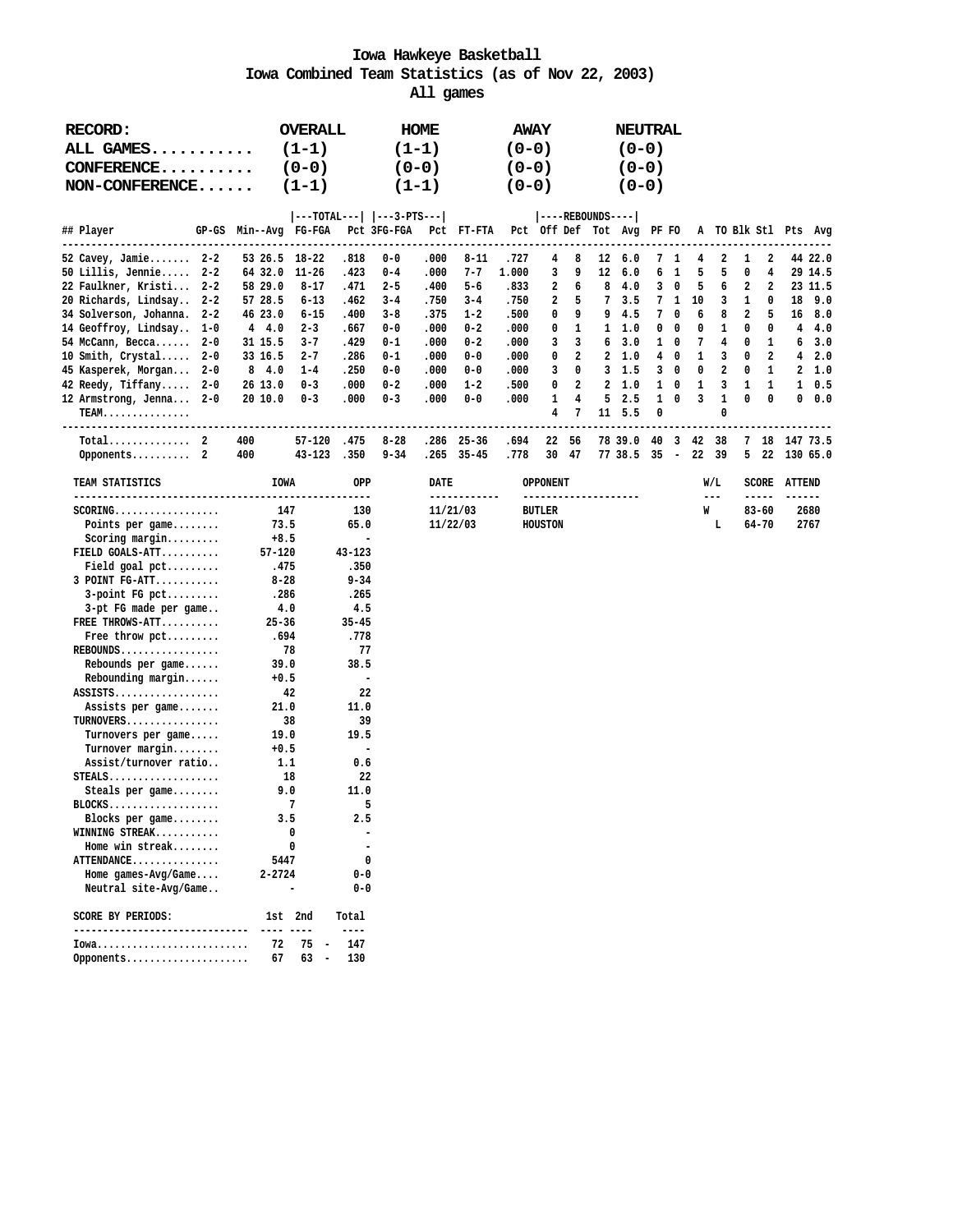#### **Iowa Hawkeye Basketball Iowa Category Leaders (as of Nov 24, 2003) All games**

| FG PERCENTAGE      | FG ATT       |    | Pct  |  |  |
|--------------------|--------------|----|------|--|--|
| Cavey, Jamie       | 18           | 22 | .818 |  |  |
| Geoffroy, Lindsay  | 2            | 3  | .667 |  |  |
| Faulkner, Kristi   | 8            | 17 | .471 |  |  |
| Richards, Lindsay  | 6            | 13 | .462 |  |  |
| McCann, Becca      | 3            | 7  | .429 |  |  |
| Lillis, Jennie     | 11           | 26 | .423 |  |  |
| Solverson, Johanna | 6            | 15 | .400 |  |  |
| Smith, Crystal     | $\mathbf{z}$ | 7  | .286 |  |  |
| Kasperek, Morgan   | 1.           | 4  | .250 |  |  |
| Armstrong, Jenna   | o            | 3  | .000 |  |  |
| Reedy, Tiffany     | ი            | 3  | .000 |  |  |
|                    |              |    |      |  |  |

| 3-POINT PERCENTAGE |   | 3FG ATT | Pct  |
|--------------------|---|---------|------|
| Richards, Lindsay  | 3 | 4       | .750 |
| Faulkner, Kristi   | 2 | 5       | .400 |
| Solverson, Johanna | 3 | 8       | .375 |
| Smith, Crystal     | o | 1.      | .000 |
| Reedy, Tiffany     | o | 2       | .000 |
| McCann, Becca      | 0 | 1       | .000 |
| Lillis, Jennie     | o | 4       | .000 |
| Armstrong, Jenna   | o | 3       | .000 |
|                    |   |         |      |

| FT PERCENTAGE      |    | FT ATT | Pct     |
|--------------------|----|--------|---------|
|                    |    |        |         |
| Lillis, Jennie     | 7  |        | 7 1.000 |
| Faulkner, Kristi   | 5. | 6      | .833    |
| Richards, Lindsay  | 3  | 4      | .750    |
| Cavey, Jamie       | 8  | 11     | .727    |
| Solverson, Johanna | 1. | 2      | .500    |
| Reedy, Tiffany     | 1  | 2      | .500    |
| McCann, Becca      | o  | 2      | .000    |
| Geoffroy, Lindsay  | ი  | 2      | 000ء    |

| <b>POINTS</b>         | G | Pts          | Pts/G | POINTS AVERAGE<br>G |              |              | Pts Avg/G |
|-----------------------|---|--------------|-------|---------------------|--------------|--------------|-----------|
| Cavey, Jamie $2$      |   | 44           | 22.0  | Cavey, Jamie 2      |              | 44           | 22.0      |
|                       |   |              |       |                     |              |              |           |
| Lillis, Jennie 2      |   | -29          | 14.5  | Lillis, Jennie 2    |              | -29          | 14.5      |
| Faulkner, Kristi 2 23 |   |              | 11.5  | Faulkner, Kristi 2  |              | 23           | 11.5      |
| Richards, Lindsay 2   |   | 18           | 9.0   | Richards, Lindsay   | $\mathbf{2}$ | 18           | 9.0       |
| Solverson, Johanna 2  |   | 16           | 8.0   | Solverson, Johanna  | -2           | 16           | 8.0       |
| McCann, Becca 2       |   | 6            | 3.0   | Geoffroy, Lindsay 1 |              | 4            | 4.0       |
| Smith, Crystal 2      |   | 4            | 2.0   | McCann, Becca 2     |              | 6            | 3.0       |
| Geoffroy, Lindsay 1   |   | 4            | 4.0   | $Smith, Crystal$ 2  |              | 4            | 2.0       |
| Kasperek, Morgan 2    |   | $\mathbf{2}$ | 1.0   | Kasperek, Morgan 2  |              | $\mathbf{2}$ | 1.0       |
| Reedy, Tiffany $2$    |   | 1            | 0.5   | Reedy, Tiffany 2    |              | 1            | 0.5       |
|                       |   |              |       | Armstrong, Jenna 2  |              | 0            | 0.0       |

 **TEAM................ 2 0 0.0**

| FG PERCENTAGE<br>.--------------------------------   |    | FG ATT                  | Pct                    | FIELD GOAL ATTEMPTS<br>G Att<br>--------------                                  | Att/G              |
|------------------------------------------------------|----|-------------------------|------------------------|---------------------------------------------------------------------------------|--------------------|
| Cavey, Jamie                                         | 18 | - 22                    | .818                   | Lillis, Jennie<br>2<br>26                                                       | 13.0               |
| Geoffroy, Lindsay                                    | 2  | $\overline{\mathbf{3}}$ | .667                   | $Cavey$ , Jamie<br>2<br>22                                                      | 11.0               |
| Faulkner, Kristi                                     |    | 8<br>17                 | .471                   | Faulkner, Kristi<br>2<br>17                                                     | 8.5                |
| Richards, Lindsay                                    |    | 13                      |                        | 15                                                                              |                    |
|                                                      |    | 6                       | .462                   | Solverson, Johanna<br>2                                                         | 7.5                |
| McCann, Becca                                        |    | 3 7                     | .429                   | Richards, Lindsay<br>2<br>13                                                    | 6.5                |
| Lillis, Jennie                                       |    |                         | 11 26 .423             |                                                                                 |                    |
| Solverson, Johanna                                   | 6  |                         | 15 .400                | FIELD GOALS MADE                                                                | G Made Made/G      |
| Smith, Crystal                                       | 2  | $\overline{7}$          | .286                   | ---------------------------------                                               |                    |
| Kasperek, Morgan                                     |    |                         | $1 \quad 4 \quad .250$ | Cavey, Jamie 2<br>18                                                            | 9.0                |
| Armstrong, Jenna                                     |    |                         | $0 \quad 3 \quad .000$ | Lillis, Jennie 2<br>11                                                          | 5.5                |
| Reedy, Tiffany                                       |    | $\mathbf{0}$            | 3.000                  | Faulkner, Kristi 2<br>8                                                         | 4.0                |
|                                                      |    |                         |                        | Solverson, Johanna<br>$\mathbf{2}$                                              | 6 —<br>3.0         |
|                                                      |    |                         |                        |                                                                                 |                    |
|                                                      |    |                         |                        | Richards, Lindsay<br>2                                                          | 6 —<br>3.0         |
| 3-POINT PERCENTAGE                                   |    | <b>3FG ATT</b>          | Pct<br>-----           | 3-POINT FG ATTEMPTS<br>---------------                                          | G Att Att/G        |
| Richards, Lindsay                                    |    |                         |                        |                                                                                 |                    |
|                                                      | 3  |                         | 4.750                  | 2<br>Solverson, Johanna<br>8                                                    | 4.0                |
| Faulkner, Kristi                                     | 2  |                         | 5.400                  | Faulkner, Kristi<br>2<br>5.                                                     | 2.5                |
| Solverson, Johanna                                   |    |                         | 3 8 .375               | Lillis, Jennie 2<br>$\overline{\mathbf{4}}$                                     | 2.0                |
| Smith, Crystal                                       |    |                         | $0 \quad 1 \quad .000$ | Richards, Lindsay 2<br>$-4$                                                     | 2.0                |
| Reedy, Tiffany                                       |    |                         | $0 \quad 2 \quad .000$ | Armstrong, Jenna 2<br>3                                                         | 1.5                |
| McCann, Becca                                        |    | $\mathbf{0}$            | 1.000                  |                                                                                 |                    |
| Lillis, Jennie                                       |    | $\mathbf{0}$            | 4.000                  | 3-POINT FGS MADE G Made Made/G                                                  |                    |
| Armstrong, Jenna                                     |    | 3<br>$\mathbf{0}$       | .000                   | -----------------------------------                                             |                    |
|                                                      |    |                         |                        | Solverson, Johanna<br>2<br>3                                                    | 1.5                |
|                                                      |    |                         |                        | Richards, Lindsay<br>$\mathbf{2}$<br>3                                          | 1.5                |
|                                                      |    |                         |                        |                                                                                 |                    |
|                                                      |    |                         |                        | Faulkner, Kristi<br>$\mathbf{2}$                                                | $2^{\circ}$<br>1.0 |
| FT PERCENTAGE<br>----------------------------------- |    | FT ATT                  | Pct                    | FREE THROW ATTEMPTS<br>G Att<br>------------------------------------            | Att/G              |
|                                                      | 7  |                         | 7 1.000                | 11                                                                              |                    |
| Lillis, Jennie                                       |    |                         |                        | Cavey, Jamie<br>2                                                               | 5.5                |
| Faulkner, Kristi                                     |    | 5                       | 6.833                  | Lillis, Jennie<br>-7<br>2                                                       | 3.5                |
| Richards, Lindsay                                    | 3  |                         | 4.750                  | 2<br>Faulkner, Kristi<br>6                                                      | 3.0                |
| Cavey, Jamie                                         |    |                         | 8 11 .727              | Richards, Lindsay<br>$\overline{\mathbf{4}}$<br>2                               | 2.0                |
| Solverson, Johanna                                   |    |                         | $1 \quad 2 \quad .500$ | Geoffroy, Lindsay<br>$\mathbf{1}$<br>2                                          | 2.0                |
| Reedy, Tiffany                                       |    |                         | $1 \quad 2 \quad .500$ | $\text{Reedy}, \text{Tiffany} \dots$<br>$\mathbf{2}$<br>$\overline{\mathbf{2}}$ | 1.0                |
| McCann, Becca                                        |    | $\mathbf{0}$            | 2.000                  | Solverson, Johanna<br>$\mathbf{2}$                                              | 2<br>1.0           |
| Geoffroy, Lindsay                                    |    | $\mathbf{0}$            | 2.000                  | $\mathbf{2}$<br>McCann, Becca 2                                                 | 1.0                |
|                                                      |    |                         |                        | FREE THROWS MADE G Made Made/G                                                  |                    |
|                                                      |    |                         |                        | ------------------------------------<br>Cavey, Jamie<br>2<br>8                  | 4.0                |
|                                                      |    |                         |                        | 2<br>7                                                                          | 3.5                |
|                                                      |    |                         |                        | Lillis, Jennie                                                                  |                    |
|                                                      |    |                         |                        | Faulkner, Kristi<br>2<br>5                                                      | 2.5                |
|                                                      |    |                         |                        | Richards, Lindsay<br>2<br>з                                                     | 1.5                |
|                                                      |    |                         |                        | $\text{Reedy}, \text{Tiffany} \dots$<br>2<br>1                                  | 0.5                |
|                                                      |    |                         |                        | Solverson, Johanna<br>1<br>2                                                    | 0.5                |
| <b>POINTS</b>                                        |    | G Pts                   | Pbs/G                  | POINTS AVERAGE<br>G                                                             | Pts Avg/G          |
| Cavey, Jamie                                         | 2  | 44                      | 22.0                   | Cavey, Jamie<br>2<br>44                                                         | 22.0               |
| Lillis, Jennie                                       | 2  | 29                      | 14.5                   | Lillis, Jennie<br>2<br>29                                                       | 14.5               |
| Faulkner, Kristi                                     |    |                         |                        |                                                                                 |                    |
|                                                      | 2  | 23                      | 11.5                   | Faulkner, Kristi<br>2<br>23                                                     | 11.5               |
| Richards, Lindsay                                    | 2  | 18                      | 9.0                    | Richards, Lindsay<br>2<br>18                                                    | 9.0                |
| Solverson, Johanna                                   | 2  | 16                      | 8.0                    | Solverson, Johanna<br>2<br>16                                                   | 8.0                |
| McCann, Becca                                        | 2  | 6                       | 3.0                    | Geoffroy, Lindsay<br>1<br>4                                                     | 4.0                |
| Smith, Crystal                                       | 2  | 4                       | 2.0                    | McCann, Becca<br>2<br>6                                                         | 3.0                |
| Geoffroy, Lindsay                                    | 1  | 4                       | 4.0                    | Smith, Crystal<br>2<br>4                                                        | 2.0                |
| Kasperek, Morgan                                     | 2  | 2                       | 1.0                    | 2<br>Kasperek, Morgan<br>2                                                      | 1.0                |
| Reedv, Tiffanv                                       | 2  | 1                       | 0.5                    | Reedy, Tiffany<br>2<br>ı                                                        | 0.5                |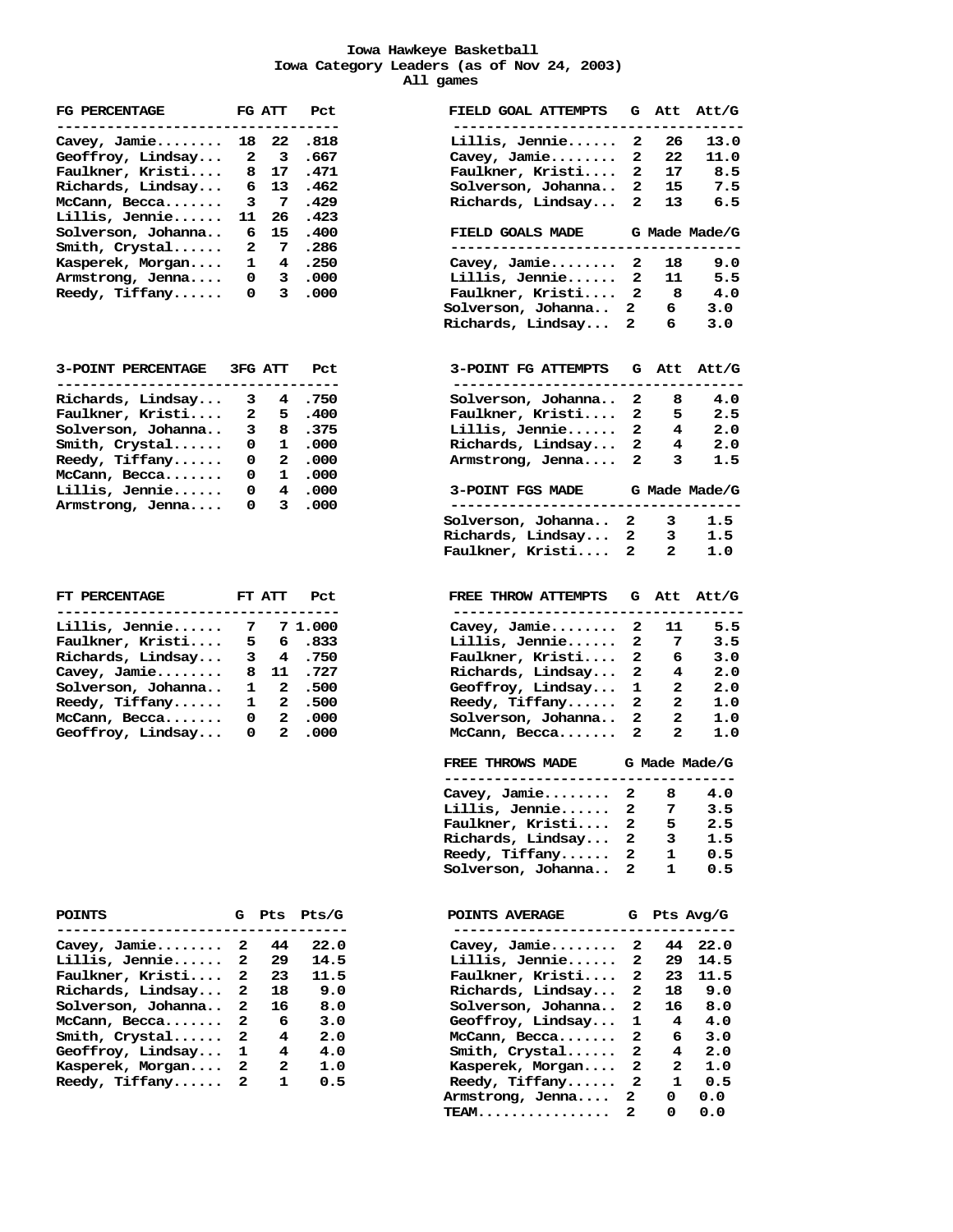#### **Iowa Hawkeye Basketball Iowa Category Leaders (as of Nov 24, 2003) All games**

| <b>REBOUNDS</b>    | G            | Reb   | Reb/G       | ASSISTS              |              | G No.                   | A/G         |
|--------------------|--------------|-------|-------------|----------------------|--------------|-------------------------|-------------|
| Cavey, Jamie       | 2            | 12    | 6.0         | Richards, Lindsay    | 2            | 10                      | 5.0         |
| Lillis, Jennie     | 2            | 12    | 6.0         | McCann, Becca        | 2            | 7                       | 3.5         |
| Solverson, Johanna | 2            | 9     | 4.5         | Solverson, Johanna   | $\mathbf{z}$ | 6                       | 3.0         |
| Faulkner, Kristi   | 2            | 8     | 4.0         | Faulkner, Kristi     | 2            | 5                       | 2.5         |
| Richards, Lindsay  | $\mathbf{2}$ | 7     | 3.5         | Lillis, Jennie       | $\mathbf{z}$ | 5                       | 2.5         |
|                    |              |       |             |                      |              |                         |             |
| REBOUND AVERAGE    |              |       | G Reb Avg/G | <b>STEALS</b>        |              | G No.                   | S/G         |
| Lillis, Jennie     | $\mathbf{2}$ | 12    | 6.0         | Solverson, Johanna   | 2            | 5                       | 2.5         |
| Cavey, Jamie       | 2            | 12    | 6.0         | Lillis, Jennie       | 2            | 4                       | 2.0         |
| Solverson, Johanna | 2            | 9     | 4.5         | Cavey, Jamie         | 2            | 2                       | 1.0         |
| Faulkner, Kristi   | $\mathbf{2}$ | 8     | 4.0         | Smith, Crystal       | $\mathbf{2}$ | 2                       | 1.0         |
| Richards, Lindsay  | $\mathbf{z}$ | 7     | 3.5         | Faulkner, Kristi     | 2            | 2                       | 1.0         |
|                    |              |       |             |                      |              |                         |             |
| OFFENSIVE REBOUNDS |              | G No. | Avg/G<br>-- | <b>BLOCKED SHOTS</b> |              | G No.                   | Blk/G       |
| Cavey, Jamie       | $\mathbf{2}$ | 4     | 2.0         | Solverson, Johanna   | 2            | 2                       | 1.0         |
| McCann, Becca      | $\mathbf{2}$ | 3     | 1.5         | Faulkner, Kristi     | $\mathbf{z}$ | $\overline{\mathbf{2}}$ | 1.0         |
| Kasperek, Morgan   | $\mathbf{2}$ | 3     | 1.5         | Reedy, $Tiffany$     | $\mathbf{2}$ | 1                       | 0.5         |
| Lillis, Jennie     | 2            | 3     | 1.5         | Richards, Lindsay    | 2            | 1                       | 0.5         |
| Richards, Lindsay  | 2            | 2     | 1.0         | Cavey, Jamie         | $\mathbf{z}$ | 1                       | 0.5         |
| Faulkner, Kristi   | 2            | 2     | 1.0         |                      |              |                         |             |
|                    |              |       |             | <b>MINUTES</b>       |              |                         | G No. Min/G |
| DEFENSIVE REBOUNDS |              | G No. | Avg/G       |                      |              |                         |             |
|                    |              |       |             | Lillis, Jennie       | 2            | 64                      | 32.0        |
| Lillis, Jennie     | 2            | 9     | 4.5         | Faulkner, Kristi     | 2            | 58                      | 29.0        |
| Solverson, Johanna | 2            | 9     | 4.5         | Richards, Lindsay    | 2            | 57                      | 28.5        |
| Cavey, Jamie       | $\mathbf{z}$ | 8     | 4.0         | Cavey, Jamie         | $\mathbf{2}$ | 53                      | 26.5        |
| Faulkner, Kristi   | $\mathbf{2}$ | 6     | 3.0         | Solverson, Johanna   | 2            | 46                      | 23.0        |
| Richards, Lindsay  | 2            | 5     | 2.5         |                      |              |                         |             |
| FOULS              | G            | No.   | Per/G       | TURNOVERS            |              | G No.                   | TO/G        |
| Richards, Lindsay  | 2            | 7     | 3.5         | Solverson, Johanna   | $\mathbf{2}$ | 8                       | 4.0         |
| Cavey, Jamie       | 2            | 7     | 3.5         | Faulkner, Kristi     | 2            | 6                       | 3.0         |
| Solverson, Johanna | $\mathbf{z}$ | 7     | 3.5         | Lillis, Jennie       | $\mathbf{2}$ | 5                       | 2.5         |
| Lillis, Jennie     | 2            | 6     | 3.0         | McCann, Becca        | $\mathbf{z}$ | 4                       | 2.0         |
| Smith, Crystal     | 2            | 4     | 2.0         | Reedy, Tiffany       | $\mathbf{2}$ | 3                       | 1.5         |
|                    |              |       |             | Richards, Lindsay    | 2            | 3                       | 1.5         |
| <b>FOULOUTS</b>    |              | G No. |             | Smith, Crystal       | 2            | 3                       | 1.5         |
|                    |              |       |             |                      |              |                         |             |
| Cavey, Jamie       | 2            | 1     |             |                      |              |                         |             |
| Lillis, Jennie     | 2            | 1     |             |                      |              |                         |             |
| Richards, Lindsay  | 2            | 1     |             |                      |              |                         |             |

| REBOUNDS                                                |                |              | G Reb Reb/G                                  | ASSISTS                              |                        | G No. | A/G          |
|---------------------------------------------------------|----------------|--------------|----------------------------------------------|--------------------------------------|------------------------|-------|--------------|
| $\mathtt{Cavey}$ , Jamie                                | $\mathbf{2}$   | 12           | . _ _ _ _ _ _ _ _ _ _ _ _ _ _ _ _ _ _<br>6.0 | ------------<br>Richards, Lindsay    | ------<br>$\mathbf{2}$ | 10    | ----<br>5.0  |
| Lillis, Jennie                                          | 2              | 12           | 6.0                                          | McCann, Becca                        | 2                      | 7     | 3.5          |
| Solverson, Johanna                                      | $\mathbf{2}$   | 9            | 4.5                                          | Solverson, Johanna                   | $\mathbf{2}$           | - 6   | 3.0          |
| Faulkner, Kristi                                        | $\mathbf{2}$   | 8            | 4.0                                          | Faulkner, Kristi                     | $\mathbf{2}$           | 5     | 2.5          |
| Richards, Lindsay                                       | 2              | 7            | 3.5                                          | Lillis, Jennie                       | $\mathbf{2}$           | 5     | 2.5          |
| REBOUND AVERAGE<br>------------------------------------ |                |              | G Reb Avg/G                                  | STEALS                               |                        | G No. | S/G<br>----- |
| Lillis, Jennie                                          | $\mathbf{2}$   | 12           | 6.0                                          | Solverson, Johanna                   | $\mathbf{2}$           | 5     | 2.5          |
| Cavey, Jamie                                            | $\mathbf{2}$   | 12           | 6.0                                          | Lillis, Jennie                       | $\mathbf{2}$           | 4     | 2.0          |
| Solverson, Johanna                                      | $\mathbf{2}$   | - 9          | 4.5                                          | Cavey, Jamie                         | $\mathbf{2}$           | 2     | 1.0          |
| Faulkner, Kristi                                        | $\mathbf{2}$   | 8            | 4.0                                          | Smith, Crystal                       | $\mathbf{2}$           | 2     | 1.0          |
| Richards, Lindsay                                       | 2              | 7            | 3.5                                          | Faulkner, Kristi                     | $\mathbf{2}$           | 2     | 1.0          |
| OFFENSIVE REBOUNDS                                      |                | G No.        | Avg/G                                        | BLOCKED SHOTS                        |                        | G No. | Blk/G        |
| Cavey, Jamie                                            | $\mathbf{2}$   | 4            | 2.0                                          | Solverson, Johanna                   | $\mathbf{2}$           | 2     | 1.0          |
| McCann, Becca                                           | $\mathbf{2}$   | 3            | 1.5                                          | Faulkner, Kristi                     | $\mathbf{2}$           | 2     | 1.0          |
| Kasperek, Morgan                                        | $\overline{a}$ | 3            | 1.5                                          | $\text{Reedy}, \text{Tiffany} \dots$ | $\mathbf{2}$           | 1     | 0.5          |
| Lillis, Jennie                                          | $\mathbf{2}$   | 3            | 1.5                                          | Richards, Lindsay                    | $\mathbf{2}$           | 1     | 0.5          |
| Richards, Lindsay                                       | $\mathbf{2}$   | 2            | 1.0                                          | $Cavey$ , Jamie                      | $\mathbf{2}$           | 1     | 0.5          |
| Faulkner, Kristi                                        | 2              | $\mathbf{2}$ | 1.0                                          |                                      |                        |       |              |
| DEFENSIVE REBOUNDS                                      |                | G No.        | Avg/G                                        | <b>MINUTES</b>                       |                        |       | G No. Min/G  |
|                                                         |                |              |                                              | Lillis, Jennie                       | 2                      | - 64  | 32.0         |
| Lillis, Jennie                                          | 2              | 9            | 4.5                                          | Faulkner, Kristi                     | $\mathbf{2}$           | 58    | 29.0         |
| Solverson, Johanna                                      | 2              | 9            | 4.5                                          | Richards, Lindsay                    | $\mathbf{2}$           | 57    | 28.5         |
| $\mathtt{Cavey}$ , Jamie                                | $\mathbf{2}$   | 8            | 4.0                                          | Cavey, Jamie                         | $\mathbf{2}$           | 53    | 26.5         |
| Faulkner, Kristi                                        | $\mathbf{2}$   | 6            | 3.0                                          | Solverson, Johanna                   | $\mathbf{2}$           | 46    | 23.0         |
| Richards, Lindsay                                       | 2              | 5.           | 2.5                                          |                                      |                        |       |              |
| FOULS                                                   |                | G No.        | Per/G                                        | TURNOVERS                            |                        | G No. | TO/G         |
|                                                         |                |              |                                              |                                      |                        |       |              |

| FOULS                | G No. | Per/G | TURNOVERS            | G | No. | TO/G |
|----------------------|-------|-------|----------------------|---|-----|------|
| Richards, Lindsay 2  |       | 3.5   | Solverson, Johanna 2 |   | 8   | 4.0  |
| $Cavey$ , Jamie 2    | -7    | 3.5   | Faulkner, Kristi 2   |   | 6   | 3.0  |
| Solverson, Johanna 2 |       | 3.5   | Lillis, Jennie 2     |   | 5   | 2.5  |
| Lillis, Jennie 2     | 6     | 3.0   | McCann, Becca 2      |   | 4   | 2.0  |
| Smith, Crystal 2     | 4     | 2.0   | Reedy, Tiffany 2     |   | 3   | 1.5  |
|                      |       |       | Richards, Lindsay 2  |   | 3   | 1.5  |
| FOULOUTS             | G No. |       | Smith, Crystal 2     |   |     | 1.5  |
|                      |       |       |                      |   |     |      |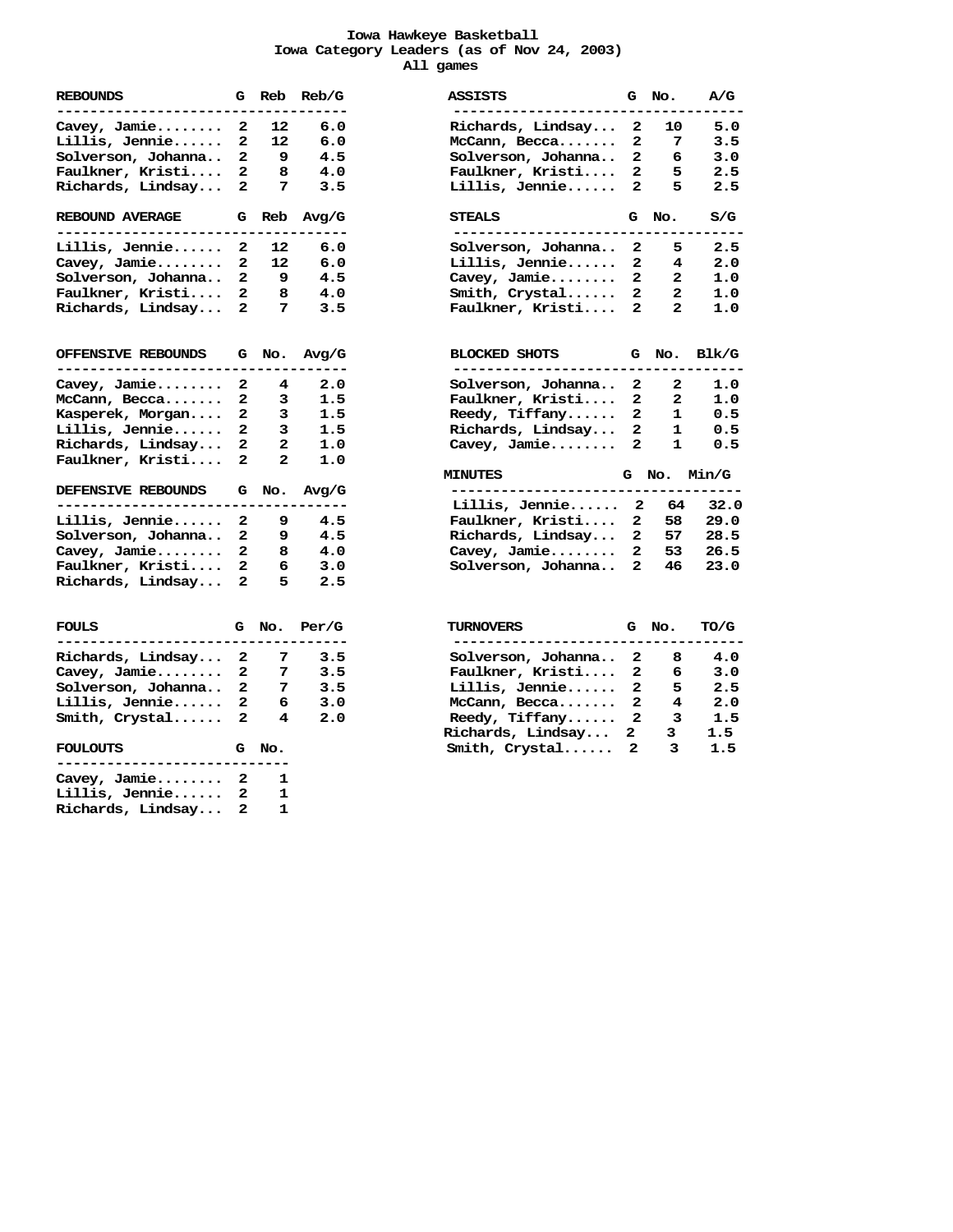#### **Iowa Hawkeye Basketball Iowa Game-by-Game Points-Rebounds-Assists (as of Nov 24, 2003) All games**

|          |                                                                           |       |  |  |  | 14                                                                                              |  | 20 |  | 22 | 34 |                                       | 42 |  | 45 |  | 50 |  |
|----------|---------------------------------------------------------------------------|-------|--|--|--|-------------------------------------------------------------------------------------------------|--|----|--|----|----|---------------------------------------|----|--|----|--|----|--|
| Opponent | Date                                                                      | Score |  |  |  | WL SMITH, CRY ARMSTRONG GEOFFROY, RICHARDS, FAULKNER, SOLVERSON REEDY, TIF KASPEREK, LILLIS, JE |  |    |  |    |    |                                       |    |  |    |  |    |  |
| -------- | ----                                                                      |       |  |  |  |                                                                                                 |  |    |  |    |    |                                       |    |  |    |  |    |  |
| BUTLER   | 11/21/03 83-60 W 2-2-1 0-3-2 4-1-0 10-4-7 7-3-2 10-2-4 1-1-1 2-3-0 15-7-3 |       |  |  |  |                                                                                                 |  |    |  |    |    |                                       |    |  |    |  |    |  |
| HOUSTON  | 11/22/03 64-70                                                            |       |  |  |  | L 2-0-0 0-2-1 DNP                                                                               |  |    |  |    |    | 8-3-3 16-5-3 6-7-2 0-1-0 0-0-0 14-5-2 |    |  |    |  |    |  |

|               |                                 |       |  | 52 | 54                       |  |
|---------------|---------------------------------|-------|--|----|--------------------------|--|
| Opponent      | Date                            | Score |  |    | WL CAVEY, JAM MCCANN, BE |  |
|               |                                 |       |  |    |                          |  |
| <b>BUTLER</b> | $11/21/03$ 83-60 W 26-6-4 6-2-4 |       |  |    |                          |  |
| HOUSTON       | $11/22/03$ 64-70 L 18-6-0 0-4-3 |       |  |    |                          |  |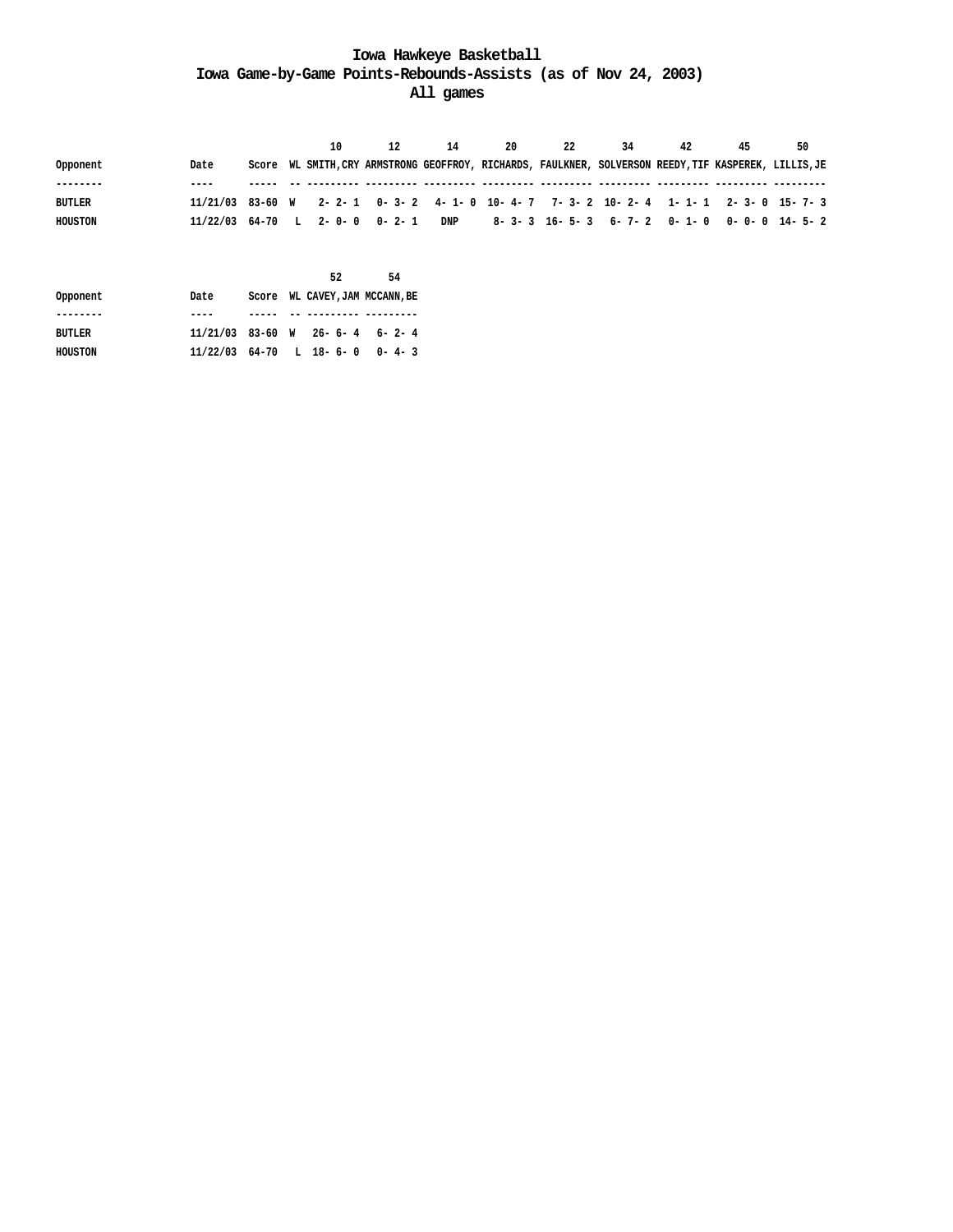

### *Iowa Player Updated Bios*



*#12 Jenna Armstrong Jr., 5-9, Guard Stockton, MO Stockton HS*

### **Armstrong, Game-by-Game**

| Opp.                                      |  |  | S FG 3-PT FT O-D/RE PF TP A T B S M |  |  |  |  |
|-------------------------------------------|--|--|-------------------------------------|--|--|--|--|
| Butler                                    |  |  | N 0-1 0-1 0-0 0-3-3 1 0 2 0 0 0 12  |  |  |  |  |
| Houston N 0-2 0-2 0-0 1-1-2 0 0 1 1 0 0 8 |  |  |                                     |  |  |  |  |

- Dished out two assists vs. Butler
- Collected two rebounds and one assist in eight minutes of action vs. Houston

| Points:          | 14, vs. Charlotte, 11/24/02                      |
|------------------|--------------------------------------------------|
| <b>Rebounds:</b> | 4, twice, last vs. Creighton, 3/25/03            |
| FGM:             | 4, three times, last vs. South Alabama, 11/30/02 |
| FGA:             | 13, vs. Texas-Pan American, 12/7/01              |
| <b>FTM</b>       | 5, vs. Texas-Pan American, 12/7/01               |
| FTA:             | 6, vs. Texas-Pan American, 12/7/01               |
| Assists:         | 4, twice, last at Drake, $12/21/02$              |
| <b>Steals:</b>   | 2, four times, last vs. Denver, $12/12/02$       |
| <b>Blocks:</b>   | 1, vs. Michigan, 1/31/02                         |
| <b>Minutes:</b>  | 27, vs. Texas-Pan American, 12/7/01              |

| <b>CAREER STATISTICS</b> |      |            |      |            |            |           |            |    |     |        |    |    |    |           |     |      |
|--------------------------|------|------------|------|------------|------------|-----------|------------|----|-----|--------|----|----|----|-----------|-----|------|
| <b>IYEAR</b>             | G/GS | $FG-A$     |      | $3-PT$     | <b>PCT</b> | FT-A      | <b>PCT</b> | RB | AVG | PF-FO  | AS | то | BК | <b>ST</b> | PTS | AVG- |
| Fresh.                   | 29/0 | 28-107     | .262 | $22 - 81$  | .272       | $13 - 21$ | .619       | 46 | 1.6 | $31-0$ | 18 | 23 |    |           | 91  | 3.1  |
| Soph.                    | 30/0 | $41 - 112$ | 366  | 29-84      | .345       | 10-14     | .714       | 34 | 1.2 | $27-0$ | 17 | 28 |    |           |     | 4.0  |
| Junior                   | 2/0  | 0-3        | .000 | $0 - 3$    | 000        | $0 - 0$   | .000       |    | 2.5 | 1-0    |    |    |    |           |     | 0.0  |
| <b>TOTALS</b>            | 61/0 | 69-222     | .311 | 51-168.304 |            | 23-35     | .657       | 85 | 1.4 | 59-0   | 38 | 52 |    | 13        | 212 | 3.5  |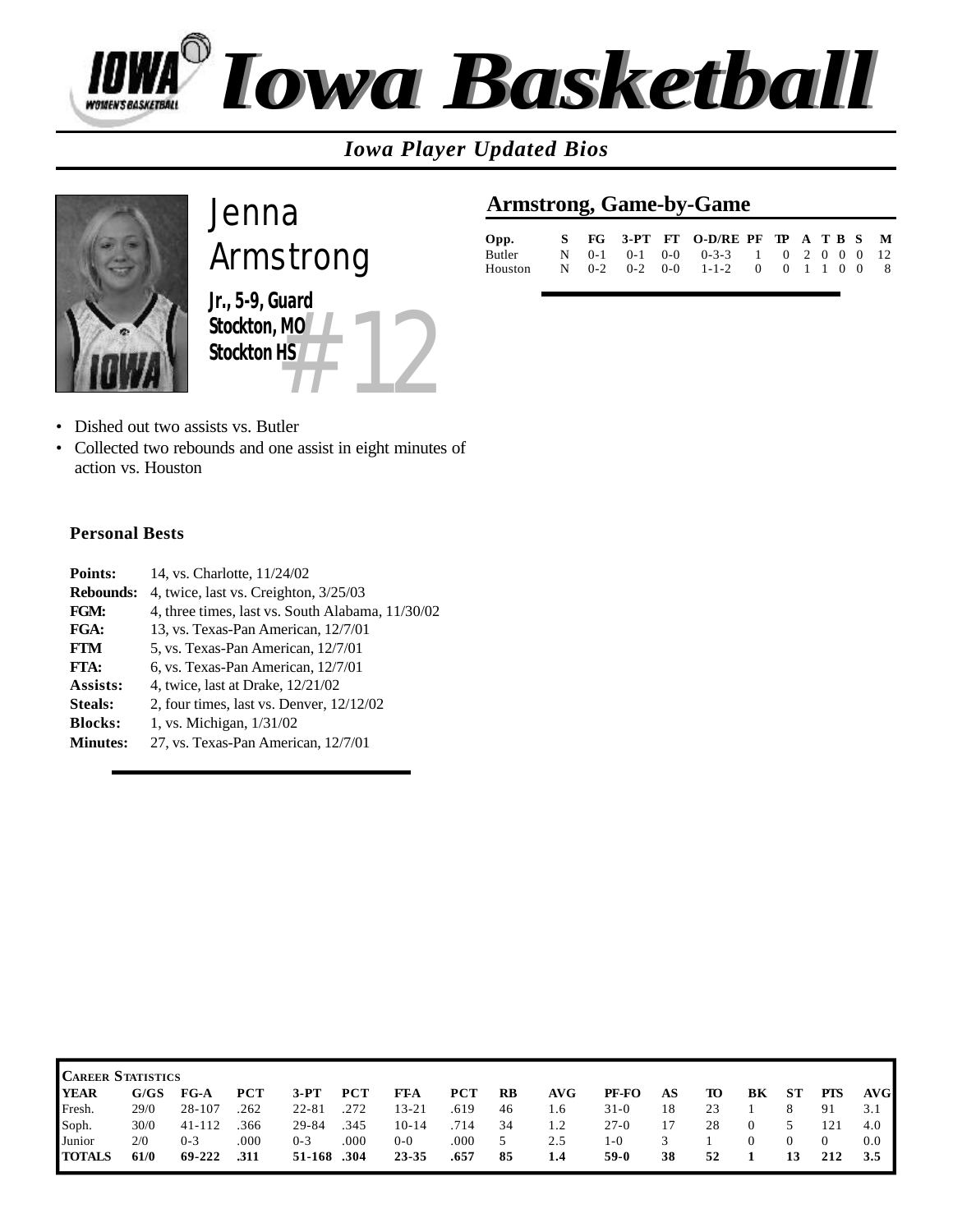

*Iowa Player Updated Bios*



*z*, center<br>anicsville, IA<br>anicsville, IA *Cavey Jr., 6-3, Center Mechanicsville, IA North Cedar HS*

• Scored a game and career-high 26 points, posted career highs in field goals made (11) and attempted (13) and assists (4) vs. Butler in her first career start.

*Jamie*

• Tallied a team-high 18 points and collected six rebounds in a a career-high 28 minutes of action vs. Houston

#### **Personal Bests**

| Points:          | 26, vs. Butler, 11/21/03                  |
|------------------|-------------------------------------------|
| <b>Rebounds:</b> | 8, vs. Southwest Missouri State, 11/27/01 |
| FGM:             | 11, vs. Butler, 11/21/03                  |
| FGA:             | 13, vs. Butler, 11/21/03                  |
| <b>FTM</b>       | 6, at Denver $11/30/01$                   |
| FTA:             | 7, at Denver 11/30/01                     |
| Assists:         | 4, vs. Butler, 11/21/03                   |
| <b>Steals:</b>   | 2, three times, last at Illinois, 2/9/03  |
| <b>Blocks:</b>   | 2, vs. Purdue, 3/9/03                     |
| <b>Minutes:</b>  | 28, Houston, 11/22/03                     |
|                  |                                           |

#### **Cavey, Game-by-Game**

| Opp.    |  |  | S FG 3-PT FT O-D/RE PF TP A T B S M   |  |  |  |  |
|---------|--|--|---------------------------------------|--|--|--|--|
| Butler  |  |  | Y 11-13 0-0 4-5 3-3-6 2 26 4 1 0 1 25 |  |  |  |  |
| Houston |  |  | Y 7-9 0-0 4-6 1-5-6 5 18 0 1 1 1 28   |  |  |  |  |

|               | <b>CAREER STATISTICS</b> |              |      |         |            |           |            |     |     |          |    |    |    |           |            |      |
|---------------|--------------------------|--------------|------|---------|------------|-----------|------------|-----|-----|----------|----|----|----|-----------|------------|------|
| <b>YEAR</b>   | G/GS                     | $FG-A$       |      | $3-PT$  | <b>PCT</b> | FT-A      | <b>PCT</b> | RB  | AVG | PF-FO    | AS | то | BК | <b>ST</b> | <b>PTS</b> | AVG  |
| Fresh.        | 19/0                     | 14-20        | .700 | $0 - 0$ | .000       | $22 - 38$ | .579       | 35  | 1.8 | $12-0$   | 12 | 13 |    |           | 50         | 2.6  |
| Soph.         | 33/0                     | $73 - 114$   | .640 | $0-0$   | .000       | 38-72     | .528       | 98  | 3.0 | $73 - 2$ | 25 | 44 |    | 10        | 184        | 5.6  |
| Junior        | 2/2                      | 18-22        | .818 | $0 - 0$ | 000        | $8 - 11$  | .727       | 12  | 6.0 | $7 - 1$  |    |    |    |           | 44         | 22.0 |
| <b>TOTALS</b> | 54/2                     | 105-156 .673 |      | $0-0$   | .000       | 68-121    | .562       | 145 | 2.7 | $92 - 3$ | 41 | 59 | 15 | 15        | 278        | 5.1  |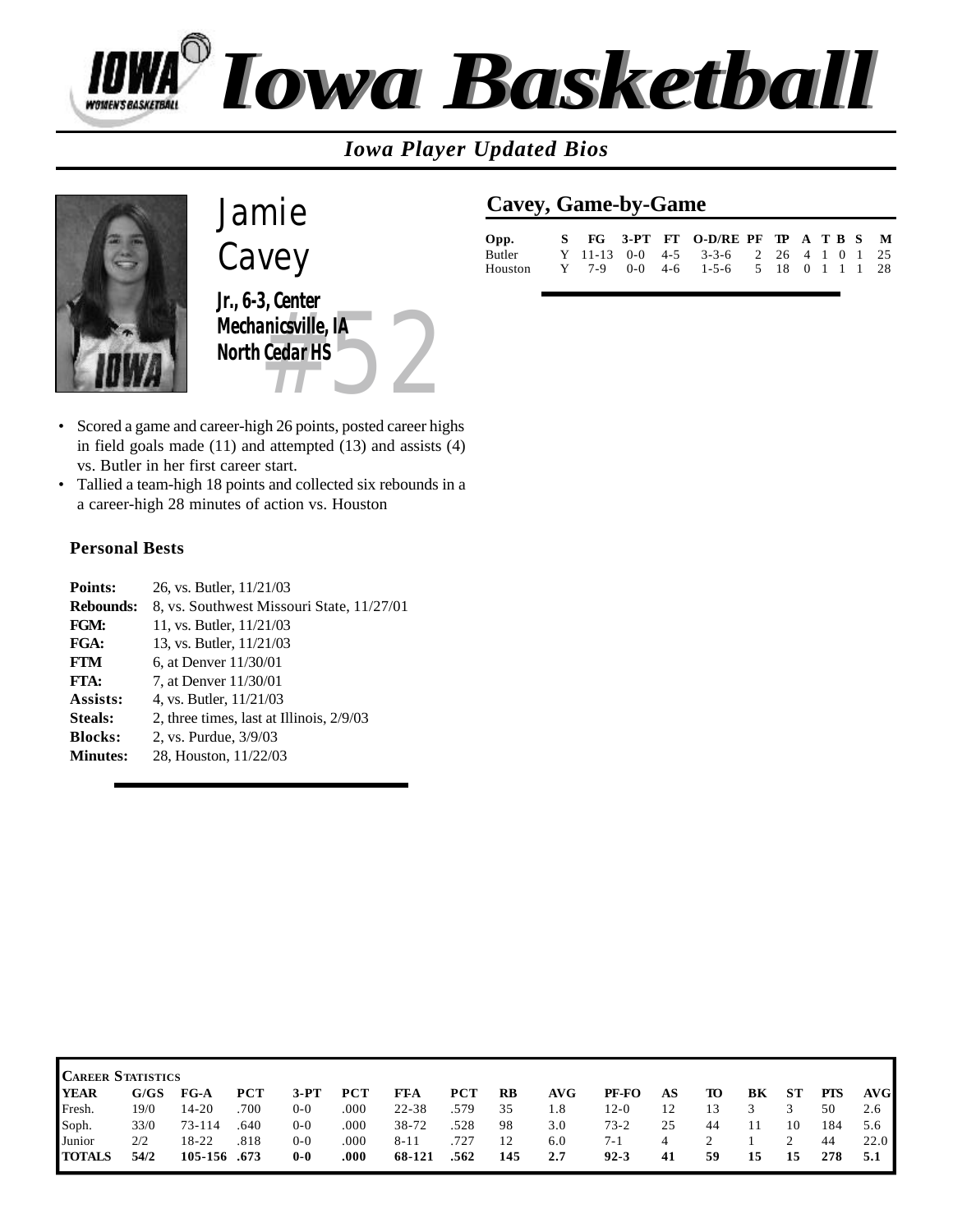

*Iowa Player Updated Bios*



*A*, Guand<br>Filyn, IL<br>ard West HS *Kristi Faulkner Sr., 5-7, Guard Glen Ellyn, IL Glenbard West HS*

### **Faulkner, Game-by-Game**

| Opp.                                        |  |  | S FG 3-PT FT O-D/RE PF TP A T B S M |  |  |  |  |
|---------------------------------------------|--|--|-------------------------------------|--|--|--|--|
| Butler                                      |  |  | Y 3-8 1-2 0-0 1-2-3 2 7 2 1 1 0 25  |  |  |  |  |
| Houston Y 5-9 1-3 5-6 1-4-5 1 16 3 5 1 2 33 |  |  |                                     |  |  |  |  |

- Team tri-captain
- Scored seven points and collected two assists vs. Butler
- Registered 16 points, collected five rebounds and two steals and dished out three assists vs. Houston

| Points:          | 29, twice, last at Wisconsin, 2/23/03       |
|------------------|---------------------------------------------|
| <b>Rebounds:</b> | 8, twice, last vs. Wisconsin, 1/21/03       |
| FGM:             | 9, twice, last at Wisconsin, 2/23/03        |
| <b>FGA:</b>      | 20, vs. Illinois, 2/2/03                    |
| <b>FTM</b>       | 13, vs. Missouri, 12/29/02                  |
| FTA:             | 14, vs. Missouri, 12/29/02                  |
| Assists:         | 10, twice, last vs. Missouri, 12/29/02      |
| <b>Steals:</b>   | 3, twice, last vs. Missouri, 12/29/02       |
| <b>Blocks:</b>   | 1, four times, last vs. Houston, $11/22/03$ |
| <b>Minutes:</b>  | 40, twice, last vs. Northwestern, 3/6/03    |
|                  |                                             |

| <b>CAREER STATISTICS</b> |       |              |      |             |            |           |            |     |     |           |     |     |    |           |            |      |
|--------------------------|-------|--------------|------|-------------|------------|-----------|------------|-----|-----|-----------|-----|-----|----|-----------|------------|------|
| <b>YEAR</b>              | G/GS  | $FG-A$       | РСТ  | $3-PT$      | <b>PCT</b> | FT-A      | <b>PCT</b> | RB  | AVG | PF-FO     | AS  | то  | BК | <b>ST</b> | <b>PTS</b> | AVG  |
| Soph.                    | 29/29 | 85-206       | .413 | 29-88       | .330       | $35 - 48$ | .729       | 90  | 3.1 | 64-2      | 95  | 96  |    |           | 234        | 8.1  |
| Junior                   | 33/33 | 171-397      | .431 | 52-156 .333 |            | 145-165   | .879       | 131 | 4.0 | $58-0$    | 90  | 104 |    | 29        | 539        | 16.3 |
| Senior                   | 2/2   | $8 - 17$     | .471 | $2 - 5$     | 400        | $5-6$     | .833       | 8   | 4.0 | $3-0$     |     |     |    |           |            |      |
| <b>TOTALS</b>            | 64/64 | 426. 264-620 |      | 83-249 .333 |            | 185-219   | .845       | 229 | 3.6 | $125 - 2$ | 190 | 206 | 6  | 44        | 796        | 12.4 |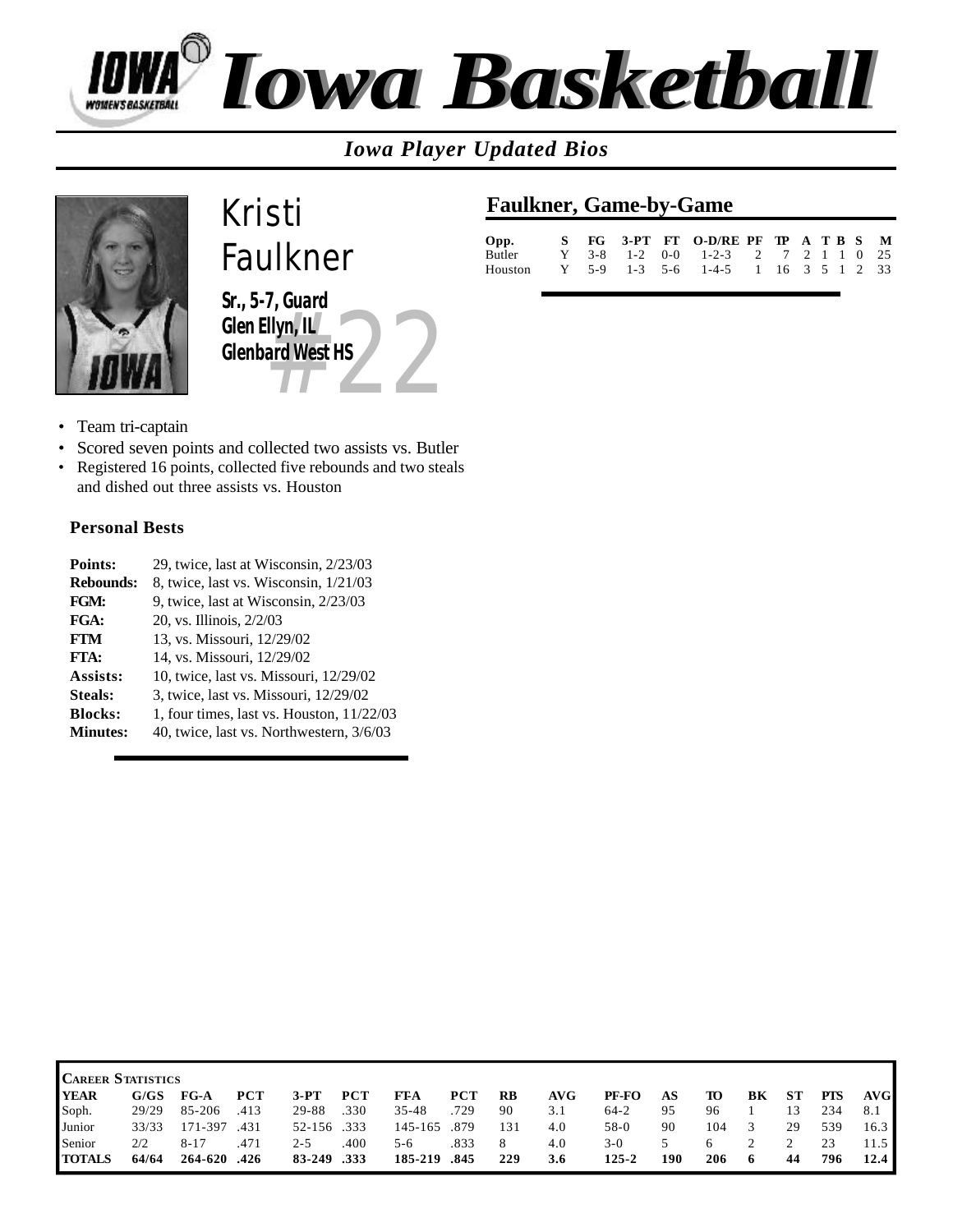

*Iowa Player Updated Bios*



*terner*<br>*mitos*, *CA*<br>*mitos* HS<br>// *Lindsay Geoffroy Jr., 6-5, Center Los Alamitos, CA Los Alamitos HS*

• Tied a career high with four points on 2-3 shooting from the field vs. Butler

| Points:         | 4, three times, last vs. Butler, $11/21/03$ |
|-----------------|---------------------------------------------|
| Rebounds:       | 2, vs. Southwest Missouri State, 11/27/01   |
| FGM:            | 2, two times, last vs. Butler, $11/21/03$   |
| FGA:            | 3, two times, last vs. Butler, $11/21/03$   |
| <b>FTM</b>      | 2, vs. Creighton, 12/15/01                  |
| FTA:            | 2, two times, last vs. Butler, $11/21/03$   |
| Assists:        | none                                        |
| Steals:         | none                                        |
| <b>Blocks:</b>  | none                                        |
| <b>Minutes:</b> | 5, vs. Texas-Pan American, 12/7/01          |
|                 |                                             |

| <b>Geoffroy, Game-by-Game</b> |  |
|-------------------------------|--|
|                               |  |

| Opp.    |  |  | S FG 3-PT FT O-D/RE PF TP A T B S M |  |  |  |  |
|---------|--|--|-------------------------------------|--|--|--|--|
| Butler  |  |  | Y 2-3 0-0 0-2 0-1-1 0 4 0 1 0 0 4   |  |  |  |  |
| Houston |  |  | DNP                                 |  |  |  |  |

| <b>CAREER STATISTICS</b> |      |          |      |         |      |         |            |    |     |         |          |    |    |    |     |     |
|--------------------------|------|----------|------|---------|------|---------|------------|----|-----|---------|----------|----|----|----|-----|-----|
| <b>YEAR</b>              | G/GS | FG-A     |      | $3-PT$  | PCT  | FT A    | <b>PCT</b> | RB | AVG | PF-FO   | AS       | TO | BК | SТ | PTS | AVG |
| Fresh.                   | 5/0  | 1-2      | .500 | $0 - 0$ | .000 | $2 - 3$ | .667       |    | 0.4 | $0 - 0$ |          |    |    |    | 4   | 0.8 |
| Soph.                    | 7/0  | $5 - 7$  | 714  | $0 - 0$ | .000 | $0 - 0$ | .000       |    | 0.3 | $3-0$   | 0        |    |    |    |     |     |
| Junior                   | 1/0  | $2 - 3$  | .667 | $0 - 0$ | .000 | $0 - 2$ | .000       |    | 1.0 | $0 - 0$ | $\theta$ |    |    |    | 4   | 4.0 |
| <b>TOTALS</b>            | 13/0 | $8 - 12$ | .667 | $0-0$   | .000 | $2 - 5$ | .400       | 5  | 0.4 | $3-0$   | $\bf{0}$ |    | 0  | 0  | 18  | 1.4 |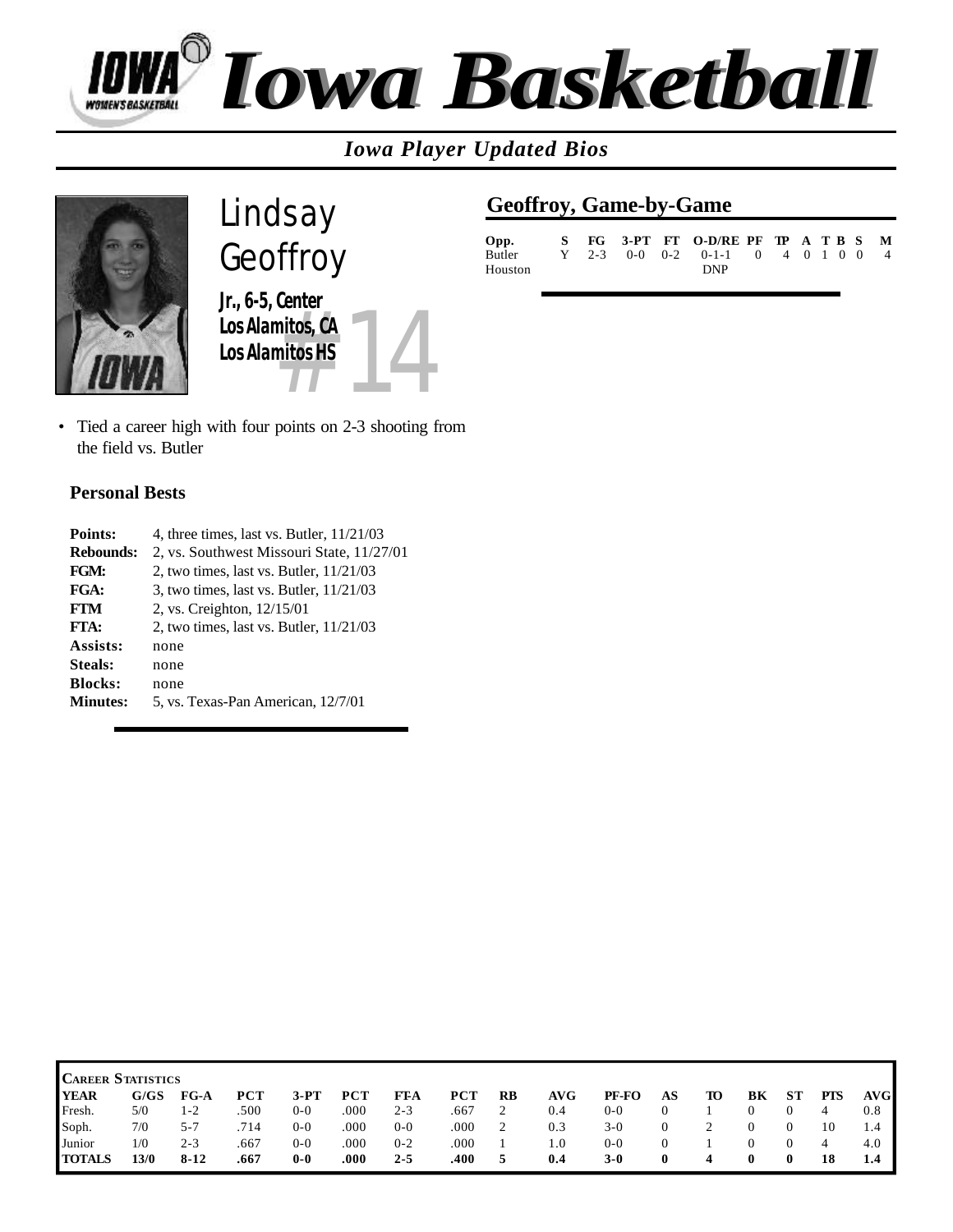

*Iowa Player Updated Bios*



*Hale, IL<br>Hale, IL<br>Hale Central HS Morgan Kasperek So., 6-2, Forward Hinsdale, IL Hinsdale Central HS*

• Scored two points, grabbed three offensive rebounds and tied a career high with one steal vs. Butler

| Points:          | 6, vs. Saint Louis, 3/20/03                   |
|------------------|-----------------------------------------------|
| <b>Rebounds:</b> | 4, twice, last vs. Saint Louis, 3/20/03       |
| FGM:             | 2, three times, last at Penn State, 1/9/03    |
| FGA:             | 3, three times, last vs. Saint Louis, 3/20/03 |
| <b>FTM</b>       | 4, vs. Saint Louis, 3/20/03                   |
| <b>FTA:</b>      | 4, vs. Saint Louis, 3/20/03                   |
| Assists:         | 1, five times, last vs. Saint Louis, 3/20/03  |
| <b>Steals:</b>   | 1, three times, last vs. Butler, $11/21/03$   |
| <b>Blocks:</b>   | 1, vs. IUPUI, 11/23/02                        |
| <b>Minutes:</b>  | 13, vs. Denver, 12/12/02                      |

| Opp.    |  |  | S FG 3-PT FT O-D/RE PF TP A T B S M  |  |  |  |  |
|---------|--|--|--------------------------------------|--|--|--|--|
| Butler  |  |  | N 1-4 0-0 0-0 3-0-3 3 2 0 2 0 1 8    |  |  |  |  |
| Houston |  |  | N 0-0 0-0 0-0 0-0-0 0 0 0 0 0 0 0 0+ |  |  |  |  |

| <b>CAREER STATISTICS</b> |      |          |            |         |            |          |            |    |     |       |    |   |    |           |            |         |
|--------------------------|------|----------|------------|---------|------------|----------|------------|----|-----|-------|----|---|----|-----------|------------|---------|
| <b>YEAR</b>              | G/GS | $FG-A$   | <b>PCT</b> | $3-PT$  | <b>PCT</b> | FT A     | <b>PCT</b> | RB | AVG | PF-FO | AS | Ю | BК | <b>ST</b> | <b>PTS</b> | AVG     |
| Fresh.                   | 21/0 | $8 - 18$ | 444        | $0 - 0$ | .000       | $5 - 10$ | .500       | 22 | 1.0 | $8-0$ |    |   |    |           |            | L.O     |
| Soph.                    | 2/0  | 1-4      | .250       | $0 - 0$ | .000       | $0-0$    | .000       | 3  | 1.5 | $3-0$ |    |   |    |           |            | 1.0     |
| <b>TOTALS</b>            | 23/0 | $9 - 22$ | .409       | $0-0$   | .000       | $5 - 10$ | .500       | 25 | 1.1 | 11-0  | 5. | 0 |    |           | 23         | $1.0\,$ |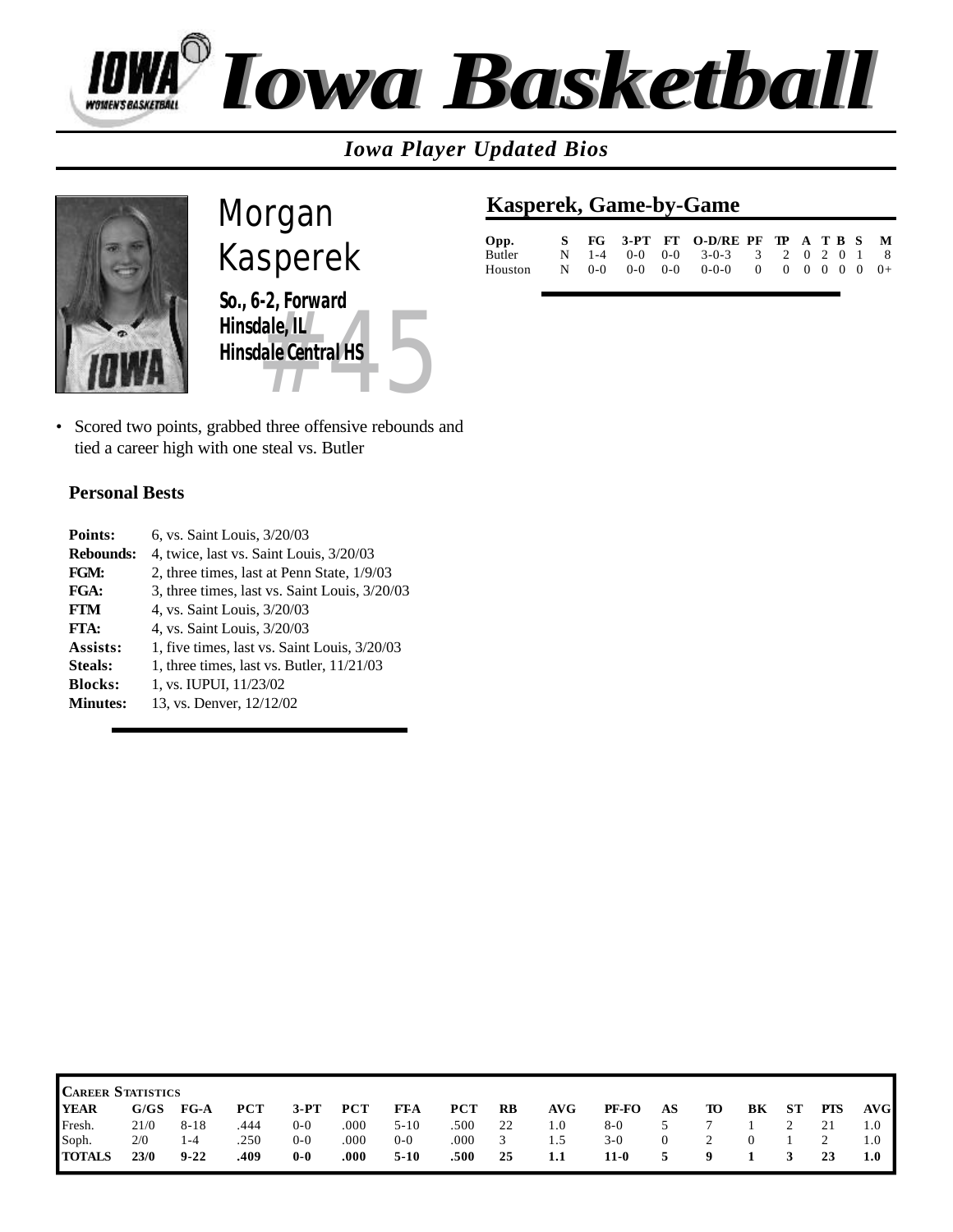

### *Iowa Player Updated Bios*



*#50 Lillis Sr., 6-1, Forward Urbandale, IA Dowling HS*

*Jennie*

### **Lillis, Game-by-Game**

| Opp.                                         |  |  | S FG 3-PT FT O-D/RE PF TP A T B S M  |  |  |  |  |
|----------------------------------------------|--|--|--------------------------------------|--|--|--|--|
| Butler                                       |  |  | Y 7-13 0-1 1-1 1-6-7 1 15 3 0 0 3 29 |  |  |  |  |
| Houston Y 4-13 0-3 6-6 2-3-5 5 14 2 5 0 1 35 |  |  |                                      |  |  |  |  |

- Team tri-captain
- Pre-season all-Big Ten selection by the media
- Named to the 2004 Wade Trophy Watch List
- Tallied 15 points, collected three steals and three assists and grabbed a team-high seven rebounds vs. Butler
- Scored 14 points and pulled down five rebounds vs. Houston

| <b>Points:</b>   | 32, at Penn State, 2/10/02                        |
|------------------|---------------------------------------------------|
| <b>Rebounds:</b> | 17, at Illinois, 2/25/01                          |
| FGM:             | 12, at Penn State, 2/10/02                        |
| FGA:             | 20, vs. Minnesota, 2/20/03                        |
| FTM              | 8, three times, last 32, at Penn State, $2/10/02$ |
| FTA:             | 12, vs. Kent State, 12/8/01                       |
| Assists:         | 6, three times, last vs. Michigan State, 2/27/03  |
| <b>Steals:</b>   | 7, vs. IUPUI, 11/23/02                            |
| Blocks:          | 4, four times, last vs. Marquette, $3/23/03$      |
| <b>Minutes:</b>  | 40, twice, last vs. Minnesota, 2/20/03            |
|                  |                                                   |

| <b>CAREER STATISTICS</b> |       |          |            |          |      |             |            |     |     |            |     |     |    |           |            |      |
|--------------------------|-------|----------|------------|----------|------|-------------|------------|-----|-----|------------|-----|-----|----|-----------|------------|------|
| <b>YEAR</b>              | G/GS  | $FG-A$   | <b>PCT</b> | $3-PT$   | PCT  | FT-A        | <b>PCT</b> | RB  | AVG | PF-FO      | AS  | TO  | BК | <b>ST</b> | <b>PTS</b> | AVG  |
| Fresh.                   | 31/30 | 128-261  | .490       | $0 - 3$  | .000 | 77-123      | .626       | 235 | 7.6 | $87 - 5$   | 56  | 63  | 26 | 34        | 333        | 10.7 |
| Soph.                    | 29/29 | 152-283  | .537       | $1 - 3$  | .333 | 124-157     | 790        | 173 | 6.0 | $78-3$     | 76  | 64  | 22 | 34        | 429        | 14.8 |
| Junior                   | 33/33 | 209-434  | .482       | $5 - 12$ | 417  | 114-148     | .770       | 239 | 7.2 | $92 - 1$   | 73  | 66  | 40 | 66        | 537        | 16.3 |
| Senior                   | 2/2   | $1 - 26$ | .423       | $0 - 4$  | .000 | $7 - 7$     | .000       | 12  | 6.0 | $6-1$      |     |     |    | 4         | 29         | 14.5 |
| <b>TOTALS</b>            | 95/94 | 500-1004 | .499       | $6 - 22$ | .273 | 322-435.740 |            | 659 | 6.9 | $263 - 10$ | 210 | 198 | 88 | 138       | 1328       | 14.0 |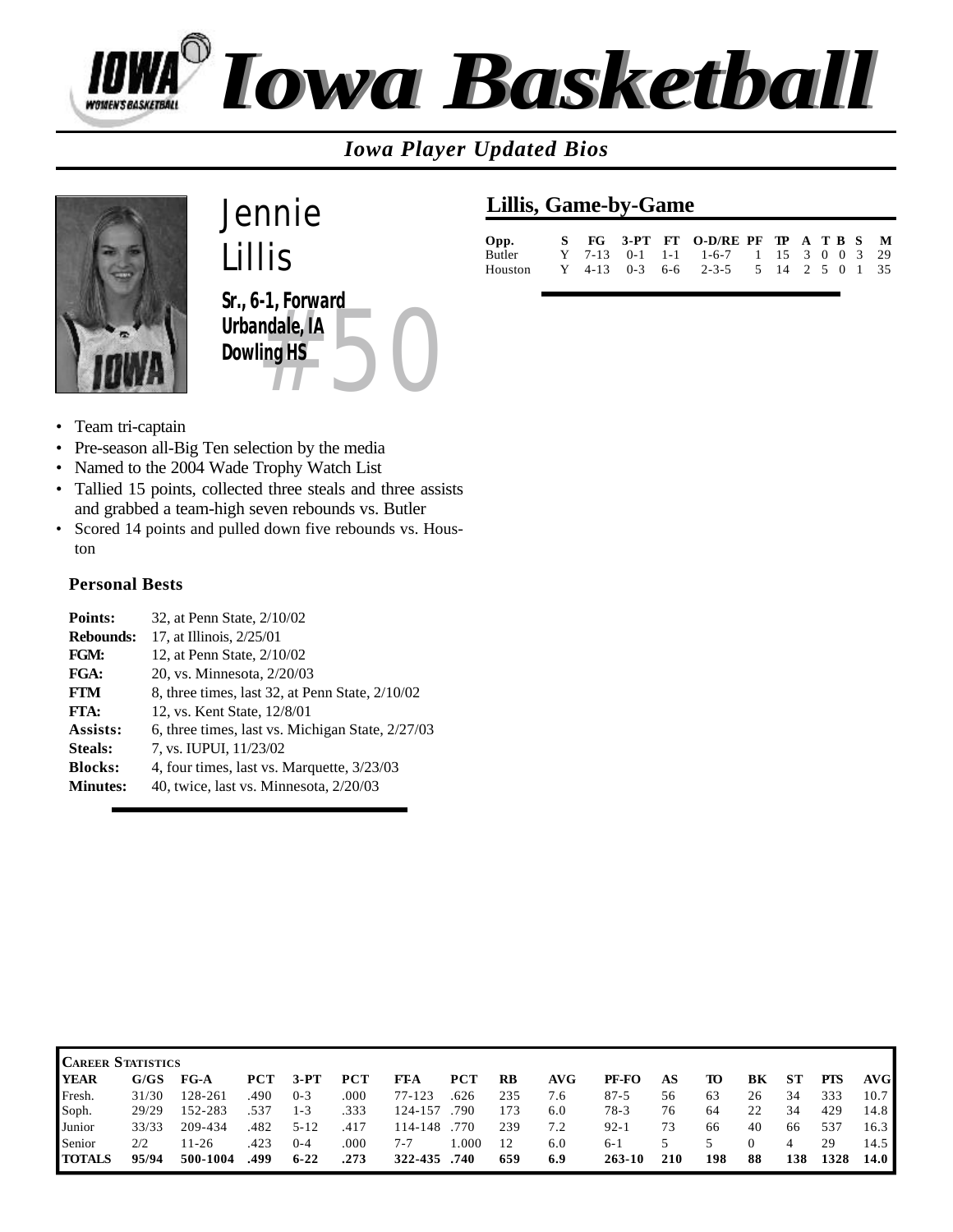

*Iowa Player Updated Bios*



*a*<br>*amy*, *MI*<br>*and HS Becca McCann Sr., 6-0, Forward Saginaw, MI Freeland HS*

| Opp.                                       |  |  | S FG 3-PT FT O-D/RE PF TP A T B S M |  |  |  |  |
|--------------------------------------------|--|--|-------------------------------------|--|--|--|--|
| Butler                                     |  |  | N 3-5 0-0 0-0 0-2-2 0 6 4 1 0 1 14  |  |  |  |  |
| Houston N 0-2 0-1 0-2 3-1-4 1 0 3 3 0 0 17 |  |  |                                     |  |  |  |  |

- Team tri-captain
- Scored six points and tied a career high with four assists vs. Butler
- Grabbed four rebounds and collected three assists vs. Houston

| Points:          | 10, at Minnesota, 1/12/03                  |
|------------------|--------------------------------------------|
| <b>Rebounds:</b> | 9, vs. Northern Iowa, $11/26/02$           |
| FGM:             | 4, twice, last at Minnesota, 1/12/03       |
| FGA:             | 6, twice, last at Penn State, 1/9/03       |
| <b>FTM</b>       | 3, three times, last vs. Minnesota, 3/7/03 |
| <b>FTA:</b>      | 6, twice, last vs. Northern Iowa, 11/26/02 |
| Assists:         | 4, two times, last vs. Butler, $11/21/03$  |
| Steals:          | 2, three times, last at Michigan, 2/6/03   |
| <b>Blocks:</b>   | 2, twice, last at Minnesota, 1/12/03       |
| Minutes:         | 24, at Minnesota, 1/12/03                  |
|                  |                                            |

| <b>CAREER STATISTICS</b> |      |           |      |         |          |           |            |     |     |         |    |    |    |           |              |     |
|--------------------------|------|-----------|------|---------|----------|-----------|------------|-----|-----|---------|----|----|----|-----------|--------------|-----|
| <b>YEAR</b>              | G/GS | $FG-A$    | РСТ  | $3-PT$  | РСТ      | FT-A      | <b>PCT</b> | RB  | AVG | PF-FO   | AS | то | BК | <b>ST</b> | PTS          | AVG |
| Fresh.                   | 11/0 | $3 - 10$  | .300 | $0 - 0$ | $.000\,$ | $8 - 16$  | .500       | 13  | 1.2 | $9-0$   |    |    |    |           | 14           |     |
| Soph.                    | 13/0 | $4 - 13$  | .308 | $3 - 7$ | .429     | $3-6$     | .500       | 14  | 1.2 | 8-0     |    |    |    |           | 14           |     |
| Junior                   | 33/5 | $32 - 60$ | .533 | 0-0     | .000     | $21 - 34$ | .618       | 86  | 2.6 | $35-0$  | 27 | 31 |    |           | 85           | 2.6 |
| Senior                   | 2/0  | $3 - 7$   | .429 | $0 - 1$ | .000     | $0 - 2$   | .000       | 6   | 3.0 | $1 - 0$ |    | 4  |    |           | <sub>0</sub> | 3.0 |
| <b>TOTALS</b>            | 59/5 | $42 - 90$ | .467 | $3 - 8$ | .375     | $32 - 58$ | .552       | 119 | 2.0 | $53-0$  | 43 | 49 |    | 16        | 119          | 2.0 |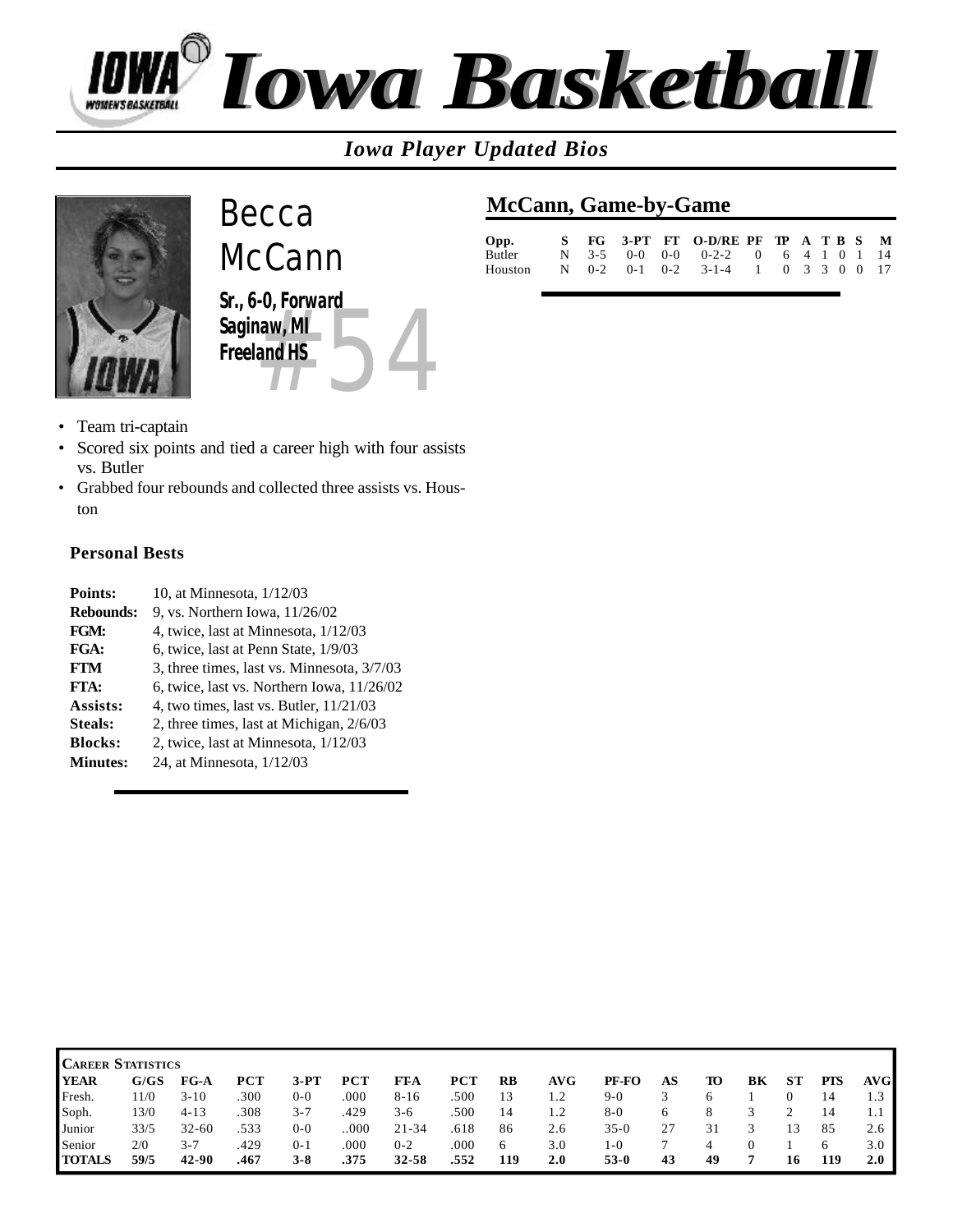

*Iowa Player Updated Bios*



 $\frac{4}{4}$ <br> $\frac{4}{4}$ <br> $\frac{4}{4}$ <br> $\frac{4}{4}$ *Tiffany Reedy So., 6-0, Forward Dysart, IA Union HS*

• Scored one point, collected one rebound, one assist and one block vs. Butler

#### **Personal Bests**

| Points:          | 18, vs. IUPUI, 11/23/02                   |
|------------------|-------------------------------------------|
| <b>Rebounds:</b> | 9, vs. Northern Iowa, $11/26/02$          |
| FGM:             | 5, twice, last vs. Charlotte, $11/24/02$  |
| FGA:             | 9, vs. IUPUI, 11/23/02                    |
| <b>FTM</b>       | 6, vs. IUPUI, 11/23/02                    |
| <b>FTA:</b>      | 6, vs. IUPUI, 11/23/02                    |
| Assists:         | 5, vs. Saint Louis, $3/20/03$             |
| Steals:          | 2, three times, last at Purdue, $1/23/03$ |
| <b>Blocks:</b>   | 2, vs. Saint Louis, $3/20/03$             |
| <b>Minutes:</b>  | 35, vs. IUPUI, 11/23/02                   |

| <b>CAREER STATISTICS</b> |      |            |            |         |            |           |            |    |               |          |    |        |    |           |      |            |
|--------------------------|------|------------|------------|---------|------------|-----------|------------|----|---------------|----------|----|--------|----|-----------|------|------------|
| <b>YEAR</b>              | G/GS | $FG-A$     | <b>PCT</b> | $3-PT$  | <b>PCT</b> | FT-A      | <b>PCT</b> | RB | AVG-          | PF-FO    | AS | TO     | BK | <b>ST</b> | PTS. | <b>AVG</b> |
| Fresh.                   | 32/6 | $41 - 124$ | .331       | 19-60   | .317       | $13 - 15$ | .867       | 74 | 2.3           | $39-0$   | 23 | 30     |    |           | 114  | 3.6        |
| Soph.                    | 2/0  | $0 - 3$    | .000       | $0 - 2$ | .000       | $1 - 2$   | .500       | 2  | 1.0           | $1 - 0$  |    | $\sim$ |    |           |      | 0.5        |
| <b>TOTALS</b>            | 34/6 | 41-127     | .323       | 19-62   | .306       | 14-17     | .824       | 76 | $2.2^{\circ}$ | $40 - 0$ | 24 | 33     | 8  | 18        | 115  | 3.4        |

#### **Reedy, Game-by-Game**

| Opp.                                      |  |  | S FG 3-PT FT O-D/RE PF TP A T B S M |  |  |  |  |
|-------------------------------------------|--|--|-------------------------------------|--|--|--|--|
| Butler                                    |  |  | N 0-2 0-1 1-2 0-1-1 1 1 1 1 1 0 17  |  |  |  |  |
| Houston N 0-1 0-1 0-0 0-1-1 0 0 0 2 0 1 9 |  |  |                                     |  |  |  |  |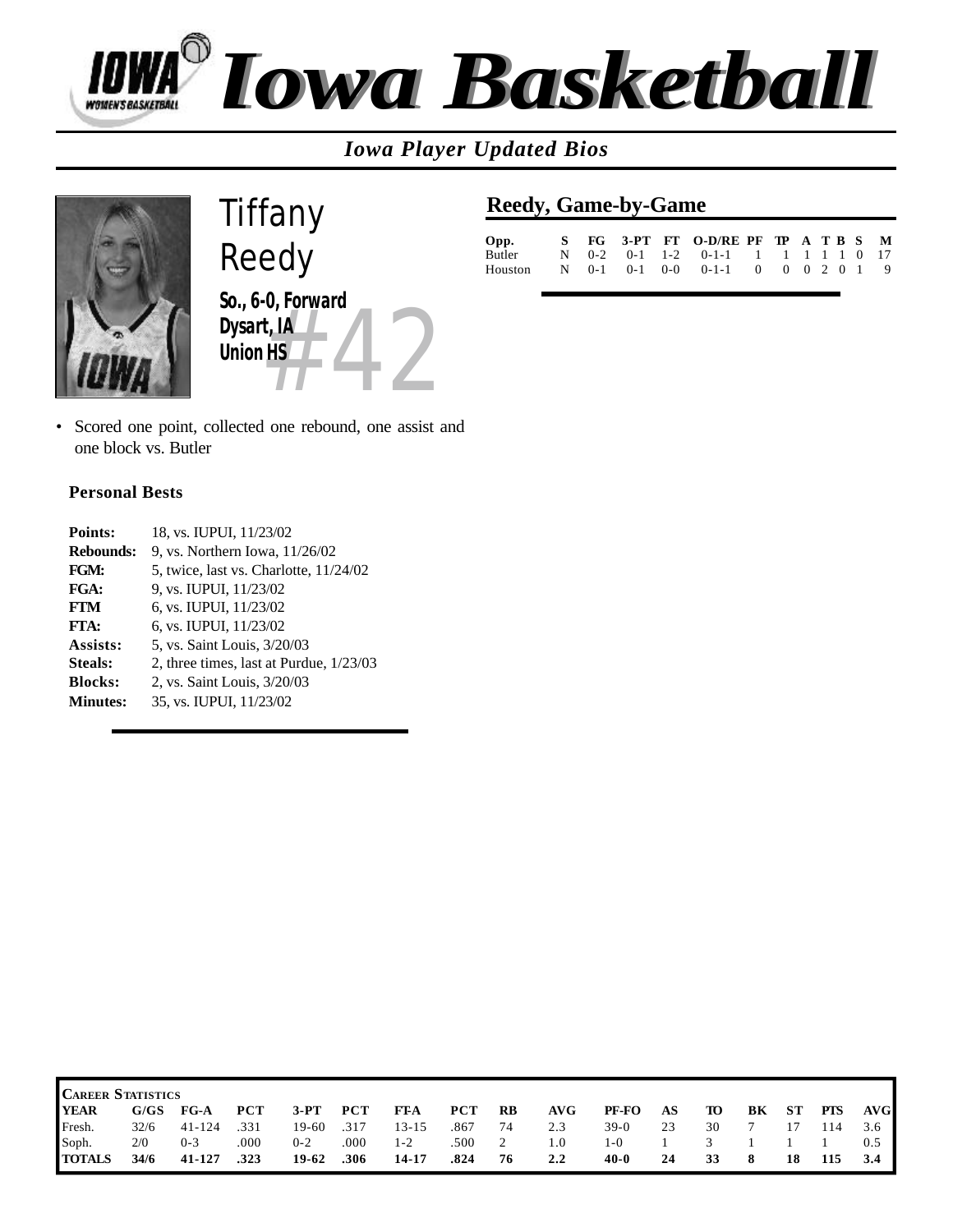

*Iowa Player Updated Bios*



*Walley, 14*<br>Valley, 14<br>Valley HS *Deb Remmerde Fr., 5-9, Guard Rock Valley, IA Rock Valley HS*

• Is out indefinetly with a stress fracture in her left foot

#### **Personal Bests**

| Points:         | n/a |
|-----------------|-----|
| Rebounds:       | n/a |
| FGM:            | n/a |
| FGA:            | n/a |
| <b>FTM</b>      | n/a |
| FTA:            | n/a |
| Assists:        | n/a |
| <b>Steals:</b>  | n/a |
| <b>Blocks:</b>  | n/a |
| <b>Minutes:</b> | n/a |
|                 |     |

#### **Remmerde, Game-by-Game**

| Opp.    |  |  | FG 3-PT FT O-D/RE PF TP A T B S |  |  | $\mathbf{M}$ |
|---------|--|--|---------------------------------|--|--|--------------|
| Butler  |  |  | <b>DNP</b>                      |  |  |              |
| Houston |  |  | <b>DNP</b>                      |  |  |              |

| <b>CAREER STATISTICS</b> |            |            |                          |        |            |             |               |                |       |       |                          |           |       |       |               |       |
|--------------------------|------------|------------|--------------------------|--------|------------|-------------|---------------|----------------|-------|-------|--------------------------|-----------|-------|-------|---------------|-------|
| <b>YEAR</b>              | G/GS       | $FG-A$     | <b>PCT</b>               | $3-PT$ | <b>PCT</b> | <b>FT-A</b> | <b>PCT</b>    | R <sub>B</sub> | AVG   | PF-FO | AS                       | <b>TO</b> | BK    | - ST  | <b>PTS</b>    | AVG   |
| Fresh.                   | $\sim$ $-$ | $\sim$ $-$ | $\overline{\phantom{m}}$ | $- -$  | $- -$      | $- -$       | $\sim$ $\sim$ | $- -$          | $- -$ | $- -$ | $\overline{\phantom{m}}$ | $- -$     | $- -$ | $- -$ | $\sim$ $\sim$ | $- -$ |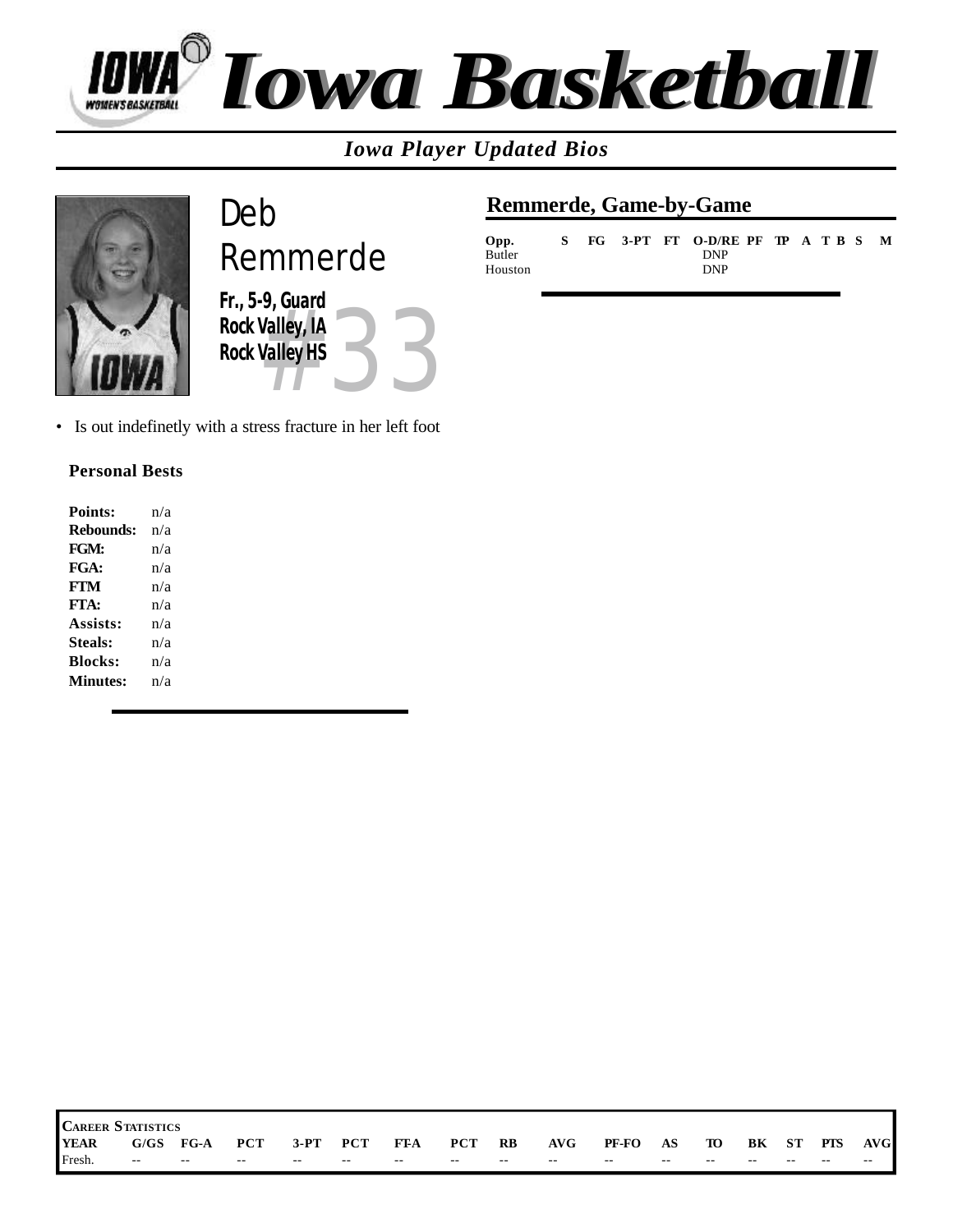

*Iowa Player Updated Bios*



-7, Guard<br>ngton, IV<br>ngton HS<br>2000 *Lindsay Richards So., 5-7, Guard Barrington, IL Barrington HS*

- Registered 10 points, blocked a career high one shot and tied a career high with four rebounds and seven assists
- Scored eight points and collected three rebounds and three assists vs. Houston

#### **Personal Bests**

| Points:          | 11, vs. Iowa State, 12/4/02                  |
|------------------|----------------------------------------------|
| <b>Rebounds:</b> | 4, twice, last vs. Butler, $11/21/03$        |
| FGM:             | 5, vs. Iowa State, 12/4/02                   |
| <b>FGA:</b>      | 8, twice, last vs. Butler, 11/21/03          |
| <b>FTM</b>       | 3, three times, last vs. Butler, $11/21/03$  |
| FTA:             | 4, three times, last vs. Butler, $11/21/03$  |
| Assists:         | 7, two times, last vs. Butler, $11/21/03$    |
| <b>Steals:</b>   | 1, three times, last vs. Iowa State, 12/4/02 |
| <b>Blocks:</b>   | 1, vs. Butler, 11/21/03                      |
| <b>Minutes:</b>  | 30, vs. Butler, 11/21/03                     |
|                  |                                              |

| <b>CAREER STATISTICS</b> |      |           |            |          |            |           |            |    |     |         |    |    |          |                         |            |     |
|--------------------------|------|-----------|------------|----------|------------|-----------|------------|----|-----|---------|----|----|----------|-------------------------|------------|-----|
| <b>YEAR</b>              | G/GS | $FG-A$    | <b>PCT</b> | $3-PT$   | <b>PCT</b> | FT-A      | <b>PCT</b> | RB | AVG | PF-FO   | AS | TO | BK       | $\mathbf{S} \mathbf{T}$ | <b>PTS</b> | AVG |
| Fresh.                   | 8/0  | $13 - 35$ | 371        | $3 - 13$ | .231       | 7-11      | .636       | 13 | 1.6 | $12-0$  | 29 | 16 | $\Omega$ |                         | 36         | 4.5 |
| Soph.                    | 2/2  | $6 - 13$  | .462       | $3 - 4$  | .750       | $3 - 4$   | .750       |    | 3.5 | $7 - 1$ | 10 |    |          |                         | 18         | 9.0 |
| <b>TOTALS</b>            | 10/2 | 19-48     | .396       | $6 - 17$ | .353       | $10 - 15$ | .667       | 20 | 2.0 | $19-1$  | 39 | 19 |          |                         | 54         | 5.4 |

#### **Richards, Game-by-Game**

| Opp.                                       |  |  | S FG 3-PT FT O-D/RE PF TP A T B S M |  |  |  |  |
|--------------------------------------------|--|--|-------------------------------------|--|--|--|--|
| Butler                                     |  |  | Y 3-8 1-2 3-4 1-3-4 2 10 7 1 1 0 30 |  |  |  |  |
| Houston Y 3-5 2-2 0-0 1-2-3 5 8 3 2 0 0 27 |  |  |                                     |  |  |  |  |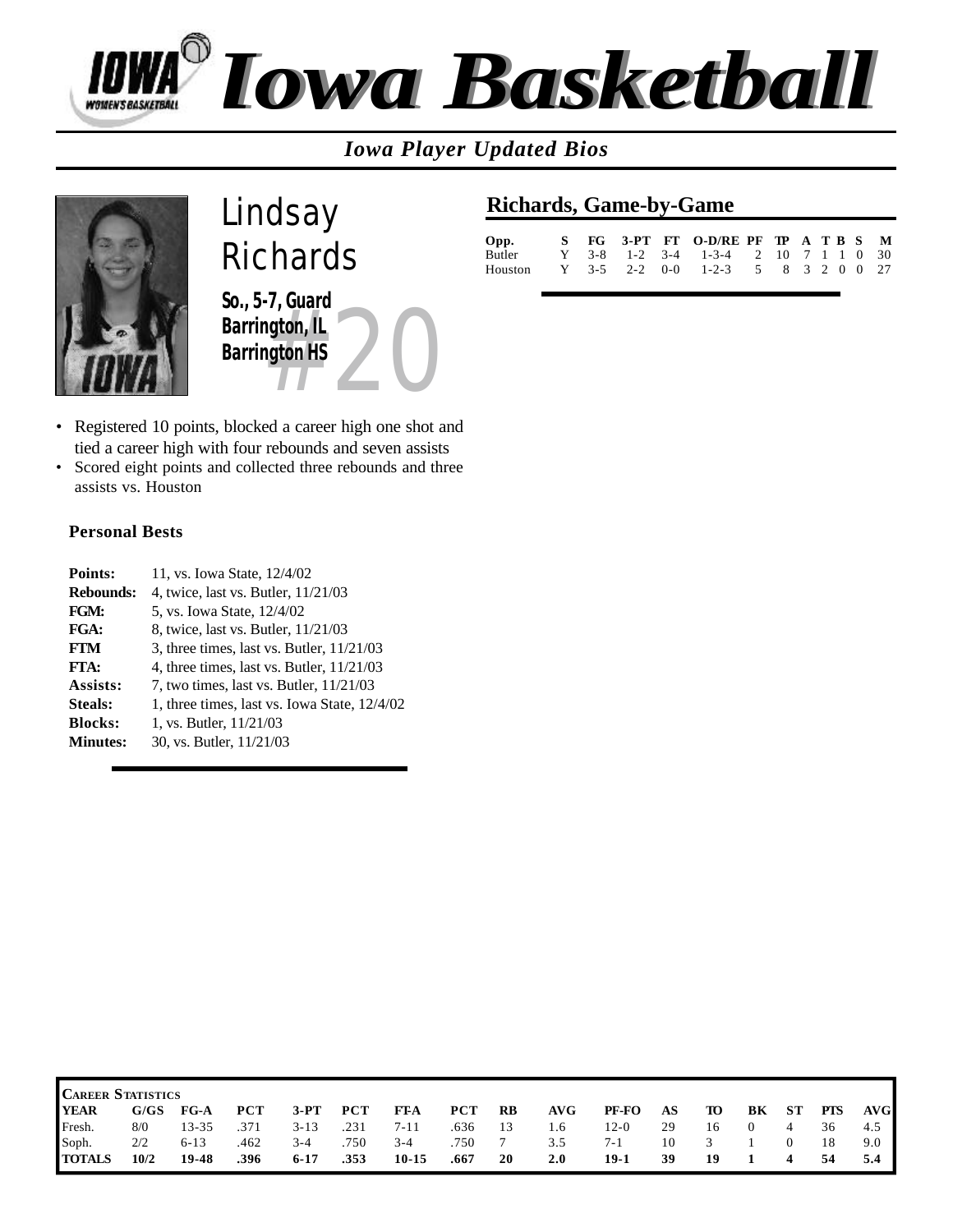

*Iowa Player Updated Bios*



*ton, LA<br> ton, LA<br>
<br>
<br>
<br>
<br>
<br>
<br>
<br>
<br>
<br>
<br>
<br>
<br>
<br>
<br> Crystal Smith So., 5-6, Guard Haughton, LA Haughton HS*

### **Smith, Game-by-Game**

| Opp.                                       |  |  | S FG 3-PT FT O-D/RE PF TP A T B S M |  |  |  |  |
|--------------------------------------------|--|--|-------------------------------------|--|--|--|--|
| Butler                                     |  |  | N 1-3 0-0 0-0 0-2-2 3 2 1 0 0 2 19  |  |  |  |  |
| Houston N 1-4 0-1 0-0 0-0-0 1 2 0 3 0 0 14 |  |  |                                     |  |  |  |  |

• Tallied two points, two rebounds and two steals vs. Butler

| Points:          | 5, vs. Denver, 12/12/02                      |
|------------------|----------------------------------------------|
| <b>Rebounds:</b> | 6, vs. Denver, 12/12/02                      |
| FGM:             | 1, vs. Denver, 12/12/02                      |
| FGA:             | 3, vs. Denver, 12/12/02                      |
| FTM              | 4, vs. Purdue, $3/2/03$                      |
| FTA:             | 6, vs. Purdue, $3/2/03$                      |
| Assists:         | 1, three times, last vs. Penn State, 2/16/03 |
| Steals:          | 3, vs. Purdue, 3/2/03                        |
| <b>Blocks:</b>   | none                                         |
| Minutes:         | 19, vs. Butler, 11/21/03                     |
|                  |                                              |

| <b>CAREER STATISTICS</b> |             |          |            |          |            |             |            |    |      |          |    |    |          |           |                |       |
|--------------------------|-------------|----------|------------|----------|------------|-------------|------------|----|------|----------|----|----|----------|-----------|----------------|-------|
| <b>YEAR</b>              | G/GS        | FG-A     | <b>PCT</b> | $3-PT$   | <b>PCT</b> | <b>FT-A</b> | <b>PCT</b> | RB | AVG- | PF-FO    | AS | Ю  | BК       | <b>ST</b> | <b>PTS</b>     | AVG I |
| Fresh.                   | 21/0        | $6 - 24$ | 250        | $2 - 13$ | .154       | $10-12$     | .833       | 16 | 0.8  | 16-0     |    | 14 |          | 13        |                |       |
| Soph.                    | 2/0         | $2 - 7$  | 286        | $0 - 1$  | .000       | $0 - 0$     | .000       |    | 1.0  | $4-0$    |    |    |          |           | $\overline{4}$ | 2.0   |
| <b>TOTALS</b>            | <b>23/0</b> | $8 - 31$ | .258       | $2 - 14$ | .143       | $10 - 12$   | .833       | 18 | .783 | $20 - 0$ | 4  |    | $\bf{0}$ | 15        | 28             | 1.2   |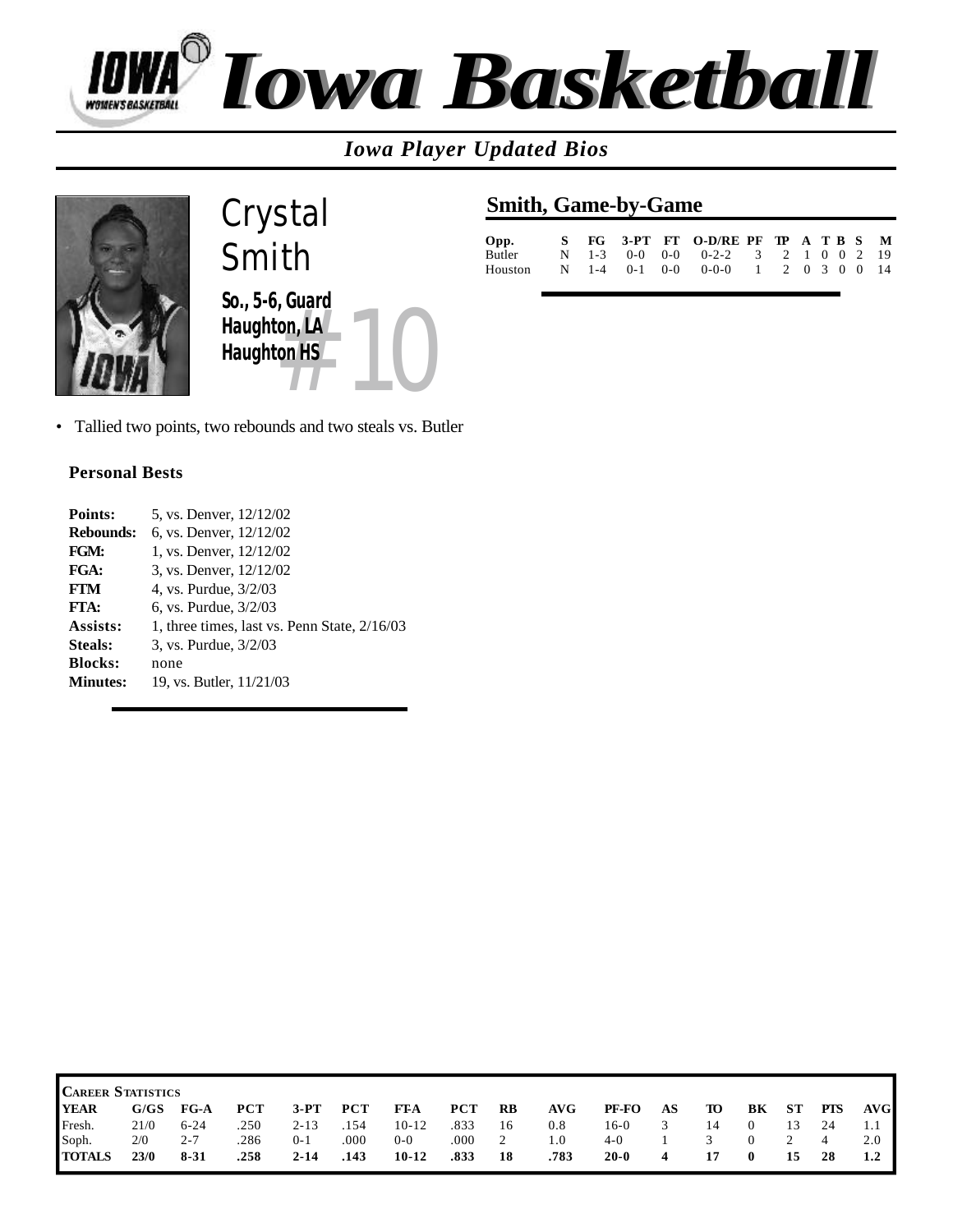

### *Iowa Player Updated Bios*



*Expression 2021<br>
<u>Zurich HS</u><br>
Zurich HS</u> Johanna Solverson So., 6-2, Forward Lake Zurich, IL Lake Zurich HS*

- Posted 10 points, two rebounds, four assists and two steals vs. Butler
- Scored six points, grabbed a team-high seven rebounds and collected three steals vs. Houston

#### **Personal Bests**

| Points:          | 21, vs. Charlotte, 11/24/02                  |
|------------------|----------------------------------------------|
|                  |                                              |
| <b>Rebounds:</b> | 9, twice, last at Wisconsin, 2/23/03         |
| FGM:             | 8, vs. Charlotte, 11/24/02                   |
| FGA:             | 16, twice, last vs. Northwestern, 1/16/03    |
| <b>FTM</b>       | 4, vs. Wisconsin, 1/21/03                    |
| FTA:             | 4, three times, last vs. Penn State, 2/16/03 |
| Assists:         | 5, twice, last at Wisconsin, 2/23/03         |
| <b>Steals:</b>   | 5, vs. Wisconsin, 1/21/03                    |
| <b>Blocks:</b>   | 2, twice, last at Wisconsin, 2/23/03         |
| <b>Minutes:</b>  | 36, at Wisconsin, 2/23/03                    |

| <b>CAREER STATISTICS</b> |       |              |            |             |      |             |            |     |     |        |    |     |       |    |            |     |
|--------------------------|-------|--------------|------------|-------------|------|-------------|------------|-----|-----|--------|----|-----|-------|----|------------|-----|
| <b>YEAR</b>              |       | $G/GS$ FG-A  | <b>PCT</b> | $3-PT$      | PCT  | <b>FT-A</b> | <b>PCT</b> | RB  | AVG | PF-FO  | AS | TO. | BK ST |    | <b>PTS</b> | AVG |
| Fresh.                   | 33/27 | 106-279 .380 |            | 30-107 .280 |      | $43 - 56$   | .768       | 134 | 4.1 | $83-1$ | 66 | 98  | 17    | 57 | 285        | 8.6 |
| Soph.                    | 2/2   | $6 - 15$     | .400       | $3 - 8$     | .375 | $1 - 2$     | .500       | - 9 | 4.5 | $7-0$  | 6  | 8   |       |    | 16         | 8.0 |
| <b>TOTALS</b>            | 35/29 | 112-294 .381 |            | 33-115 .287 |      | 44-58       | .759       | 143 | 4.1 | $90-1$ | 72 | 106 | - 19  | 62 | 301        | 8.6 |

#### **Solverson, Game-by-Game**

| Opp.                                       |  |  | S FG 3-PT FT O-D/RE PF TP A T B S M |  |  |  |  |
|--------------------------------------------|--|--|-------------------------------------|--|--|--|--|
| Butler                                     |  |  | Y 4-7 1-2 1-2 0-2-2 4 10 4 2 1 2 17 |  |  |  |  |
| Houston Y 2-8 2-6 0-0 0-7-7 3 6 2 6 1 3 29 |  |  |                                     |  |  |  |  |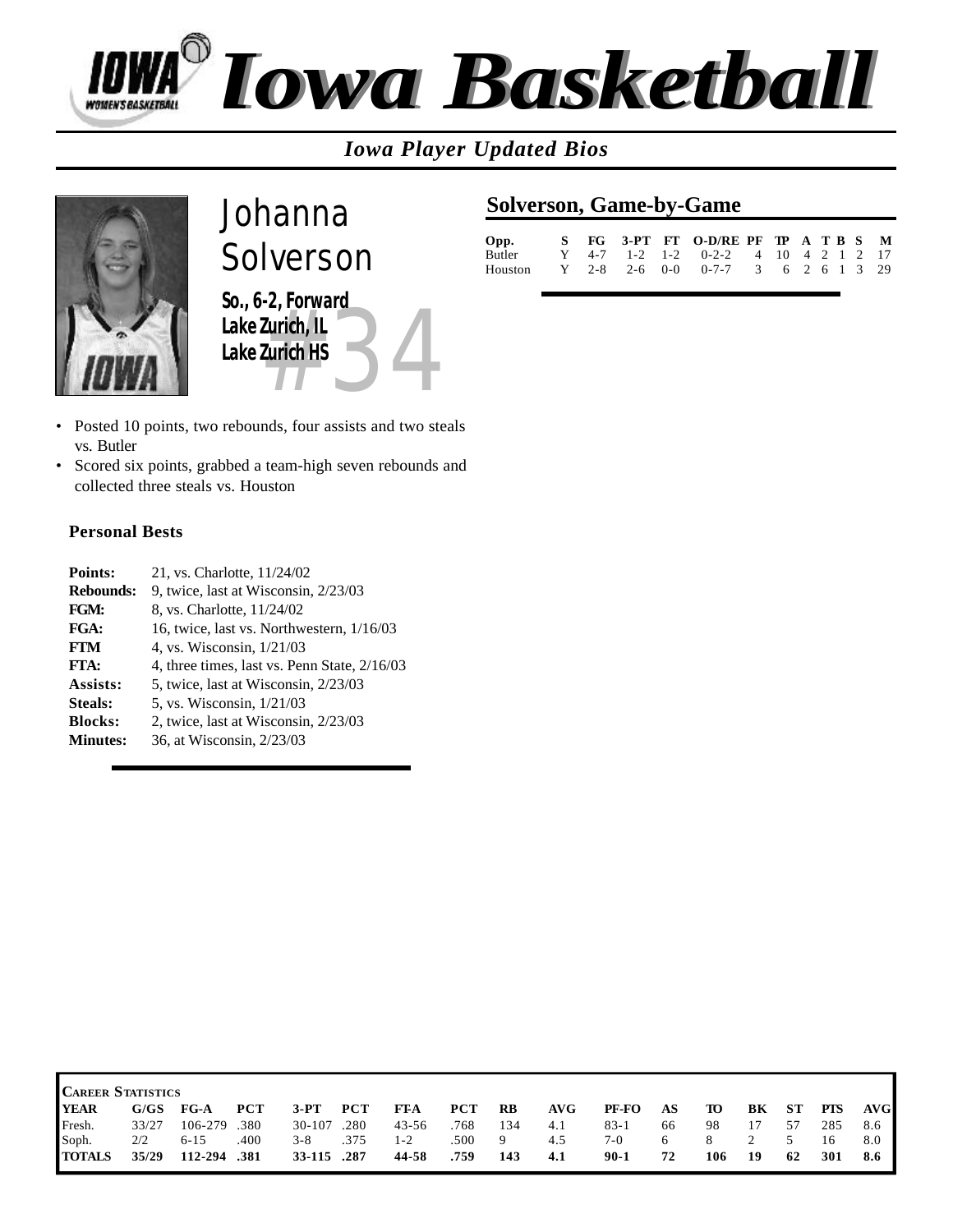

### *Game-By-Game Results*

| Overall: $1-1$ ; |                 | <b>Big Ten:</b> | $0 - 0:$      | Home:<br>$1-1:$ | $0 - 0:$<br>Awav: | $0-0$<br>Neutral:    |
|------------------|-----------------|-----------------|---------------|-----------------|-------------------|----------------------|
| Date             | <b>Opponent</b> |                 | <b>Result</b> | Attend.         | <b>Top Scorer</b> | <b>Top Rebounder</b> |
| # Nov. 21        | <b>Butler</b>   | W               | $83-60$       | 2.680           | Jamie Cavey, 26   | Jennie Lillis, 7     |
| $#$ Nov. 22      | Houston         |                 | 64-70         | 2.767           | Jamie Cavey, 18   | Johanna Solverson, 7 |

#### *# - - KCRG-TV9 Hawkeye Challenge, Iowa City, IA*

| <b>Attendance Summary</b> | Games | Totals | Average |
|---------------------------|-------|--------|---------|
| Home                      |       | 5.447  | 2.724   |
| Away                      |       |        |         |
| Neutral                   |       |        |         |
| <b>Totals</b>             | 2     | 5.447  | 2.724   |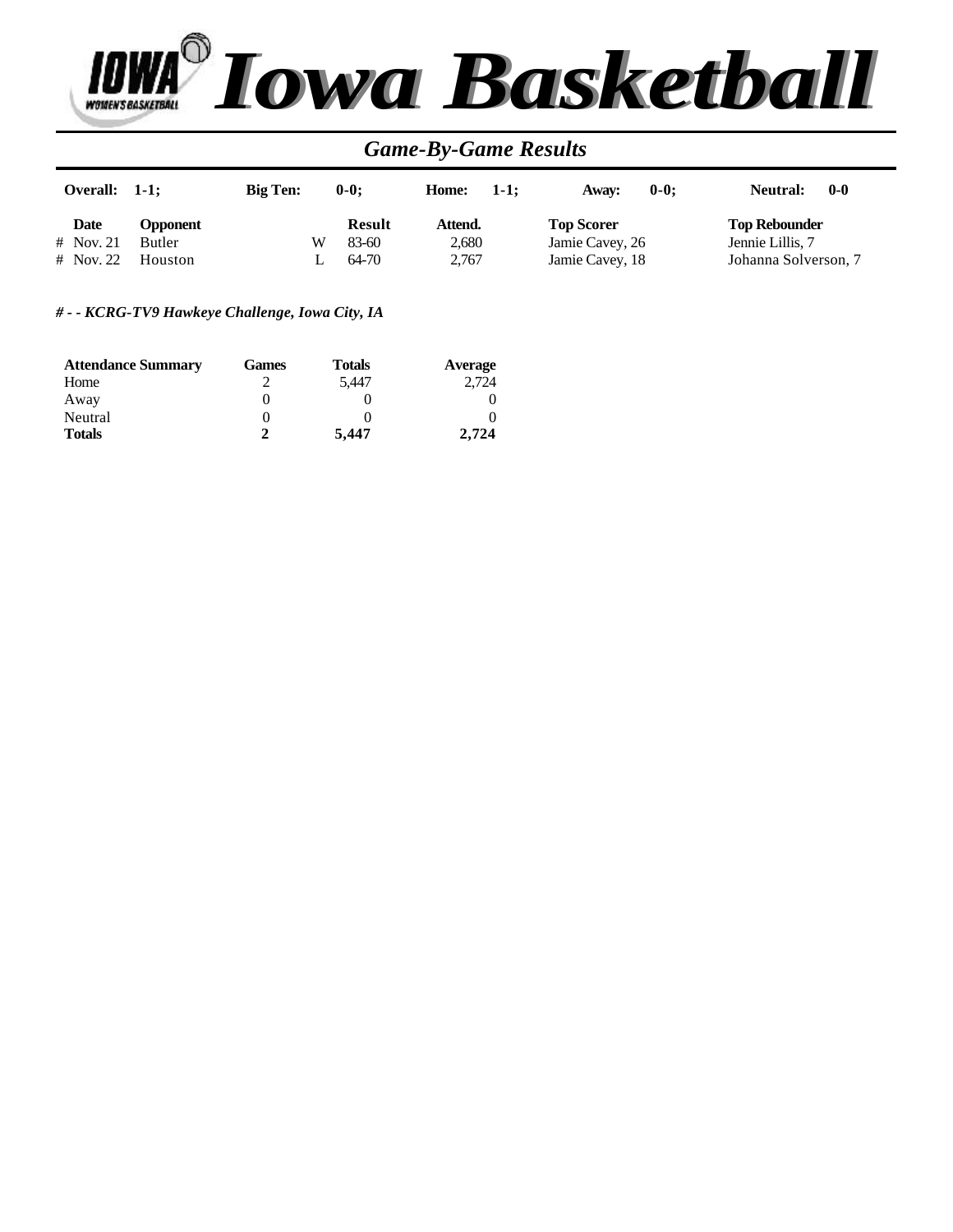

| <b>Game-By-Game Statistics</b> |       |           |            |                 |            |         |            |            |    |    |    |    |           |
|--------------------------------|-------|-----------|------------|-----------------|------------|---------|------------|------------|----|----|----|----|-----------|
| <b>Team</b>                    | Score | $FG-A$    | <b>PCT</b> | <b>3-PT. FG</b> | <b>PCT</b> | FT-A    | <b>PCT</b> | <b>REB</b> | PF | AS | TO | BS | <b>ST</b> |
| at Iowa                        | 83    | 35-67     | .522       | $3-9$           | .333       | $10-16$ | .625       | 37         | 19 | 28 | 10 | 4  | 10        |
| <b>Butler</b>                  | 60    | 20-57     | .351       | $4-15$          | .267       | 16-20   | .800       | 38         | 15 | 12 | 20 | 4  | 4         |
| at Iowa                        | 64    | 22-53     | .415       | 5-19            | .263       | 15-20   | .750       | 41         | 21 | 14 | 28 |    |           |
| Houston                        | 70    | $23 - 66$ | 348        | 5-19            | .263       | 19-25   | .760       | 39         | 20 | 10 | 19 |    | 18        |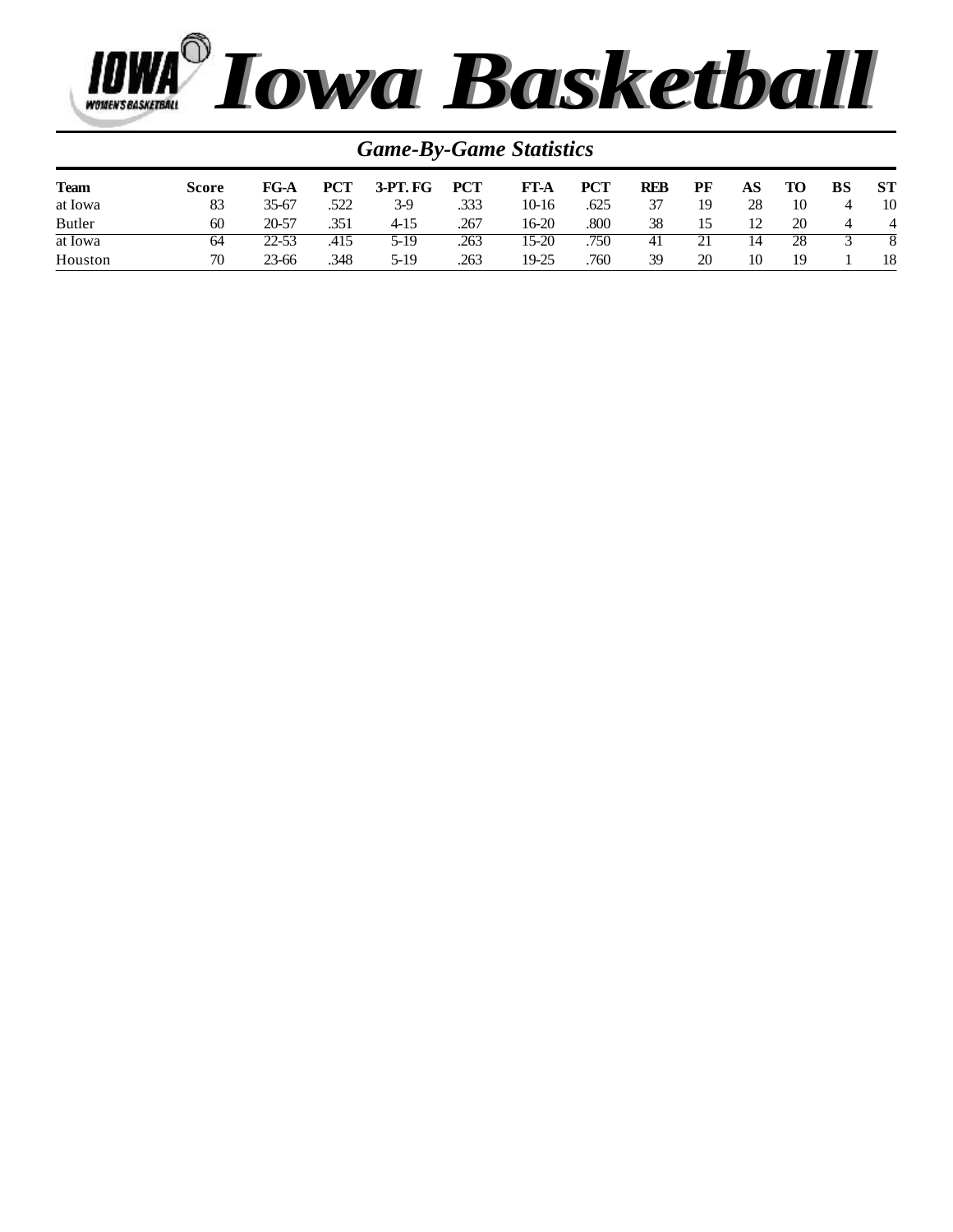

#### *Season & Career Bests*

### Season Bests

| <b>Player</b>        | <b>Points</b> | <b>Rebounds</b> | <b>Assists</b> | <b>Blocks</b> | <b>Steals</b> |
|----------------------|---------------|-----------------|----------------|---------------|---------------|
| Jenna Armstrong      | ----          | 3. Butler       | 2. Butler      |               | ----          |
| Jamie Cavey          | 26, Butler    | 6, twice        | 4, Butler      | 1. Houston    | 1, twice      |
| Kristi Faulkner      | 16. Houston   | 5. Houston      | 3. Houston     | 1, twice      | 2. Houston    |
| Lindsay Geoffroy     | 4. Butler     | 1, Butler       |                |               | ----          |
| Morgan Kasperek      | 2. Butler     | 3. Butler       | ----           |               | 1, Butler     |
| Jennie Lillis        | 15, Butler    | 7. Butler       | 3. Butler      | -----         | 3. Butler     |
| Becca McCann         | 6. Butler     | 4. Houston      | 4, Butler      |               | 1. Butler     |
| Lindsay Richards     | 10, Butler    | 4. Butler       | 7. Butler      | 1, Butler     | ----          |
| <b>Tiffany Reedy</b> | 1. Butler     | 1. twice        | 1. Butler      | 1, Butler     | 1, Houston    |
| Crystal Smith        | 2. twice      | 2. Butler       | 1, Butler      | ----          | 2. Butler     |
| Johanna Solverson    | 10, Butler    | 7. Houston      | 4, Butler      | 1. twice      | 3. Houston    |

### Career Bests

| <b>Player</b>        | <b>Points</b>       | <b>Rebounds</b>      | <b>Assists</b>      | <b>Blocks</b>       | <b>Steals</b>       |
|----------------------|---------------------|----------------------|---------------------|---------------------|---------------------|
| Jenna Armstrong      | 14, Charlotte, '02  | 4, twice             | 4, UTPA, '01        | $---$               | 2, three times      |
| Jamie Cavey          | 26, Butler, '03     | 8, SMS, '01          | 4, Butler, $03$     | 2, Purdue, '03      | 2, three times      |
| Kristi Faulkner      | 29. twice           | 9. Northwestern, '03 | 10, twice           | 1. six times        | 3, twice            |
| Lindsay Geoffroy     | 4. three times      | 2, SMS, '01          |                     |                     | ----                |
| Morgan Kasperek      | 6, Saint Louis, '03 | 4. twice             | 1, five times       | 1, IUPUI, '02       | 1, three times      |
| Jennie Lillis        | 32, Penn State, '02 | 17, Illinois, '01    | 6, three times      | 4. four times       | 7, IUPUI, '02       |
| Becca McCann         | 10, Minnesota, '03  | $9,$ UNI, $02$       | 4. twice            | 2. twice            | 2. three times      |
| Lindsay Richards     | 11, Iowa State, '02 | 4. twice             | 7. twice            | 1, Butler, $03$     | 1. four times       |
| <b>Tiffany Reedy</b> | 18, IUPUI, '02      | $9,$ UNI, $02$       | 5, Saint Louis, '03 | 2, Saint Louis, '03 | $3$ , Illinois, '03 |
| Crystal Smith        | $5$ , Denver, $02$  | $6$ , Denver, $02$   | 1, four times       |                     | 3, Purdue, '03      |
| Johanna Solverson    | 21, Charlotte, '02  | 9, twice             | 5, twice            | 2, twice            | 5, Wisconsin, '03   |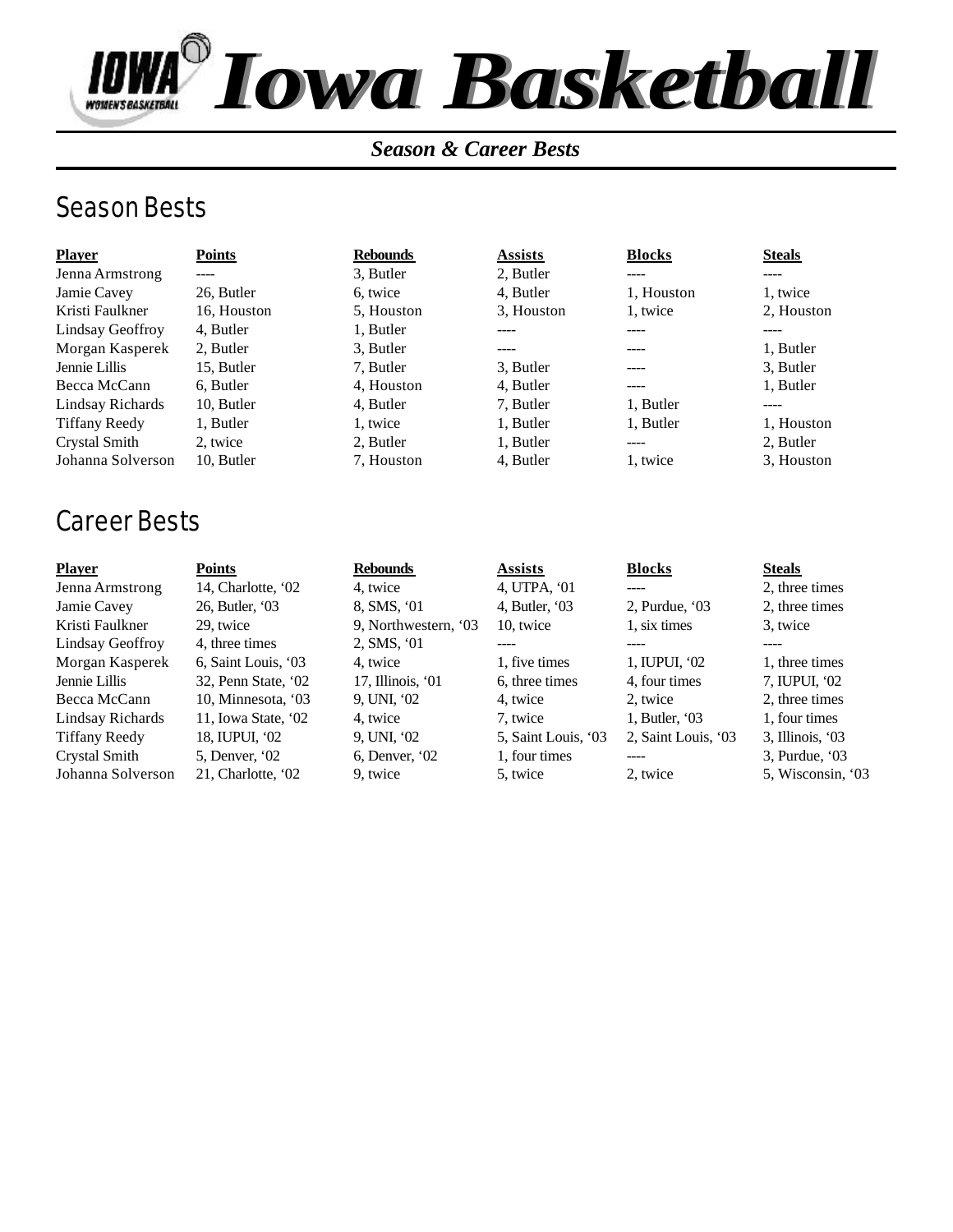

#### *The Last Time . . .*

### *The Last Time a Player . . .*

*Had 30 or more points* Iowa - - 32, Jennie Lillis at Penn Sate, 2/10/02 Opponent - - 34, Chandi Jones, Houston, 11/22/03

#### *Made at least 80% of her FGA (10 att.)*

Iowa - - .846 (11-13), Jamie Cavey vs. Butler, 11/21/03 Opponent - - .818 (9-11), Andrea Cszszar, Kent State, 12/8/01

#### *Made 100% of her FTA (10 att.)*

Iowa - - 1.000 (12-12), Lindsey Meder vs. Indiana, 2/4/01 Opponent - - 1.000 (12-12), Katie Douglas, Purdue, 2/27/00

#### *Had 15 or more rebounds*

Iowa - - 16, Jerica Watson vs. Virginia, 3/16/02 Opponent - - 15, Tiffany Kyser, IUPUI, 11/23/02

#### *Had 10 or more assists*

Iowa - - 10, Kristi Faulkner vs. Missouri, 12/29/02 Opponent - - 11, Lindsay Whalen, Minnesota, 1/12/03

#### *Had 5 or more blocks*

Iowa - - 5, Jerica Watson vs. Virginia, 3/16/02 Opponent - - 6, Lello Gebisa, Wisconsin, 1/21/03

#### *Had 5 or more steals*

Iowa - - 5, Johanna Solverson vs. Wisconsin, 1/21/03 Opponent - -5, Stephanie Rich, Wisconsin, 2/23/03

### *The Last Time A Team . . .*

#### *Scored 100 or more points* Iowa - - 100 vs. Minnesota, 2/12/88 Opponent - - 103, Kansas State, 1/5/03

#### *Scored 40 or fewer points*

Iowa - - 40, vs. Illinois, 2/10/77 Opponent - - 39, Iowa State, 12/4/02

#### *Won an overtime game*

Iowa - - 84-75 (1 OT), vs. IUPUI, 11/23/02 Opponent - - 78-76 (1 OT), Indiana, 3/1/02

#### *Made at least 60% of its FGA (20 att.)* Iowa - - .604 (29-48), at Wisconsin, 2/7/02 Opponent - - .645 (40-62), Kansas State, 1/5/03

*Made at least 50% of its 3-pt. FGA (8 att.)* Iowa - - .667 (6-9), vs. Minnesota, 3/7/03 Opponent - - .652 (15-23), Kansas State, 1/5/03

#### *Made at least 90% of its FTA (10 att.)*

Iowa - - .923 (24-26), vs. Missouri, 12/29/02 Opponents - - .905 (19-21), Michigan, 2/15/01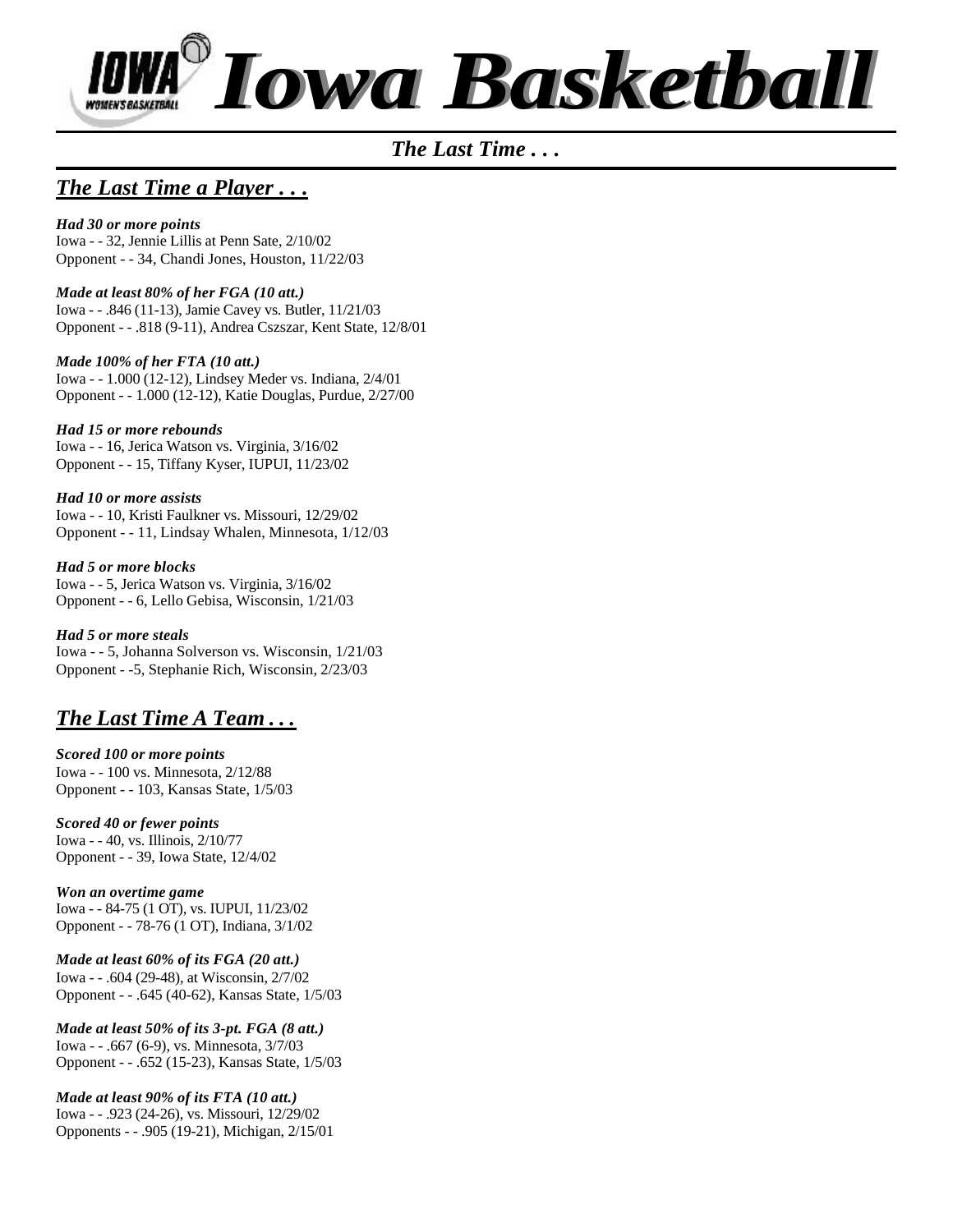

### *Iowa's Record When . . .*

| When playing at home:<br>When playing on the road:<br>When playing on a neutral floor: | $1 - 1$<br>$0-0$<br>$0-0$ | When tied at the half: | When leading at the half:<br>When trailing at the half: | $1-0$<br>$0-0$<br>$0 - 1$ | When wearing white: 1-1<br>When wearing black: 0-0 |  |
|----------------------------------------------------------------------------------------|---------------------------|------------------------|---------------------------------------------------------|---------------------------|----------------------------------------------------|--|
|                                                                                        |                           |                        |                                                         |                           |                                                    |  |
| When Iowa scores 80 points or more:                                                    |                           |                        | $1-0$                                                   | On Sunday:                | $0-0$                                              |  |
| When Iowa scores 70-79 points:                                                         |                           |                        | $0-0$                                                   | On Monday:                | $0-0$                                              |  |
| When Iowa scores 60-69 points:                                                         |                           |                        | $0-1$                                                   | On Tuesday:               | $0 - 0$                                            |  |
| When Iowa scores 50-59 points:                                                         |                           |                        | $0-0$                                                   | On Wednesday:             | $0-0$                                              |  |
| When Iowa scores fewer than 50 points:                                                 |                           |                        | $0-0$                                                   | On Thursday:              | $0-0$                                              |  |
|                                                                                        |                           |                        |                                                         | On Friday:                | $1-0$                                              |  |
| When opponent scores 80 points or more:                                                |                           |                        | $0-0$                                                   | On Saturday:              | $0 - 1$                                            |  |
| When opponent scores 70-79 points:                                                     |                           |                        | $0-1$                                                   |                           |                                                    |  |
| When opponent scores 60-69 points:                                                     |                           |                        | $1-0$                                                   | On Fox Sports Net:        | $0-0$                                              |  |
| When opponent scores 50-59 points:                                                     |                           |                        | $0-0$                                                   | ESPN2:                    | $0-0$                                              |  |
| When opponent scores fewer than 50 points:                                             |                           |                        | $0-0$                                                   | On KCRG-TV9:              | $0-1$                                              |  |
|                                                                                        |                           |                        |                                                         | Opponent TV:              | $0-0$                                              |  |
| When Iowa shoots at least 50% from the field:                                          |                           |                        | $1-0$                                                   | No Television:            | $1-0$                                              |  |
| When Iowa shoots less than 50% from the field:                                         |                           |                        | $0 - 1$                                                 |                           |                                                    |  |
| When opponent shoots at least 50% from the field:                                      |                           |                        | $1-0$                                                   |                           |                                                    |  |
| When opponent shoots less than 50% from the field:                                     |                           |                        | $0 - 1$                                                 |                           |                                                    |  |
| When Iowa has higher FG% than opponent:                                                |                           |                        | $1-0$                                                   |                           |                                                    |  |
| When opponent has higher FG%:                                                          |                           |                        | $0-1$                                                   |                           |                                                    |  |
| When FG% is equal:                                                                     |                           |                        | $0-0$                                                   |                           |                                                    |  |
| When Iowa out-rebounds opponent:                                                       |                           |                        | $0 - 1$                                                 |                           |                                                    |  |
| When opponent has more rebounds:                                                       |                           |                        | $1-0$                                                   |                           |                                                    |  |
| When rebounds are equal:                                                               |                           |                        | $0-0$                                                   |                           |                                                    |  |
| When Iowa shoots at least 80% from the line:                                           |                           |                        | $0-0$                                                   |                           |                                                    |  |
| When Iowa shoots less than 80% from the line:                                          |                           |                        | $1-1$                                                   |                           |                                                    |  |
| When opponent shoots at least 80% from the line:                                       |                           |                        | $1-0$                                                   |                           |                                                    |  |
| When opponent shoots less than 80% from the line:                                      |                           |                        | $0 - 1$                                                 |                           |                                                    |  |
| When Iowa shoots more free throws than opponent:                                       |                           |                        | $0-0$                                                   |                           |                                                    |  |
| When opponent shoots more free throws:                                                 |                           |                        | $1 - 1$                                                 |                           |                                                    |  |
| When free throw attempts are equal:                                                    |                           |                        | $0-0$                                                   |                           |                                                    |  |
| When Iowa has higher FT% than opponent:                                                |                           |                        | $0-0$                                                   |                           |                                                    |  |
| When opponent has higher FT%:                                                          |                           |                        | $1 - 1$                                                 |                           |                                                    |  |
| When FT% is equal:                                                                     |                           |                        | $0-0$                                                   |                           |                                                    |  |
| When Iowa shoots at least 40% from three-point range:                                  |                           |                        | $0-0$                                                   |                           |                                                    |  |
| When Iowa shoots less than 40% from three-point range:                                 |                           |                        | $1 - 1$                                                 |                           |                                                    |  |
| When opponent shoots at least 40% from three-point range:                              |                           |                        | $0-0$                                                   |                           |                                                    |  |
| When opponent shoots less than 40% from three-point range:                             |                           |                        | $1-1$                                                   |                           |                                                    |  |
| When Iowa has a higher three-point FG% than opponent:                                  |                           |                        | $1-0$                                                   |                           |                                                    |  |
| When opponent has a higher three-point FG%:                                            |                           |                        | $0-0$                                                   |                           |                                                    |  |
| When three-point FG% is equal:                                                         |                           |                        | $0 - 1$                                                 |                           |                                                    |  |
|                                                                                        |                           |                        |                                                         |                           |                                                    |  |
| When Iowa has more assists than opponent:                                              |                           |                        | $1 - 1$                                                 |                           |                                                    |  |
| When opponent has more assists:                                                        |                           |                        | $0-0$                                                   |                           |                                                    |  |
| When assists are equal:                                                                |                           |                        | $0-0$                                                   |                           |                                                    |  |
| When Iowa has fewer turnovers than opponent:                                           |                           |                        | $1-0$                                                   |                           |                                                    |  |
| When opponent has fewer turnovers:                                                     |                           |                        | $0 - 1$                                                 |                           |                                                    |  |
| When turnovers are equal:                                                              |                           |                        | $0-0$                                                   |                           |                                                    |  |
| When Iowa has more steals than opponent:                                               |                           |                        | $1-0$                                                   |                           |                                                    |  |
| When opponent has more steals:                                                         |                           |                        | $0-1$                                                   |                           |                                                    |  |
| When steals are equal:                                                                 |                           |                        | $0-0$                                                   |                           |                                                    |  |
| When controling the opening tip:                                                       |                           |                        | $0-0$                                                   |                           |                                                    |  |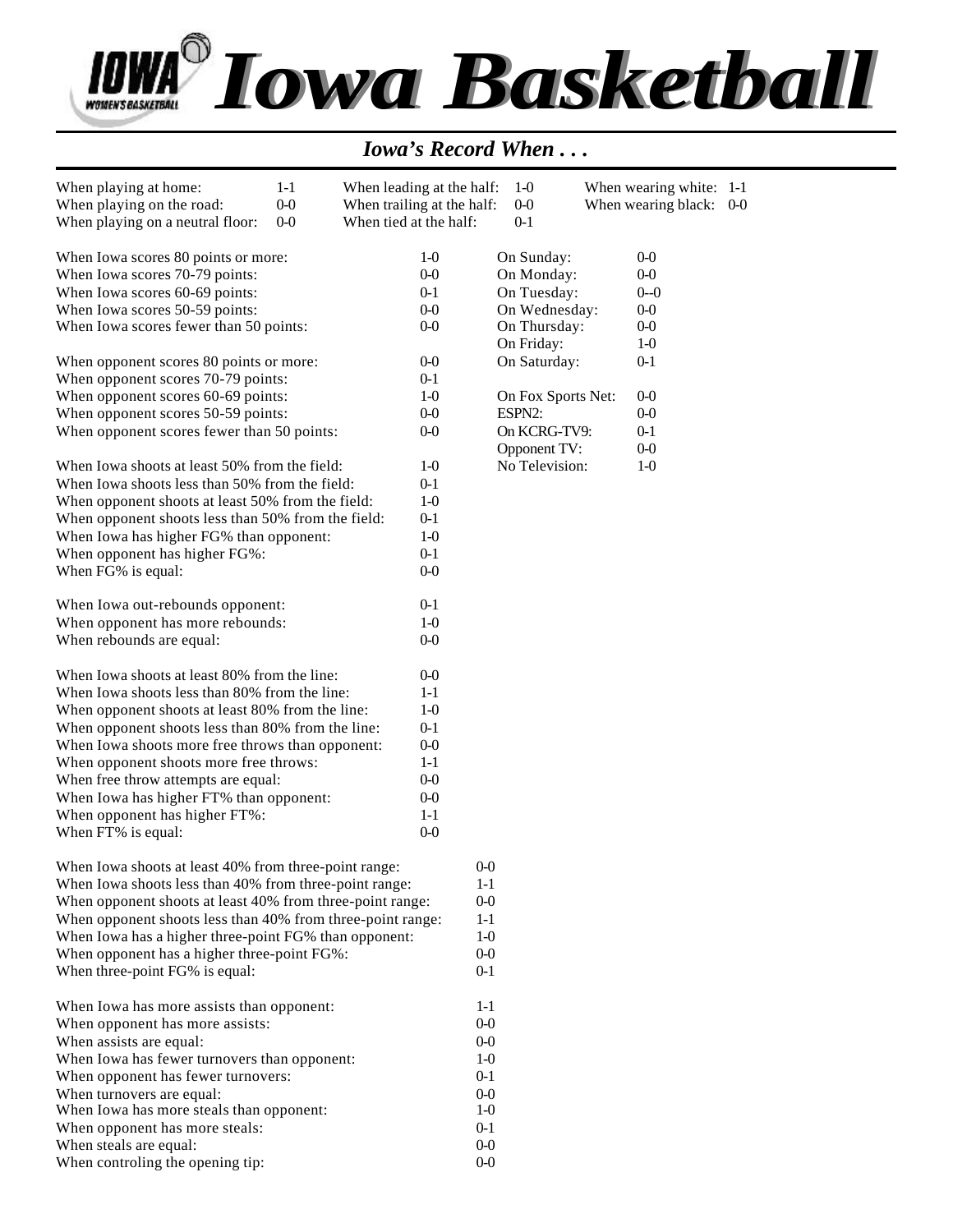

## *Individual Highs*

**Blocked Shots:** 1, six times

## *Team Highs*

**Iowa Opponent** 83 vs. Butler **Points** 70 by Houston<br>
35 (att. 67) vs. Butler **Points Points** 70 by Houston<br> **Points** 70 by Houston<br> **Points** 70 by Houston .522 (35-67) vs. Butler **FG Percentage** .351 (20-57), by Butler 5 (att. 19) vs. Houston **3-pt. Field Goals** 5 (att. 19) by Houston 19 (made 5) vs. Houston **3-pt. FG Attempts** 19 (made 5) by Houston .333 (3-9) vs. Butler **3-pt. FG Percentage** .267 (4-15) by Butler 15 (att. 20) vs. Houston **Free Throws** 19 (att. 25) by Houston .750 (15-20) vs. Houston **FT Percentage** .800 (16-20) by Butler 41 vs. Houston **Rebounds** 39 by Houston 41 vs. Houston **Rebounds** 39 by Houston **Rebounds** 39 by Houston 38 vs. Butler 28 vs. Butler **Assists** 12 by Butler **Assists** 12 by Butler 4 vs. Butler **Assists** 12 by Butler 10 vs. Butler **Steals** 18 by Houston 28 vs. Houston **Turnovers** 20 by Butler 21 vs. Houston **Fouls** 20 by Houston

## *Team Lows*

**Iowa Opponent** 64 vs. Houston **Points** 60 by Butler 22 (att. 53) vs. Houston **Field Goals** 20 (att. 57) by Butler 53 (made 22) vs. Houston **FG Attempts** 57 (made 20) by Butler 9 (made 3) vs. Butler **3-pt. FG Attempts** 15 (made 4) by Butler .263 (5-19) vs. Houston **3-pt. FG Percentage** .263 (5-19) by Houston 10 (att. 16) vs. Butler **Free Throws** 16 (att. 20) by Butler 16 (made 10) vs. Butler **FT Attempts** 20 (made 16) by Butler 37 vs. Butler **Rebounds** 38 by Butler 14 vs. Houston **Assists** 10 by Houston 3 vs. Houston **Blocked Shots** 1 by Houston 8 vs. Houston **Steals** 4 by Butler 10 vs. Butler **Turnovers** 19 by Houston 19 vs. Butler **Fouls** 15 by Butler

#### *Season Highs & Lows*

**Points:** 26, Jamie Cavey vs. Butler, 11/21/03 Field Goals: 11, Jamie Cavey vs. Butler,  $11/21/03$ Field Goal Attempts: 13, Jamie Cavey vs. Butler, 11/21/03 13, Jennie Lillis vs. Butler, 11/21/03 13, Jamie Cavey vs. Houston, 11/22/03 **Field Goal Percentage (8 att.):** .846 (11-13), Jamie Cavey vs. Butler, 11/21/03 **3-pt. Field Goals:** 2, Lindsay Richards vs. Houston, 11/22/03 2, Johanna Solverson vs. Houston, 11/22/03 **3-pt. Field Goal Attempts:** 6, Johanna Solverson vs. Houston, 11/22/03 **3-pt. Field Goal Percentage (4 att.):** 1.000 (2-2), Lindsay Richards vs. Houston, 11/22/03 **Free Throws:** 6, Jennie Lillis vs. Houston, 11/22/03 **Free Throw Attempts:** 6, Jennie Lillis vs. Houston, 11/22/03 6, Kristi Faulkner vs. Houston, 11/22/03 **Free Throw Percentage (6 att.):** 1.000 (6-6), Jennie Lillis vs. Houston, 11/22/03 **Rebounds:** 7, Jennie Lillis vs. Butler,  $11/21/03$ 7, Johanna Solverson vs. Houston, 11/22/03 **Assists:** 7, Lindsay Richards vs. Butler, 11/21/03 **Steals:** 3, Jennie Lillis vs. Butler, 11/21/03 3, Johanna Solverson vs. Butler, 11/22/03

**Blocked Shots** 

23 (att. 66) by Houston 67 (made 35) vs. Butler **FG Attempts** 66 (made 23) by Houston 20 (made 15) vs. Houston **FT Attempts** 25 (made 19) by Houston

.415 (22-53) vs. Houston **FG Percentage** .348 (23-66), by Houston **3-pt. Field Goals** 4 (att. 15) by Butler .625 (10-16) vs. Butler **FT Percentage** .760 (19-25) by Houston